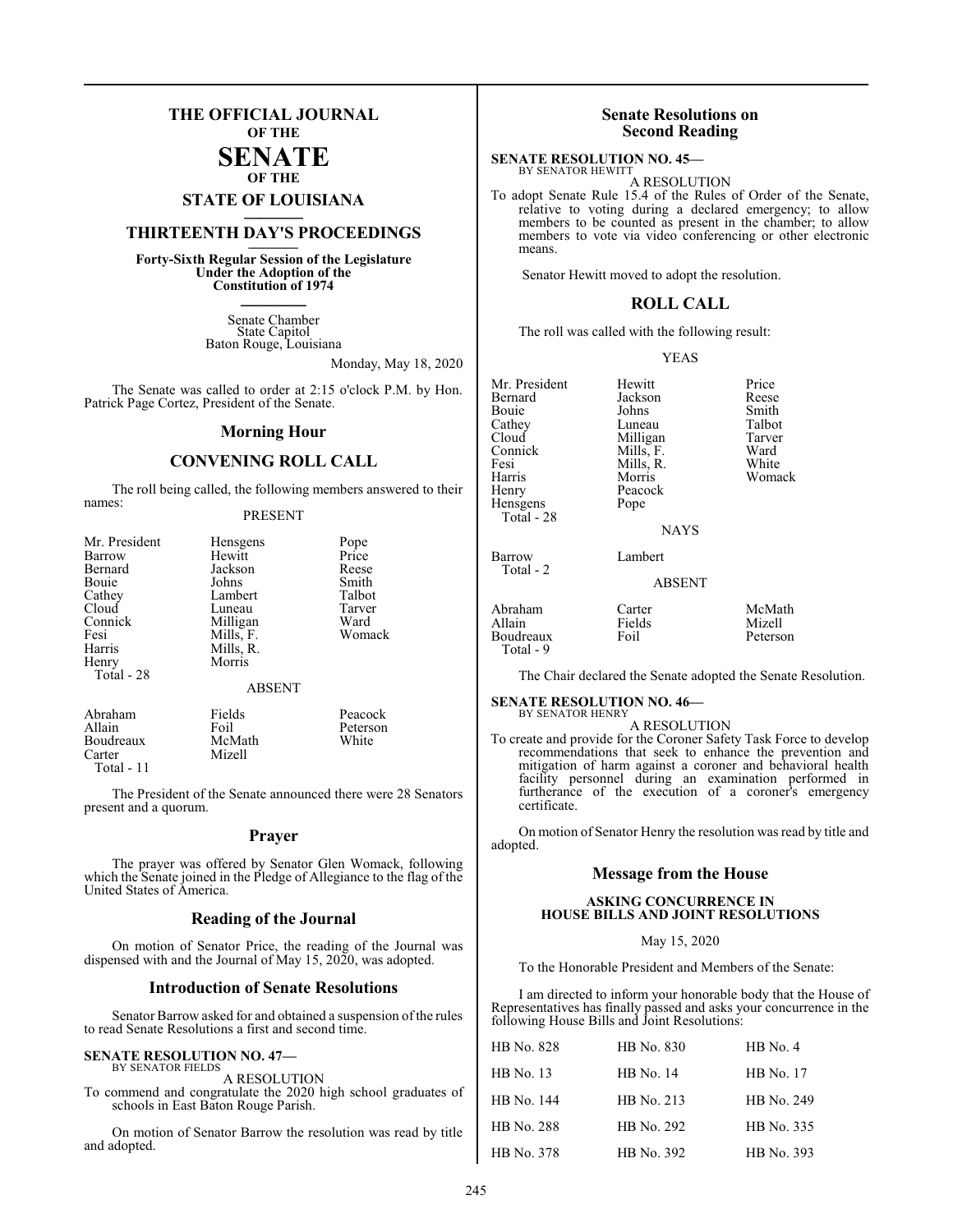| HB No. 394       | HB No. 406       | HB No. 414       |
|------------------|------------------|------------------|
| HB No. 476       | HB No. 577       | HB No. 618       |
| HB No. 757       | HB No. 849       | HB No. 185       |
| HB No. 194       | HB No. 204       | HB No. 209       |
| HB No. 242       | HB No. 247       | HB No. 257       |
| HB No. 653       | HB No. 320       | HB No. 251       |
| HB No. 449       | HB No. 510       | HB No. 591       |
| HB No. 461       | HB No. 481       | HB No. 589       |
| HB No. 602       | HB No. 665       | HB No. 670       |
| HB No. 682       | HB No. 702       | HB No. 734       |
| HB No. 740       | HB No. 775       | <b>HB</b> No. 10 |
| <b>HB</b> No. 11 | <b>HB</b> No. 12 | HB No. 15        |
| HB No. 18        | HB No. 19        | HB No. 21        |
| HB No. 99        | HB No. 203       | HB No. 269       |
| HB No. 328       | HB No. 371       | HB No. 374       |
| HB No. 443       | HB No. 463       | HB No. 469       |
| HB No. 496       | HB No. 537       | HB No. 619       |
| HB No. 634       | HB No. 640       | HB No. 669       |
| HB No. 676       | HB No. 683       | HB No. 689       |
| HB No. 697       | HB No. 703       | HB No. 722       |
| HB No. 759       | HB No. 763       | HB No. 792       |
| HB No. 798       | HB No. 808       | HB No. 835       |
| HB No. 842       | HB No. 843       | HB No. 562       |
| HB No. 118       | HB No. 81        | HB No. 137       |
| HB No. 143       | HB No. 173       | HB No. 178       |
| HB No. 179       | HB No. 368       | HB No. 592       |
| HB No. 819       | HB No. 8         | HB No. 375       |
| HB No. 754       |                  |                  |

Respectfully submitted, MICHELLE D. FONTENOT Clerk of the House of Representatives

#### **House Bills and Joint Resolutions**

Senator Price asked for and obtained a suspension of the rules to read House Bills and Joint Resolutions a first and second time by title and refer them to committee.

## **HOUSE BILL NO. 4—** BY REPRESENTATIVE BACALA

AN ACT

To amend and reenact R.S. 11:1985(B), relative to plan experience studies for the Parochial Employees' Retirement System of Louisiana; to provide relative to the frequency of such studies; and to provide for related matters.

# **Page 2 SENATE 13th DAY'S PROCEEDINGS**

The bill was read by title and referred by the President to the Committee on Retirement. **HOUSE BILL NO. 8—** BY REPRESENTATIVE BOURRIAQUE AN ACT To enact R.S. 11:710(A)(6)(c) and to repeal R.S. 11:710(A)(5)(a), relative to the reemployment of retirees from the Teachers' Retirement System of Louisiana; to provide relative to earnings and benefits of substitute classroom teachers; and to provide for related matters. The bill was read by title and referred by the President to the Committee on Retirement.

## **HOUSE BILL NO. 10—** BY REPRESENTATIVE EDMONDS

AN ACT

To amend and reenact R.S.  $11:701(5)(e)$  and to enact R.S. 11:701(5)(f), relative to the calculation of average compensation of members of the Teachers' Retirement System of Louisiana; to provide for the applicability of certain limits on average compensation when there is an interruption in service; and to provide for related matters.

The bill was read by title and referred by the President to the Committee on Retirement.

#### **HOUSE BILL NO. 11—**

BY REPRESENTATIVE CARPENTER AN ACT

To amend and reenact R.S.  $11:2256(A)(3)$  and  $(B)(1)(d)$ , to enact R.S. 11:2256(A)(6), and to repeal R.S.  $11:2256(B)(1)(f)$ , relative to benefits in the Firefighters' Retirement System; to provide with respect to payment of benefits if a member dies prior to retirement; to provide for a benefit recipient; and to provide for related matters.

The bill was read by title and referred by the President to the Committee on Retirement.

#### **HOUSE BILL NO. 12—**

BY REPRESENTATIVE CARPENTER AN ACT

To amend and reenact R.S. 11:2256(A)(5), relative to the Firefighters' Retirement System; to provide with respect to the reemployment of retirees; to provide for suspension of benefits; and to provide for related matters.

The bill was read by title and referred by the President to the Committee on Retirement.

#### **HOUSE BILL NO. 13—**

BY REPRESENTATIVE CARPENTER

AN ACT To amend and reenact R.S. 11:157(A)(1), relative to the Firefighters' Retirement System and the Municipal Police Employees' Retirement System; to provide relative to employee membership in the systems; and to provide for related matters.

The bill was read by title and referred by the President to the Committee on Retirement.

#### **HOUSE BILL NO. 14—**

BY REPRESENTATIVE CARPENTER AN ACT

To amend and reenact R.S. 11:2256(E)(3), relative to employee contributions to the Firefighters' Retirement System; to provide relative to the refund of employee contributions; and to provide for related matters.

The bill was read by title and referred by the President to the Committee on Retirement.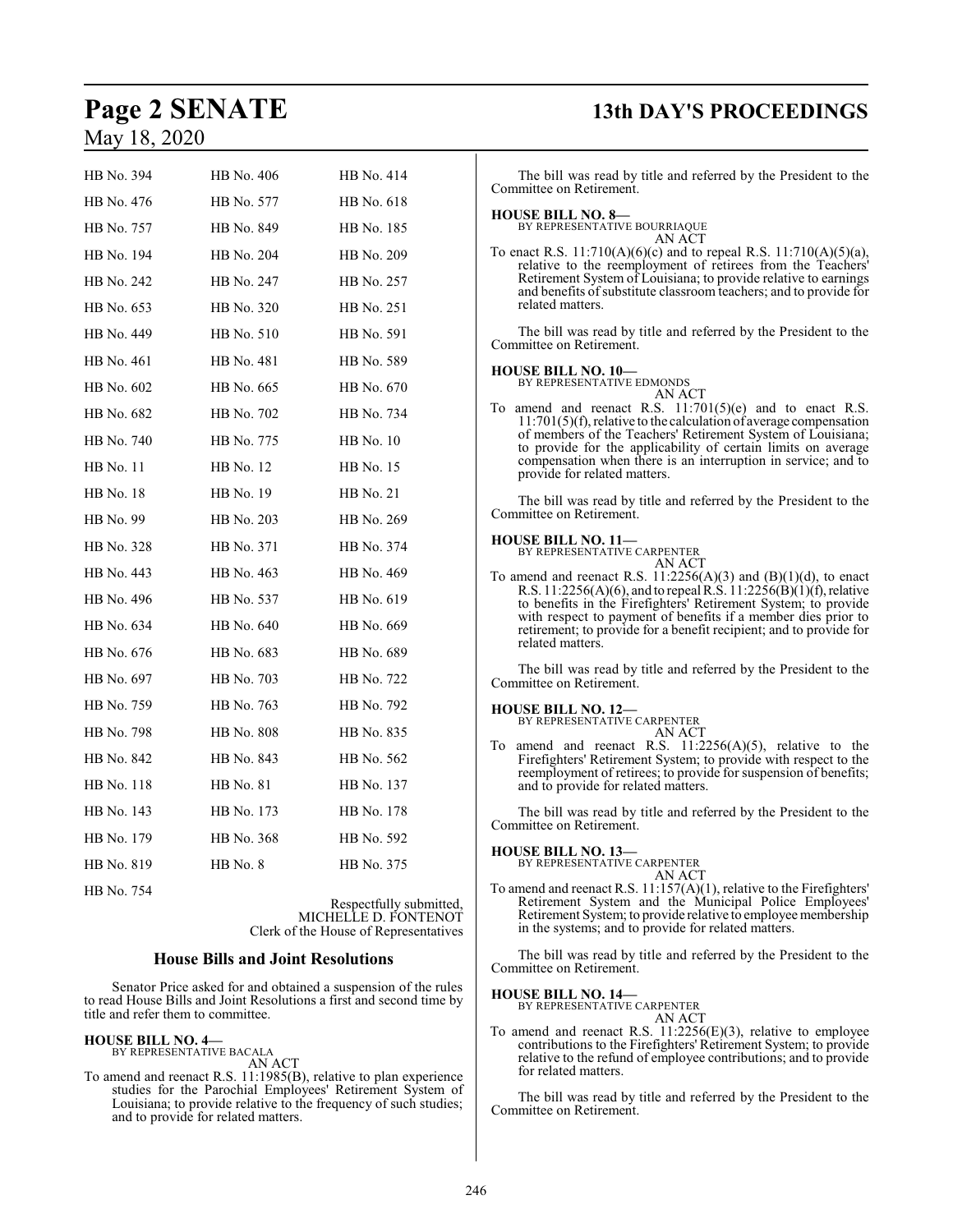# **13th DAY'S PROCEEDINGS Page 3 SENATE**

#### **HOUSE BILL NO. 15—**

BY REPRESENTATIVE COUSSAN AN ACT

To amend and reenact R.S. 11:1753(C) and 1923(C), relative to the Municipal Employees' Retirement System of Louisiana and the Parochial Employees' Retirement System of Louisiana; to provide with respect to membership of certain employees in Lafayette; and to provide for related matters.

The bill was read by title and referred by the President to the Committee on Retirement.

**HOUSE BILL NO. 17—** BY REPRESENTATIVE BACALA

AN ACT

To amend and reenact R.S. 11:1902(12)(c) and (d) and (13) and 1903 and to enact R.S. 11:1902(12)(f) and (g), relative to employers covered by the Parochial Employees' Retirement System; to provide relative to certain employers that choose such coverage; and to provide for related matters.

The bill was read by title and referred by the President to the Committee on Retirement.

### **HOUSE BILL NO. 18—**

BY REPRESENTATIVE BACALA

AN ACT To amend and reenact R.S.  $11:2220(G)$ ,  $2221(C)$  and  $(E)(1)(a)$ ,  $2225(A)(1)$ ,  $2225.4(B)$  and  $(C)(1)(a)$ , and  $2227(B)(1)$ (introductory paragraph) and (b), (G), and (J), relative to the Municipal Police Employees'Retirement System; to provide relative to employer and employee contributions; to provide for suspension of benefit payments and extension of Deferred Retirement Option Plan participation period under certain circumstances; to provide with regard to interest and penalties for delinquent contributions; and to provide for related matters.

The bill was read by title and referred by the President to the Committee on Retirement.

#### **HOUSE BILL NO. 19—**

BY REPRESENTATIVE BACALA AN ACT

To enact R.S. 11:2225.5 and to repeal R.S. 11:107.2 and 2225(A)(7), relative to the Municipal Police Employees' Retirement System; to provide relative to the authority of the board of trustees of the Municipal Police Employees' Retirement System to modify employer contribution rates in certain circumstances; to establish a cost-of-living adjustment pre-funding account within the Municipal Police Employees'Retirement System; to provide relative to cost-of-living adjustments; and to provide for related matters.

The bill was read by title and referred by the President to the Committee on Retirement.

#### **HOUSE BILL NO. 21—** BY REPRESENTATIVE BACALA

AN ACT

To amend and reenact R.S. 11:2213(11)(b) and (12), 2214(A)(2)(a) and (d)(ii) and (B), 2220(B)(1)(a)(i) and (2)(d), 2223(F), 2241.4,  $2241.8(1)(a)$ , and  $2242.8(1)(a)$ , to enact R.S.  $11:2213(11)(h)$ ,  $(12.1)$ , and  $(21.1)$ ,  $2214(A)(2)(d)(iv)$  and  $(v)$ ,  $2220(B)(2)(e)$  and (6) and (J), (K), and (L),  $2223(A)(3)$  and (G),  $2224(G)$  and (H), 2241.8(5), and 2242.8(5), and to repeal R.S. 11:2219, relative to the Municipal Police Employees'Retirement System; to provide for payment of benefits to trusts; to provide relative to age and other limitations on membership; to provide relative to required physical examinations; to provide relative to survivor and disability benefits and beneficiary options; to provide relative to reemployment of retirees; to provide relative to collection of benefits paid in error; and to provide for related matters.

The bill was read by title and referred by the President to the Committee on Retirement.

#### **HOUSE BILL NO. 81—**

BY REPRESENTATIVE TURNER AN ACT

To enact R.S. 42:1119(I), relative to nepotism; to provide an exception to allow an immediate family member of a coach of an athletic program at a public higher education institution to be employed on the staff of that program; and to provide for related matters.

The bill was read by title and referred by the President to the Committee on Senate and Governmental Affairs.

#### **HOUSE BILL NO. 99—**

BY REPRESENTATIVE MARINO

AN ACT To enact R.S. 49:191(12)(b) and to repeal R.S. 49:191(9)(a), relative to the Department of Public Safety and Corrections, including provisions to provide for the re-creation of the Department of Public Safety and Corrections and the statutory entities made a part of the department by law; to provide for the effective termination date for all statutory authority for the existence of such statutory entities; and to provide for related matters.

The bill was read by title and referred by the President to the Committee on Judiciary B.

#### **HOUSE BILL NO. 118—**

BY REPRESENTATIVE EDMONDS

## AN ACT

To enact R.S. 39:34 $(F)$  and 54 $(E)$ , relative to the expenditure of state funds; to limit recommended appropriations from the state general fund in the executive budget; to limit appropriations from the state general fund by the legislature; and to provide for related matters.

The bill was read by title and referred by the President to the Committee on Finance.

#### **HOUSE BILL NO. 137—**

BY REPRESENTATIVES MOORE AND JONES AN ACT

To repeal R.S. 14:107, relative to the crime of vagrancy; to repeal the crime of vagrancy; and to provide for related matters.

The bill was read by title and referred by the President to the Committee on Judiciary C.

#### **HOUSE BILL NO. 143—**

BY REPRESENTATIVE COUSSAN AND SENATOR HENSGENS AN ACT

To enact R.S. 49:191(12)(b) and to repeal R.S. 49:191(9)(d), relative to the Department of Wildlife and Fisheries, including provisions to provide for the re-creation of the Department of Wildlife and Fisheries and the statutory entities made a part of the department by law; to provide for the effective termination date for all statutory authority for the existence of such statutory entities; and to provide for related matters.

The bill was read by title and referred by the President to the Committee on Natural Resources.

#### **HOUSE BILL NO. 144—** BY REPRESENTATIVE GREEN

AN ACT

To amend and reenact R.S. 13:2582(A) and 2583(A), relative to certain elected officials; to provide relative to the office of justice of the peace; to provide relative to the office of constable; to provide relative to qualifications; to provide for the elimination of the mandatory age limit of justices of the peace and constables; and to provide for related matters.

The bill was read by title and referred by the President to the Committee on Judiciary B.

247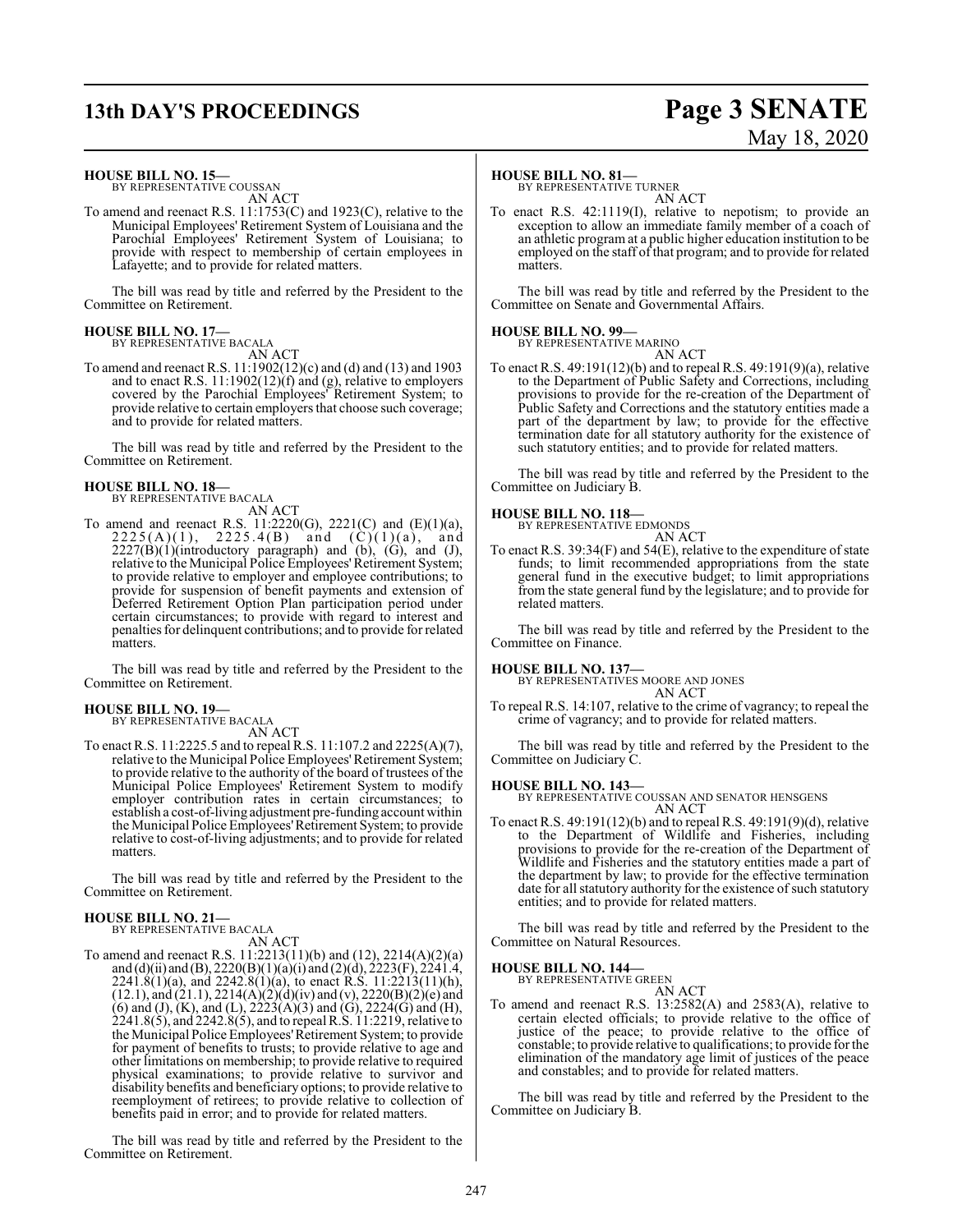# **Page 4 SENATE 13th DAY'S PROCEEDINGS**

## May 18, 2020

### **HOUSE BILL NO. 173—**

BY REPRESENTATIVE JAMES AN ACT

To enact R.S. 15:574.4(J), relative to parole; to provide parole eligibility for certain juvenile offenders; to provide eligibility requirements; to provide relative to certain duties of the committee on parole; and to provide for related matters.

The bill was read by title and referred by the President to the Committee on Judiciary B.

#### **HOUSE BILL NO. 178—** BY REPRESENTATIVE MARINO

AN ACT

To amend and reenact Code of Criminal Procedure Article  $893(E)(1)(b)$ ,  $(2)$ ,  $(3)(c)$ , and  $(4)$ , relative to suspension and deferral of sentence and probation in felony cases; to provide relative to the deferral of a sentence for certain drug offenses; to provide relative to dismissals of prosecution; to provide that the restriction that certain dismissals may occur only twice; and to provide for related matters.

The bill was read by title and referred by the President to the Committee on Judiciary C.

#### **HOUSE BILL NO. 179—** BY REPRESENTATIVE MARINO

AN ACT

To amend and reenact Code of Criminal Procedure Articles 989 and 992 and to repeal Code of Criminal Procedure Article 978(E)(1)(d), relative to expungement; to provide relative to the expungement of certain crimes after a cleansing period; to remove the requirement that a person must be employed for a period of ten consecutive years; to provide for the expungement forms to be used; and to provide for related matters.

The bill was read by title and referred by the President to the Committee on Judiciary C.

#### **HOUSE BILL NO. 185—** BY REPRESENTATIVE WILLARD

AN ACT

To enact R.S. 22:317.1, relative to the licensure of insurance producers; to require a producer selling, soliciting, or negotiating insurance products for a fraternal benefit society to be licensed; to provide for an effective date; and to provide for related matters.

The bill was read by title and referred by the President to the Committee on Insurance.

#### **HOUSE BILL NO. 194—** BY REPRESENTATIVE MARINO

AN ACT

To amend and reenact Code of Criminal Procedure Articles 989, 992, and 993, relative to expungement; to provide with respect for expungement forms; to provide for the amendment of certain forms for expungement; and to provide for related matters.

The bill was read by title and referred by the President to the Committee on Judiciary C.

#### **HOUSE BILL NO. 203—** BY REPRESENTATIVE HUVAL

AN ACT

To enact R.S. 49:191(12)(b) and to repeal R.S. 49:191(9)(b), relative to the Department of Culture, Recreation and Tourism, including provisions for the re-creation of the Department of Culture, Recreation and Tourismand the statutory entities made a part of the department by law; to provide for the effective termination date for all statutory authority for the existence of such statutory entities; and to provide for related matters.

The bill was read by title and referred by the President to the Committee on Education.

#### **HOUSE BILL NO. 204—**

BY REPRESENTATIVE JAMES AN ACT

To amend and reenact R.S. 15:587.1(J), relative to providing of information to protect children; to provide relative to the criminal history record information requested by and provided to a Court Appointed Special Advocate program; to provide relative to the duty of the Louisiana Bureau of Criminal Identification and Information with respect to federal criminal history record information; to provide relative to the program's authority to receive federal criminal history record information; and to provide for related matters.

The bill was read by title and referred by the President to the Committee on Judiciary B.

## **HOUSE BILL NO. 209—**

BY REPRESENTATIVE HUVAL AN ACT

To enact R.S. 22:2462(F), relative to the electronic delivery of insurance policy information; to authorize insurers to provide documents electronicallywithout affirmative consent; to require written notice to the insured of the availability of a paper copy of documents; to require insurers to provide a paper copy without cost to the insured; and to provide for related matters.

The bill was read by title and referred by the President to the Committee on Insurance.

#### **HOUSE BILL NO. 213—**

BY REPRESENTATIVE MIGUEZ AN ACT

To repeal Chapter 5-P of Title 25 of the Louisiana Revised Statutes of 1950, comprised of R.S. 25:380.131 through 380.136, and R.S. 36:744(AA) and 801.20, relative to the Louisiana Military Hall of Fame and Museum, to remove the museum from the jurisdiction of the Department of State and to delete all statutory provisions relative to such museumand its governing board; and to provide for related matters.

The bill was read by title and referred by the President to the Committee on Education.

#### **HOUSE BILL NO. 242—**

BY REPRESENTATIVES MIKE JOHNSON, WILFORD CARTER, ADAMS,<br>COX, CREWS, HUGHES, TRAVIS JOHNSON, LARVADAIN, AND<br>STAGNI

AN ACT

To enact R.S. 37:936, relative to accreditation for nursing programs; to provide for the student passage rate of first-time writers and repeaters of a graduating class completing a nursing degree; and to provide for related matters.

The bill was read by title and referred by the President to the Committee on Health and Welfare.

## **HOUSE BILL NO. 247—**

BY REPRESENTATIVE GREEN AN ACT

To amend and reenact R.S. 22:651(A), (B), (C)(introductory paragraph),(E)(introductory paragraph) and (1), and (F) through  $(K)$  and to enact R.S. 22:651 $(L)$ , relative to reinsurance credits; to provide for additional requirements for foreign and alien insurers; to provide for recognition of reciprocal jurisdictions; to provide relative to the duties and obligations of assuming insurers; to provide for applicability; to provide for definitions and criteria; and to provide for related matters.

The bill was read by title and referred by the President to the Committee on Insurance.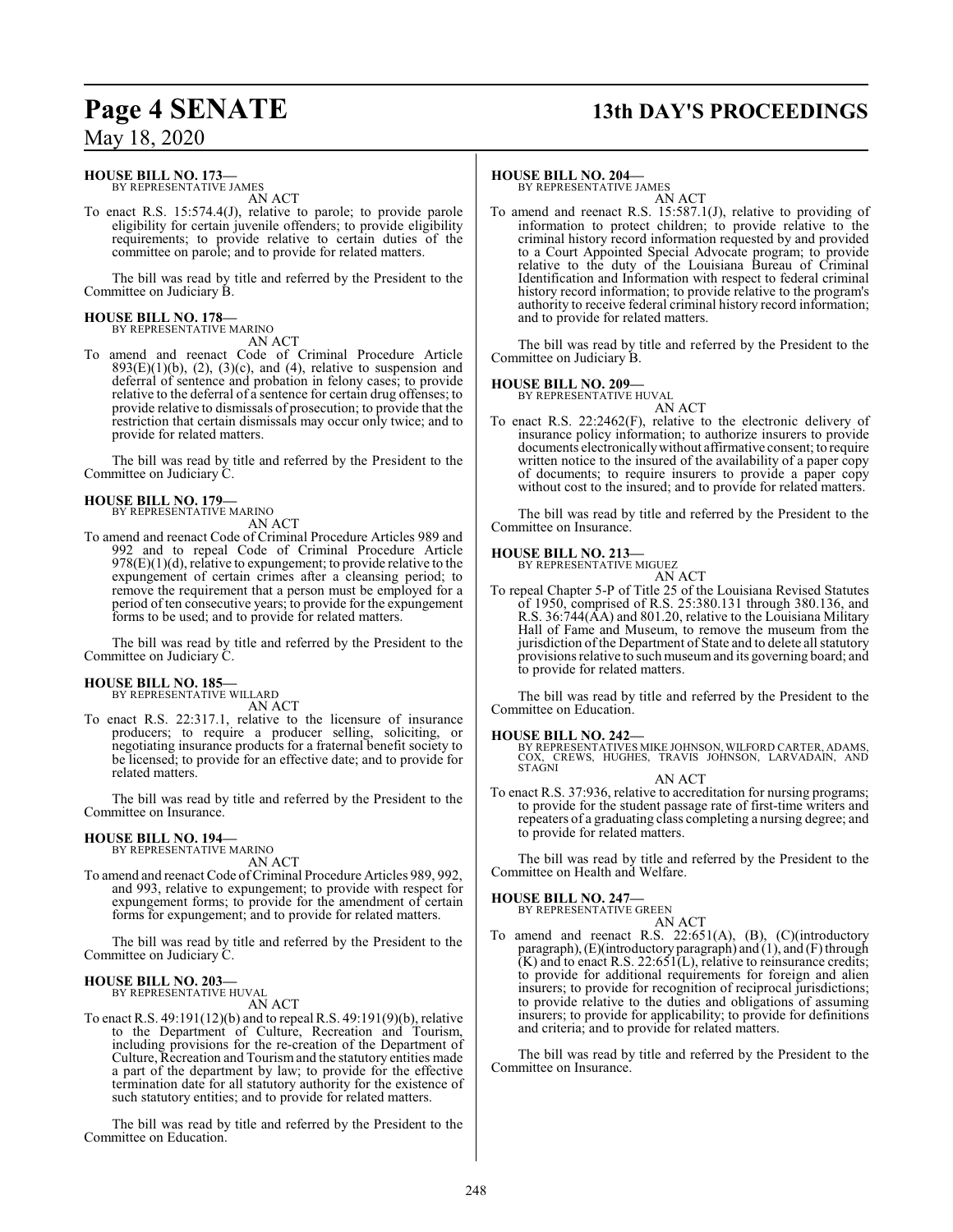# **13th DAY'S PROCEEDINGS Page 5 SENATE**

# May 18, 2020

#### **HOUSE BILL NO. 249—**

BY REPRESENTATIVE TRAVIS JOHNSON AN ACT

To enact R.S. 13:5722(A)(2)(e), relative to court costs in Concordia Parish; to provide for an additional court fee in criminal matters in all courts in Concordia Parish; to provide relative to the coroner's operational fund; and to provide for related matters.

The bill was read by title and referred by the President to the Committee on Finance.

**HOUSE BILL NO. 251—** BY REPRESENTATIVES HILFERTY AND EDMONDS AND SENATOR MIZELL

#### AN ACT

To amend and reenact R.S.  $17:407.51(H)(2)$ , to enact R.S. 17:407.23(D)(3) and Part X-F of Chapter 1 of Title 17 of the Louisiana Revised Statutes of 1950, to be comprised of R.S. 17:407.101, and R.S. 36:651(G)(8), and to repeal R.S. 17:407.23(D)(3) and Part X-F of Chapter 1 of Title 17 of the Louisiana Revised Statutes of 1950, comprised of R.S. 17:407.101, and R.S. 36:651(G)(8), relative to the development of early childhood care and education; to establish the Early Childhood Care and Education Commission; to provide relative to the purpose, membership, and meetings of the commission; to require the commission to study and make recommendations relative to specific matters; to require the commission to report to the legislature; to provide for termination of the commission; to provide for the authority and responsibilities of the State Board of Elementary and Secondary Education; to provide for the powers and duties of the Advisory Council on Early Childhood Care and Education; and to provide for related matters.

The bill was read by title and referred by the President to the Committee on Education.

#### **HOUSE BILL NO. 257—**

BY REPRESENTATIVE MUSCARELLO AN ACT

To amend and reenact Code of Criminal Procedure Article 983(A), relative to expungement of records; to provide relative to the costs of expungement of a record; to provide that the payment may be made by money orders or checks issued by a law firm or an attorney; and to provide for related matters.

The bill was read by title and referred by the President to the Committee on Judiciary C.

# **HOUSE BILL NO. 269—** BY REPRESENTATIVE GARY CARTER

AN ACT

To amend and reenact R.S.  $39:94(C)(3)$  and (4) and to enact R.S.  $39:73(D)$  and  $94(A)(5)$  and  $(C)(5)$ , relative to the Budget Stabilization Fund; to provide for the uses of the fund; to provide for limits on the use of the fund; to provide for the incorporation of a certain amount of the fund in the official forecast for costs incurred by the state associated with a federally declared disaster; to provide for deposit of certain monies into the fund; to provide for allotment and expenditure of the amount incorporated into the official forecast; to provide certain limitations and requirements; to provide for effectiveness; and to provide for related matters.

The bill was read by title and referred by the President to the Committee on Finance.

#### **HOUSE BILL NO. 288—**

BY REPRESENTATIVE MINCEY AN ACT

To amend and reenact R.S. 13:783(D)(1)(a)(iii) and to repeal R.S. 13:783(D)(5), relative to the clerk of court of Livingston Parish; to exempt the clerk of court of Livingston Parish from obtaining consent fromthe governing authority to purchase an automobile; to remove the limitation on the amount the clerk may use to purchase the automobile; and to provide for related matters.

The bill was read by title and referred by the President to the Committee on Judiciary B.

## **HOUSE BILL NO. 292—**

BY REPRESENTATIVE DWIGHT AN ACT

To amend and reenact R.S. 33:4574.1.1(C), 4574.9(C)(1)(b),  $4574.12(D)(1)(b)$ , and  $4574.13(C)(1)(b)$ , relative to certain tourist commissions and convention and visitors bureaus; to provide relative to hotel occupancy taxes levied by such commissions and bureaus; to provide relative to the definition of hotel with respect to the levy ofsuch taxes; and to provide for related matters.

The bill was read by title and referred by the President to the Committee on Local and Municipal Affairs.

#### **HOUSE BILL NO. 320—**

BY REPRESENTATIVE BAGLEY

AN ACT To amend and reenact R.S. 37:914(B)(1) and 917, relative to the Louisiana State Board of Nursing; to provide for the appointment of members to the board; to provide for the composition of the board; and to provide for related matters.

The bill was read by title and referred by the President to the Committee on Health and Welfare.

**HOUSE BILL NO. 328—**<br>BY REPRESENTATIVES FREEMAN, ADAMS, BISHOP, BRASS,<br>BRYANT, CARPENTER, GARY CARTER, ROBBY CARTER, WILFORD<br>CARTER, CORMIER, COX, DAVIS, DUPLESSIS, EDMONSTON,<br>FREIBERG, GREEN, HILFERTY, HUGHES, IVEY, JEFF BARROW AND MIZELL

AN ACT To enact R.S. 47:337.10(P) and 337.10.2, relative to local sales and use tax exemptions; to authorize local sales and use taxing authorities to exempt certain purchases of feminine hygiene products from local sales and use tax; to authorize local sales and use taxing authorities to exempt certain purchases of diapers from local sales and use tax; to provide for definitions; to provide for certain requirements; to provide for certain limitations; and to provide for related matters.

The bill was read by title and referred by the President to the Committee on Revenue and Fiscal Affairs.

#### **HOUSE BILL NO. 335—**

- BY REPRESENTATIVE HUVAL AN ACT
- To amend and reenact R.S. 25:341(D)(introductory paragraph) and 891(A)(3), R.S. 40:2501(B)(1) and (G), R.S. 49:1112(B)(3)(k), and Section 1 of Act No. 130 of the 1896 Regular Session of the Legislature, as amended by Act No. 395 of the 2006 Regular Session of the Legislature, relative to the membership of certain boards and commissions; to provide relative to the membership held by the lieutenant governor and the secretary of the Department of Culture, Recreation and Tourism; to authorize the lieutenant governor and secretary to designate persons to serve on such boards and commissions in their stead; and to provide for related matters.

The bill was read by title and referred by the President to the Committee on Education.

## **HOUSE BILL NO. 368—** BY REPRESENTATIVE MACK

AN ACT

To enact R.S. 27:416(C)(3)(c), relative to the operation of video draw poker devices at a qualified truck stop facility; to provide relative to a force majeure or catastrophic event; to provide relative to fuel sales; to authorize the qualified truck stop facility to apply for a waiver from the Louisiana Gaming Control Board; and to provide for related matters.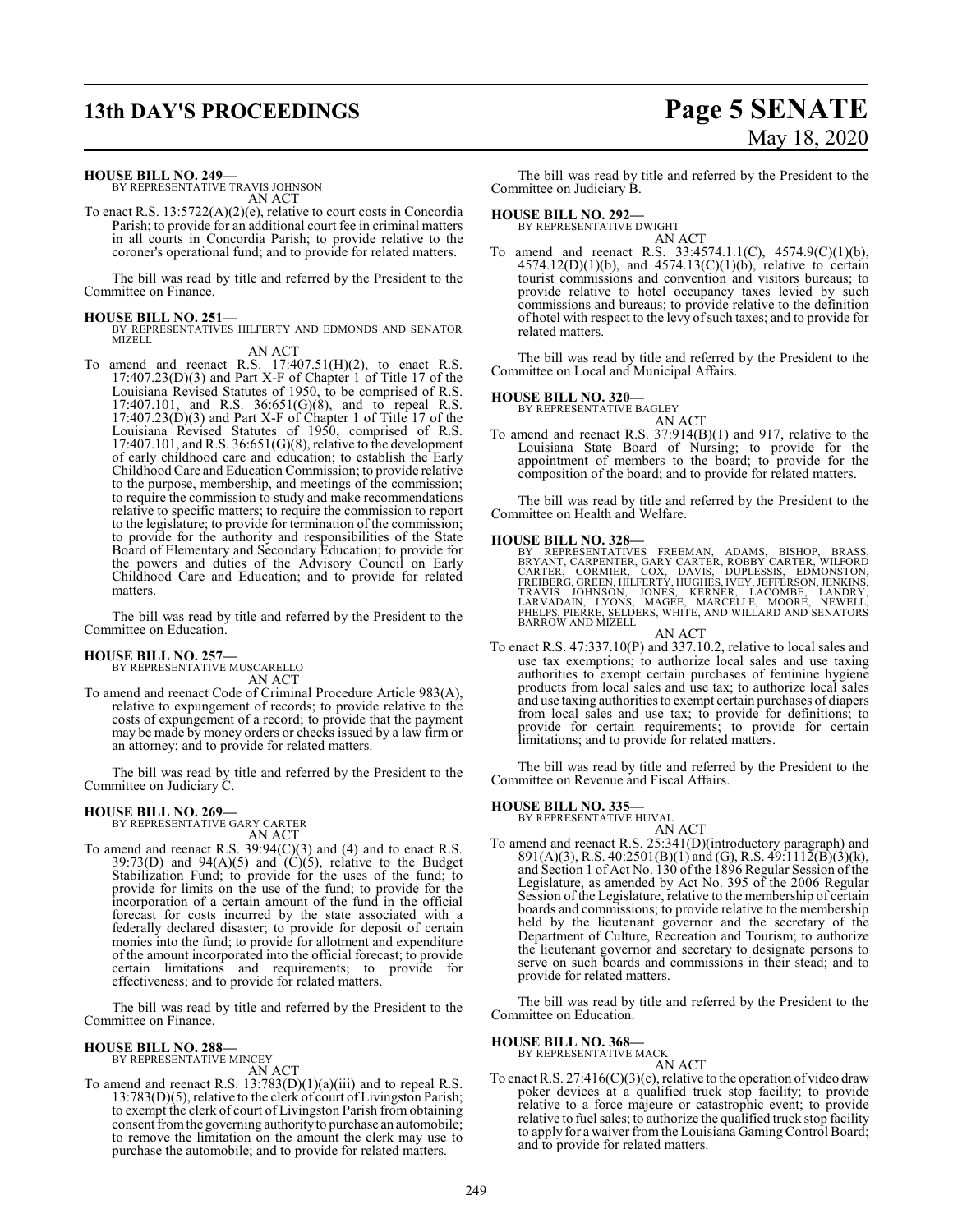## **Page 6 SENATE 13th DAY'S PROCEEDINGS**

## May 18, 2020

The bill was read by title and referred by the President to the Committee on Judiciary B.

#### **HOUSE BILL NO. 371—**

BY REPRESENTATIVE TURNER AN ACT

To amend and reenact R.S. 40:1087.1(B)(1), (2)(introductory paragraph) and (b), (3)(introductory paragraph) and (b), and (4), and (F) and to enact R.S.  $40:1087.1(B)(6)$  and (7) and (I), relative to the health and safety of students who participate in school-sanctioned athletics; to provide for an emergency action plan; to provide for coaches certification program; to provide for sports injury management program; to provide definitions; and to provide for related matters.

The bill was read by title and referred by the President to the Committee on Health and Welfare.

#### **HOUSE BILL NO. 374—**

- BY REPRESENTATIVES ECHOLS, BUTLER, CARPENTER, CARRIER,<br>GARY CARTER, WILFORD CARTER, COX, CREWS, DUPLESSIS,<br>FIRMENT, FRIEMAN, GADBERRY, GAINES, HARRIS, ILLG, TRAVIS<br>JOHNSON, JONES, JORDAN, KERNER, LARVADAIN, MACK,<br>MCFARLAND AN ACT
- To enact R.S. 33:9038.73, relative to economic development in the city of Bastrop; to create the Bastrop Economic Development District; to provide for governance of the district; to provide for its powers and duties, including the power to levy taxes, incur debt, and engage in tax increment financing; and to provide for related matters.

The bill was read by title and referred by the President to the Committee on Local and Municipal Affairs.

# **HOUSE BILL NO. 375—** BY REPRESENTATIVE FARNUM

AN ACT

To amend and reenact R.S. 38:1794(A)(introductory paragraph) and (2)(c), relative to gravity drainage districts in Calcasieu Parish; to provide relative to per diem paid to members of the governing boards of such districts; to provide relative to the number of meetings for which members may be paid; and to provide for related matters.

The bill was read by title and referred by the President to the Committee on Local and Municipal Affairs.

# **HOUSE BILL NO. 378—** BY REPRESENTATIVE WHITE

- AN ACT
- To enact R.S. 33:103(C)(1)(o), relative to the Washington Parish planning commission; to authorize the governing authority of the parish to pay members a per diem for attending commission meetings; to provide relative to the amount of the per diem and for the number of meetings for which members may be paid; and to provide for related matters.

The bill was read by title and referred by the President to the Committee on Local and Municipal Affairs.

#### **HOUSE BILL NO. 392—** BY REPRESENTATIVE MCFARLAND

AN ACT

To amend and reenact R.S. 36:628(F) and to repeal R.S. 3:4303, relative to the functions and duties of the office of forestry and the Louisiana Forestry Commission; to remove the function of seedling production from the office of forestry; to remove the Louisiana Forestry Commission's authority to set prices for the sale of forestry seedlings grown by the Louisiana Department of Agriculture and Forestry's nurseries; and to provide for related matters.

The bill was read by title and referred by the President to the Committee on Agriculture, Forestry, Aquaculture, and Rural Development.

#### **HOUSE BILL NO. 393—**

BY REPRESENTATIVE MCFARLAND AN ACT

To amend and reenact R.S. 3:4412(C), relative to the Louisiana Forestry Productivity Program; to provide for the duties and powers of the commissioner of agriculture relative to cooperative agreements; and to provide for related matters.

The bill was read by title and referred by the President to the Committee on Agriculture, Forestry, Aquaculture, and Rural Development.

## **HOUSE BILL NO. 394—**

BY REPRESENTATIVE MCFARLAND AN ACT

To amend and reenact R.S. 3:4402(A), relative to the comprehensive forest and recreational management plan for the Alexander State Forest and Indian Creek; to require the State Forestry Commission to adopt the management plan to post on the Louisiana Department of Agriculture and Forestry's website and publish in the Potpourri section of the Louisiana Register; and to provide for related matters.

The bill was read by title and referred by the President to the Committee on Agriculture, Forestry, Aquaculture, and Rural Development.

## **HOUSE BILL NO. 406—** BY REPRESENTATIVE HUVAL

AN ACT To enact R.S. 36:204(B)(1)(a)(iv), relative to the Department of Culture, Recreation and Tourism; to provide relative to the authority of the secretary to take personnel actions; and to provide for related matters.

The bill was read by title and referred by the President to the Committee on Education.

**HOUSE BILL NO. 414—**

BY REPRESENTATIVE THOMPSON AN ACT

To enact R.S. 40:539(C)(8)(g), relative to employees of the Monroe Housing Authority; to provide that employees of the authority shall not be in the state civil service; and to provide for related matters.

The bill was read by title and referred by the President to the Committee on Local and Municipal Affairs.

## **HOUSE BILL NO. 443—** BY REPRESENTATIVE HILFERTY

AN ACT To amend and reenact R.S.  $33:9091.7(D)(1)(c)$ , relative to the Lakeshore Crime Prevention District; to provide relative to the governing board of the district; to provide relative to the membership of the board; and to provide for related matters.

The bill was read by title and referred by the President to the Committee on Local and Municipal Affairs.

#### **HOUSE BILL NO. 449—**

BY REPRESENTATIVE ECHOLS

AN ACT

To amend and reenact R.S. 40:1223.3(6) and to enact R.S. 40:2153(16) and 2156(B)(16), relative to behavioral health services; to provide relative to delivery of such services through telehealth; to provide for definitions; to provide for regulation of behavioral health services providers by the Louisiana Department of Health; to provide for administrative rulemaking by the department relative to behavioral health services; and to provide for related matters.

The bill was read by title and referred by the President to the Committee on Health and Welfare.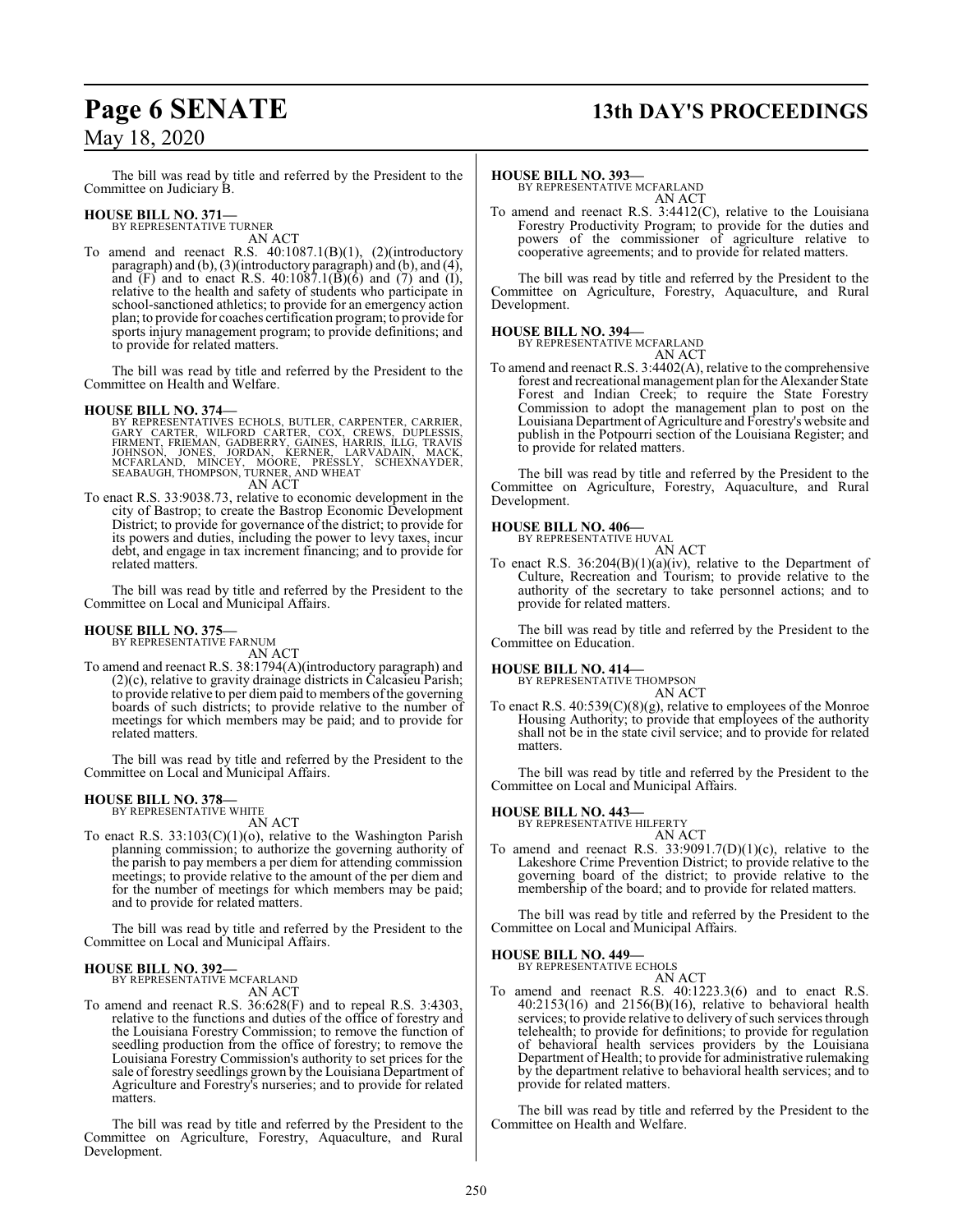# **13th DAY'S PROCEEDINGS Page 7 SENATE**

# May 18, 2020

#### **HOUSE BILL NO. 461—**

BY REPRESENTATIVE ZERINGUE AN ACT

To authorize and provide for the exchange of certain state property; to authorize the commissioner of administration and the secretary of the Department of Wildlife and Fisheries to exchange certain state property in St. Mary Parish and West Feliciana Parish with the United States Fish and Wildlife Service for property located in Terrebonne Parish; to provide for the property descriptions; to provide for reservation of mineral rights; to provide for terms and conditions; to provide an effective date; and to provide for related matters.

The bill was read by title and referred by the President to the Committee on Natural Resources.

#### **HOUSE BILL NO. 463—**

BY REPRESENTATIVE STEFANSKI AN ACT

To enact R.S. 47:338.222, relative to the city of Crowley; to authorize the governing authority of the city, subject to voter approval, to levy and collect a hotel occupancy tax; to provide for the use of the tax proceeds; and to provide for related matters.

The bill was read by title and referred by the President to the Committee on Local and Municipal Affairs.

**HOUSE BILL NO. 469—** BY REPRESENTATIVES BEAULLIEU AND GAROFALO AN ACT

To amend and reenact R.S. 39:33.1(A) through (C), relative to the expenditure limit; to provide for submission of the expenditure limit to the legislature; to provide for the base for determining the expenditure limit; to cap the annual growth of the expenditure limit; to provide for the calculation of the growth factor; to provide for the calculation of state general fund and dedicated funds applicable to the expenditure limit; to provide for effectiveness; and to provide for related matters.

The bill was read by title and referred by the President to the Committee on Finance.

#### **HOUSE BILL NO. 476—** BY REPRESENTATIVE HUVAL

AN ACT

To amend and reenact R.S.  $25:822(A)(11)$  and R.S.  $51:1256(B)$ (introductory paragraph),  $(2)(g)$ , and  $(3)(b)$  and  $1257(C)$ , and to repeal R.S.  $51:1256(B)(2)(i)$ , relative to boards and commissions; to provide relative to the Louisiana Folklife Commission; to provide relative to the Louisiana Tourism Development Commission; to provide relative to the membership of the commissions; to provide relative to the submission of nominations to fill certain vacancies; to provide for technical changes; and to provide for related matters.

The bill was read by title and referred by the President to the Committee on Education.

#### **HOUSE BILL NO. 481—** BY REPRESENTATIVE MAGEE

AN ACT

To enact R.S. 24:515.2, relative to the legislative auditor; to require the legislative auditor to develop a uniform, standardized format for certain audit reports; to provide relative to the audit reports oflocal and state auditees that assess, collect, or receive revenue from pre- or post-adjudication costs, fines, and fees; to provide for the duties and authority of the legislative auditor and the Louisiana Supreme Court in this regard; and to provide for related matters.

The bill was read by title and referred by the President to the Committee on Senate and Governmental Affairs.

#### **HOUSE BILL NO. 496—**

BY REPRESENTATIVE RISER AND SENATOR WOMACK AN ACT

To amend and reenact R.S. 3:3402(10) and (12) through (19), 3406(A)(1) and (2), 3410.1(A), and 3412.1(C)(1) and (2), (E),  $(F)(1)$ , and  $(I)(introductory paragraph)$ , to enact R.S. 3:3402(20) and  $3410.1(\text{G})$ , and to repeal R.S.  $3:3412.1(\text{C})(4)$ , relative to the agricultural dealer and warehouse law; to provide for definitions; to provide for powers and duties of the commissioner of agriculture; to provide for exceptions to licensure and notice applicable to noncommercial grain buyers or other unlicensed grain dealers; to provide for changes in balance allocation, suspension of collections, and claims under the Grain and Cotton Indemnity Fund; and to provide for related matters.

The bill was read by title and referred by the President to the Committee on Agriculture, Forestry, Aquaculture, and Rural Development.

## **HOUSE BILL NO. 510—** BY REPRESENTATIVE JAMES

AN ACT To enact R.S. 15:584(C) and 587(I), relative to criminal justice system data; to provide relative to the duty and authority of the Louisiana Bureau of Criminal Identification and Information to cooperate with certain nonprofit entities; to provide for the authority of certain nonprofit entities to obtain access to certain criminal justice system data and information under certain conditions; to provide relative to the nonprofit entities access to de-identified arrest and conviction information; to provide relative to the execution of a nondisclosure agreement; to provide for a termination date; and to provide for related matters.

The bill was read by title and referred by the President to the Committee on Judiciary B.

#### **HOUSE BILL NO. 537—**

BY REPRESENTATIVE FARNUM

AN ACT To amend and reenact R.S. 33:130.312(A) and (H) and to enact R.S. 33:130.311(D), 130.312(J), and 130.314(C), relative to the Sulphur Industrial District; to provide relative to the termination of the district; to provide relative to the membership of the board of commissioners; to provide relative to meetings of the board; to provide relative to appointments made by or on behalf of the district to other public boards or commissions; to provide relative to the district's powers pertaining to industrial development; and to provide for related matters.

The bill was read by title and referred by the President to the Committee on Local and Municipal Affairs.

#### **HOUSE BILL NO. 562—**

BY REPRESENTATIVE EDMONDS

AN ACT To amend and reenact R.S. 39:51(C) and 57.1(B) and to enact R.S. 39:57.1(C), relative to state expenditures; to provide for the initial expenditure allocation of personal services in the operating budget; to limit the transfer of personal services expenditures; to provide for an effective date; and to provide for related matters.

The bill was read by title and referred by the President to the Committee on Finance.

### **HOUSE BILL NO. 577—**

BY REPRESENTATIVES GOUDEAU AND BEAULLIEU AN ACT

To enact R.S. 33:2494 $(C)(5)$  and 2554 $(C)(3)$ , relative to municipal fire and police civil service in the cities of Broussard, Carencro, Scott, and Youngsville; to provide relative to the certification and appointment of eligible persons in the police departments of those municipalities; and to provide for related matters.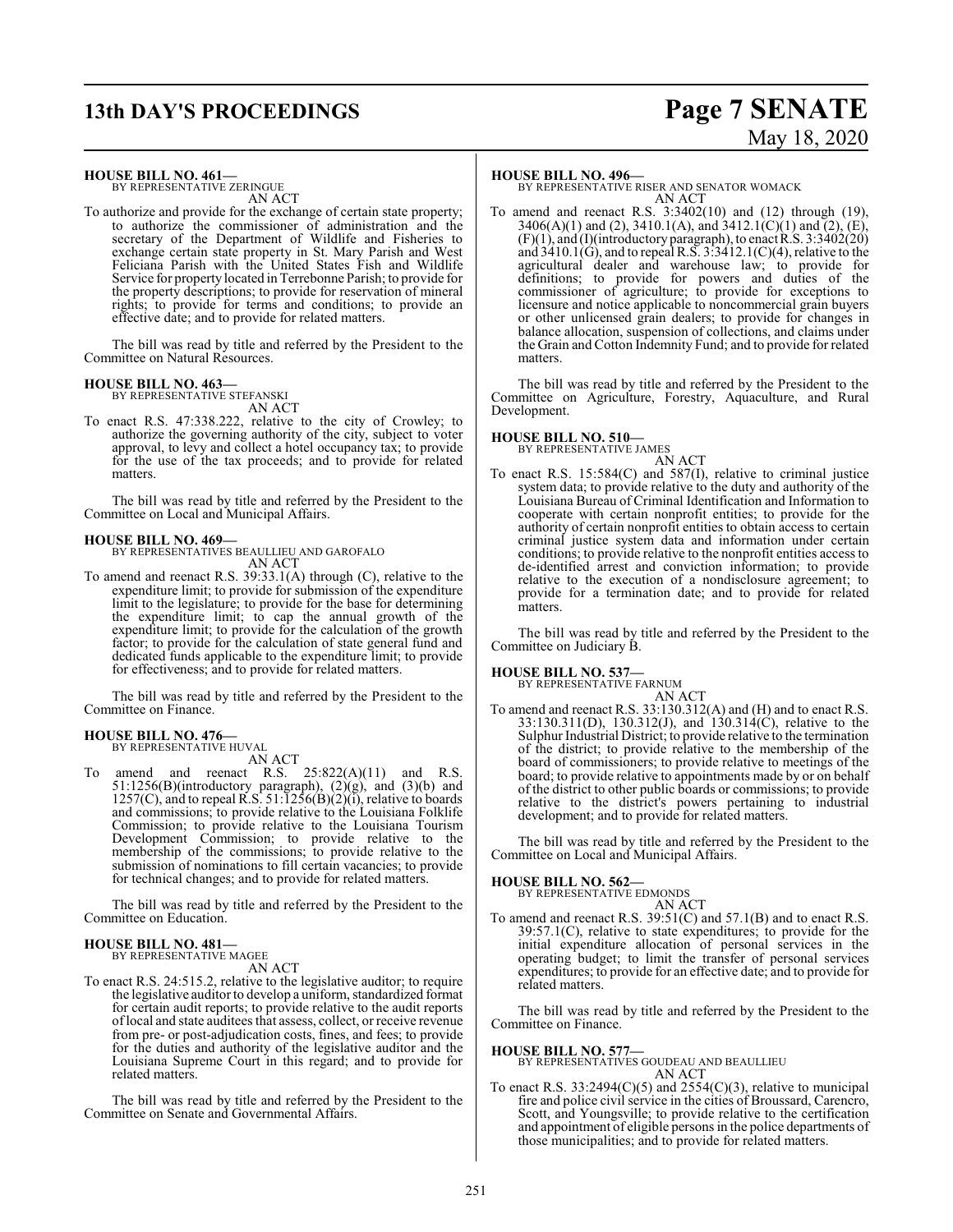# **Page 8 SENATE 13th DAY'S PROCEEDINGS**

## May 18, 2020

The bill was read by title and referred by the President to the Committee on Local and Municipal Affairs.

#### **HOUSE BILL NO. 589—**

BY REPRESENTATIVE ECHOLS AN ACT

To enact Part V of Chapter 5-E of Title 40 of the Louisiana Revised Statutes of 1950, to be comprised ofR.S. 40:1255.1 and 1255.2, and R.S. 46:460.51(17) and 460.54(G), relative to the medical assistance program of this state known commonly as Medicaid; to provide for duties of the Louisiana Department of Health in administering the state Medicaid program; to provide relative to Medicaid coverage of telehealth services; to provide for the establishment and periodic review of Medicaid policies concerning telehealth services; to provide for policies and procedures in the Medicaid managed care program addressing telehealth services; to provide for definitions; and to provide for related matters.

The bill was read by title and referred by the President to the Committee on Health and Welfare.

#### **HOUSE BILL NO. 591—**

BY REPRESENTATIVES LARVADAIN, WILFORD CARTER, AND COX AN ACT

To amend and reenact R.S. 40:2018.3(A) and (B)(1), (2), and (9), relative to the composition of the Louisiana Sickle Cell Commission; to provide for appointments for members to the commission; to provide for additional members to serve on the commission; to provide a meeting location for the commission meetings to take place; to provide for an effective date; and to provide for related matters.

The bill was read by title and referred by the President to the Committee on Health and Welfare.

#### **HOUSE BILL NO. 592—** BY REPRESENTATIVE MAGEE

AN ACT To amend and reenact R.S. 49:214.2(10) and 214.6.2(D)(7) and to enact R.S. 39:1367(E)(2)(b)(viii) and R.S. 49:214.5.4(G)(10) and (J), relative to coastal protection and restoration; to authorize the Coastal Protection and Restoration Authority to issue bonds and incur debt; to allow repayment of such debt from the Coastal Protection and Restoration Fund; and to provide for related matters.

The bill was read by title and referred by the President to the Committee on Natural Resources.

# **HOUSE BILL NO. 602—** BY REPRESENTATIVE BRYANT

AN ACT

To amend and reenact R.S. 15:587(A)(1)(a) and 587.1(B)(1) and to enact R.S. 15:576(6) and  $587(A)(1)(j)$  and (I), relative to criminal identification and information; to provide relative to the LouisianaBureau ofCriminal Identification and Information; to provide relative to definitions; to require the bureau to make available to the Louisiana Department of Education criminal history record and identification files; to provide relative to latent fingerprint searches; to provide for an effective date; and to provide for related matters.

The bill was read by title and referred by the President to the Committee on Judiciary B.

**HOUSE BILL NO. 618—** BY REPRESENTATIVE THOMPSON AN ACT

To amend and reenact R.S. 3:1396(1) and (8), 1399(C), 1401(B), and 1407(B)(1), relative to state regulations of commercial feed; to provide for regulation of adulterated commercial feeds and detaining commercial feeds; to provide for labeling fees; to provide for use of the Feed and Fertilizer Fund; and to provide for related matters.

The bill was read by title and referred by the President to the Committee on Agriculture, Forestry, Aquaculture, and Rural Development.

#### **HOUSE BILL NO. 619—**

BY REPRESENTATIVE TURNER AN ACT

To amend and reenact R.S. 37:1184(2)(a) and (b), (3)(a)(ii), (d) through (g), (i), and (j), and (4)(b) and (e),  $1207(A)(1)$  and  $(2)(a)(i)$ , 1208, 1209, 1230(A)(1) and (2)(a)(i), 1232(B), and R.S. 37:1253 as enacted by Section 2 of Act No. 124 ofthe 2019 Regular Session of the Legislature of Louisiana and to enact R.S. 37:1184(6), relative to powers and duties of the Louisiana Board of Pharmacy; to authorize the board to charge fees for certain permitting functions; to provide relative to permits for pharmacy benefit managers; to provide for the frequency with which the board assesses certain fees; and to provide for related matters.

The bill was read by title and referred by the President to the Committee on Health and Welfare.

**HOUSE BILL NO. 634—**

BY REPRESENTATIVE HUVAL AN ACT

To amend and reenact R.S. 39:1221 and 1242(A)(4) and to enact R.S. 39:1242(E), relative to security for local deposits; to provide for kinds of security for local deposits; to remove certain restrictions on bank collateral for local funds; and to provide for related matters.

The bill was read by title and referred by the President to the Committee on Commerce, Consumer Protection, and International Affairs.

**HOUSE BILL NO. 640—** BY REPRESENTATIVE CHARLES OWEN AN ACT

To amend and reenact R.S. 33:3819(A) and to repeal R.S. 33:3819(B) through (L), relative to waterworks districts; to provide relative to the per diem paid to members of the board of commissioners; to repeal provisions relative to certain waterworks districts with respect to the per diem paid to board members; and to provide for related matters.

The bill was read by title and referred by the President to the Committee on Local and Municipal Affairs.

# **HOUSE BILL NO. 653—** BY REPRESENTATIVE GAROFALO

AN ACT

To amend and reenact R.S.  $9:159(B)(1)$  through (3) and  $161(B)$ , relative to unclaimed property; to revise reporting thresholds for abandoned property; to revise the minimum value beneath which unclaimed property need not be advertised; and to provide for related matters.

The bill was read by title and referred by the President to the Committee on Finance.

#### **HOUSE BILL NO. 665—**

BY REPRESENTATIVE CORMIER AND SENATOR CARTER AN ACT

To amend and reenact Subpart A of Part IV of Subchapter B of Chapter 5-F of Title 40 of the Louisiana Revised Statutes of 1950, to be comprised of R.S. 40:1289.1 through 1289.5, and to enact R.S. 36:259(B)(37), relative to toxic mold; to provide for a task force to study the public health impacts of toxic mold in this state; to provide for the composition, functions, and duties of the task force; to terminate the task force on a certain date; and to provide for related matters.

The bill was read by title and referred by the President to the Committee on Health and Welfare.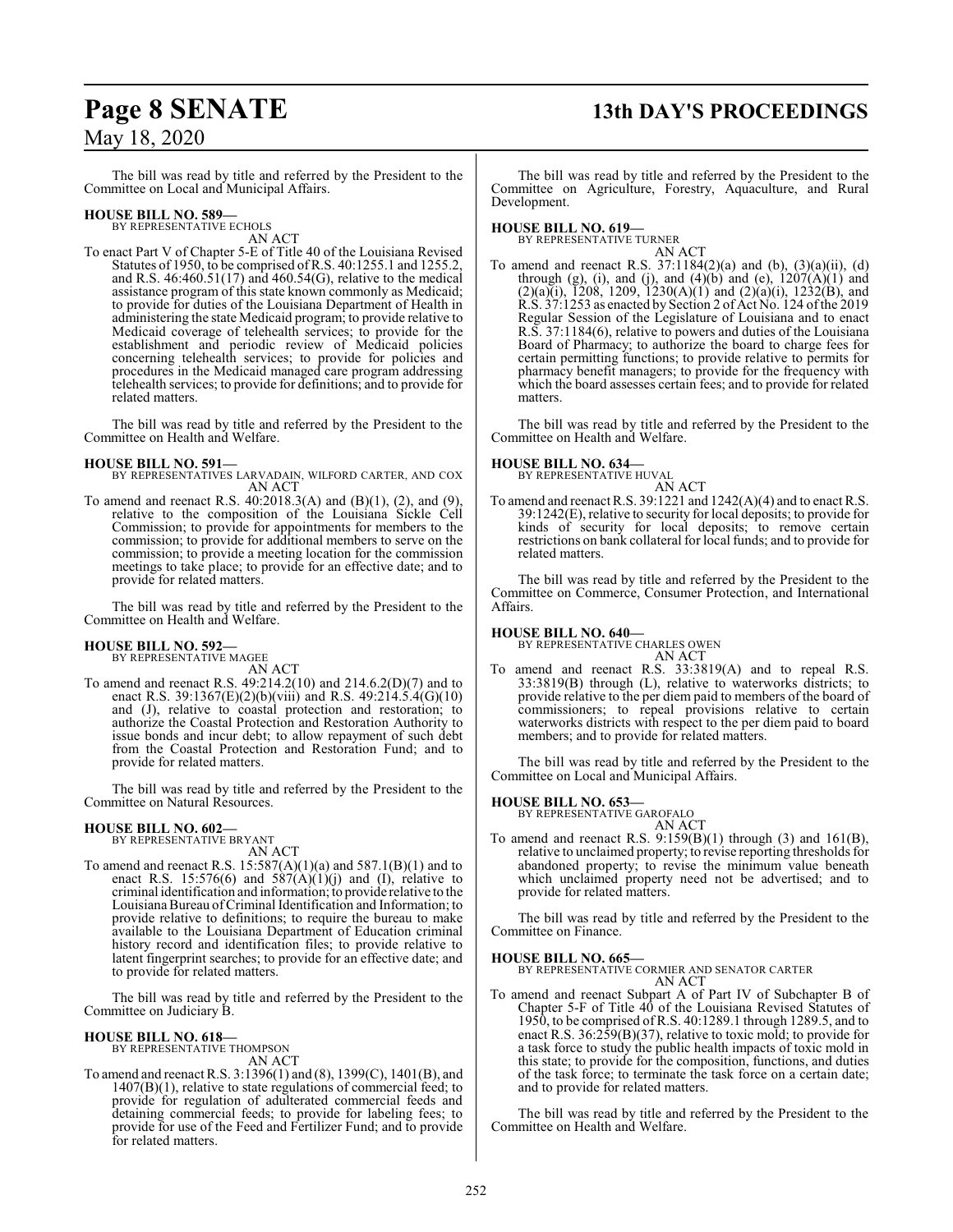# **13th DAY'S PROCEEDINGS Page 9 SENATE**

#### **HOUSE BILL NO. 669—**

BY REPRESENTATIVE PIERRE AN ACT

To enact R.S. 49:191(12)(b) and to repeal R.S. 49:191(9)(g), relative to the Department of Transportation and Development, including provisions to provide for the re-creation of the Department of Transportation and Development and the statutory entities made a part of the department by law; to provide for the effective termination date for all statutory authority for the existence of such statutory entities; and to provide for related matters.

The bill was read by title and referred by the President to the Committee on Transportation, Highways and Public Works.

## **HOUSE BILL NO. 670—** BY REPRESENTATIVE STEFANSKI

AN ACT

To amend and reenactR.S. 27:417(A)(2)(introductory paragraph) and  $(B)(2)$  and to enact R.S. 27:417( $\overrightarrow{B}$ )(3) and (D), relative to video draw poker devices; to provide relative to criteria and amenity requirements for qualified truck stop facilities; to provide relative to the suspension of operations of the criteria and amenity requirements; to provide relative to the operation of video draw poker devices; to provide relative to the effect of force majeure and the COVID-19 pandemic; and to provide for related matters.

The bill was read by title and referred by the President to the Committee on Judiciary B.

- **HOUSE BILL NO. 676—**<br>BY REPRESENTATIVES EMERSON, BRYANT, CARRIER, GARY<br>CARTER, WILFORD CARTER, DUPLESSIS, FONTENOT, FREEMAN,<br>FREIBERG, GAINES, IVEY, TRAVIS JOHNSON, LARVADAIN, LYONS,<br>DUSTIN MILLER, CHARLES OWEN, SELDERS, AN ACT
- To enact R.S. 17:3391, relative to student debt; to prohibit public postsecondary education institutions from withholding student transcripts and other records due to outstanding debt or defaulting on a loan; to prohibit public postsecondary education institutions from withholding certain services due to defaulting on a loan; to provide for definitions; and to provide for related matters.

The bill was read by title and referred by the President to the Committee on Education.

#### **HOUSE BILL NO. 682—**

BY REPRESENTATIVE FRIEMAN AN ACT

To amend and reenact R.S. 22:65(11)(a), 550.21(3), 751(A)(2)(a)(i), and  $753(C)(1)$  and  $(4)$  through  $(6)$ , and  $(D)$  through  $(J)$ , to enact R.S. 22:753(K) through (M) and Subpart D of Part IV of Chapter 2 of Title 22 of the Louisiana Revised Statutes of 1950, to be comprised of R.S. 22:782, and to repeal R.S. 22:753(C)(7), relative to reserves for insurers; to provide for standards for property and casualty independent qualified actuaries; to provide for valuation manual requirements; to provide for reserve valuation standards and methods; and to provide for related matters.

The bill was read by title and referred by the President to the Committee on Insurance.

#### **HOUSE BILL NO. 683—** BY REPRESENTATIVE COX

AN ACT

To amend and reenact R.S. 40:1646(B), 1664.3(7), 1664.8, 1664.9(D)(3), (K), and (L), and  $1664.11(B)(1)$ , to enact R.S. 40:1664.5.1 and 1664.9(D)(4), (M), and (N), and to repeal R.S. 40:1664.5(A)(12), relative to life safety and property protection licensing; to provide relative to annual inspections of life safety and property equipment; to provide relative to exceptions for certain building owners; to provide limited exemption for electrical contractors;to provide relative to criminal background

# May 18, 2020

checks; to provide requirements for conveyance device mechanic license; to provide with respect to temporary and emergency conveyance device mechanic licenses; to provide for fees; to provide with respect to the Life Safety and Property Protection Education Board; to provide for an effective date; and to provide for related matters.

The bill was read by title and referred by the President to the Committee on Commerce, Consumer Protection, and International Affairs.

HOUSE BILL NO. 689-<br>BY REPRESENTATIVES ZERINGUE, ADAMS, AMEDEE, BACALA,<br>BAGLEY, BISHOP, BRASS, BROWN, BRYANT, BUTLER, CARPENTER,<br>CARRIER, GARY CARTER, ROBBY CARTER, WILFORD CARTER,<br>CORMIER, COUSSAN, COX, DAVIS, DESHOTEL, D

#### AN ACT

To enact R.S. 17:3351.21, relative to colleges and universities; to provide relative to fees charged to students at public postsecondary institutions; to authorize the postsecondary education management boards to establish such fees and adjust fee amounts; to provide limitations; to provide for applicability; to provide for reporting; to provide relative to the exceptions and exemptions that an institution may receive from state regulations of their operations; to provide certain financial solvency criteria on the receipt of such exceptions and exemptions; and to provide for related matters.

The bill was read by title and referred by the President to the Committee on Education.

#### **HOUSE BILL NO. 697—**

BY REPRESENTATIVE MCCORMICK

AN ACT To amend and reenact Subpart D of Part IV of Chapter 1 of Title 33 of the Louisiana Revised Statutes of 1950, comprised of R.S. 33:140.1 through 140.36, relative to the Shreveport Metropolitan Planning Commission of Caddo Parish; to remove the territory of Caddo Parish from the jurisdiction of the commission; to remove the powers granted to the governing authority of Caddo Parish to participate in commission functions; and to provide for related matters.

The bill was read by title and referred by the President to the Committee on Local and Municipal Affairs.

#### **HOUSE BILL NO. 702—**

BY REPRESENTATIVE BAGLEY AN ACT

To amend and reenact R.S. 37:961(4), relative to physician assistants; to provide definitions; and to provide for related matters.

The bill was read by title and referred by the President to the Committee on Health and Welfare.

#### **HOUSE BILL NO. 703—**

BY REPRESENTATIVE GOUDEAU AN ACT

To enact R.S. 23:1600(3)(b)(iv), relative to unemployment compensation benefits; to provide for benefit eligibility conditions; to provide for the active search requirement; to require verification of attendance at job interviews; to provide for interview verification forms; to provide for the promulgation of rules; and to provide for related matters.

The bill was read by title and referred by the President to the Committee on Labor and Industrial Relations.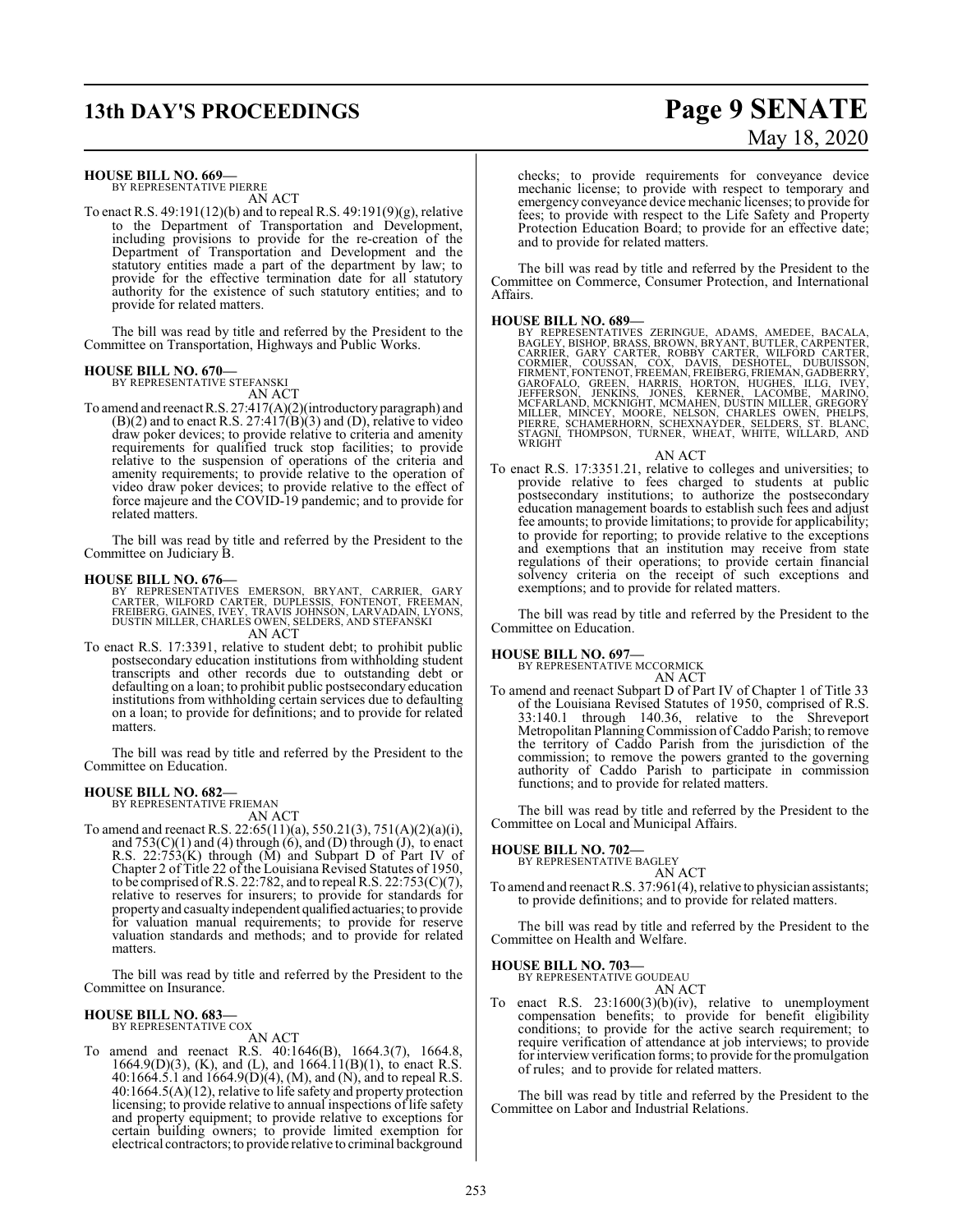# **Page 10 SENATE 13th DAY'S PROCEEDINGS**

## May 18, 2020

#### **HOUSE BILL NO. 722—**

BY REPRESENTATIVE GREGORY MILLER AN ACT

To amend and reenact R.S. 13:3733.1(A)(introductory paragraph) and to enact R.S. 13:3733.3, relative to the use of electronic signatures by financial institutions; to provide for the enforcement of electronic signatures; to provide for evidence; and to provide for related matters.

The bill was read by title and referred by the President to the Committee on Commerce, Consumer Protection, and International Affairs.

**HOUSE BILL NO. 734—** BY REPRESENTATIVES BRASS AND FREEMAN AN ACT

To amend and reenact R.S. 17:3129.6(B), to enact Chapter 18-A of Title 17 of the Louisiana Revised Statutes of 1950, to be comprised of R.S. 17:2941 through 2944, and to repeal R.S. 17:2922.1(C) and 2929, relative to dual enrollment; to provide for a statewide dual enrollment program; to provide for funding; and to provide for related matters.

The bill was read by title and referred by the President to the Committee on Education.

#### **HOUSE BILL NO. 740—** BY REPRESENTATIVE WRIGHT

AN ACT

To amend and reenact R.S. 44:4.1(B)(9) and to enact R.S. 17:3137, relative to public postsecondary education institutions; to prohibit postsecondary education institutions from disclosing certain information relative to students and their parents and legal guardians; to provide for exceptions; and to provide for related matters.

The bill was read by title and referred by the President to the Committee on Education.

# **HOUSE BILL NO. 754—** BY REPRESENTATIVE DUSTIN MILLER

AN ACT

To enact R.S. 3:734(C) and (D), relative to livestock brand inspectors; to provide for the expansion of powers and duties of livestock brand inspectors as commissioned peace officers under certain circumstances; and to provide for related matters.

The bill was read by title and referred by the President to the Committee on Agriculture, Forestry, Aquaculture, and Rural Development.

**HOUSE BILL NO. 757—** BY REPRESENTATIVES ROBERT OWEN AND DUBUISSON AN ACT

To amend and reenact R.S. 13:1875(13), 1899(J), 2080.1(B), 2106(A) and (B), 2487.1, 2487.17, 2586(C)(6)(c), and 5202(E), R.S. 15:254.7, and Code of Civil Procedure Articles 4843(H),  $4844(A)(6)$ , and  $4847(A)(6)$ , relative to the City Court of Slidell; to change the name from the City Court of Slidell to the City Court of East St. Tammany; to provide relative to the establishment of city court; to provide relative to the seal of the City Court of Slidell; to provide relative to the compensation of the city court judges; to provide relative to the jurisdiction and procedure of city court; to provide relative to court fees and costs; to provide relative to off duty law enforcement officers subpoenaed to testify; and to provide for related matters.

The bill was read by title and referred by the President to the Committee on Judiciary A.

#### **HOUSE BILL NO. 759—**

BY REPRESENTATIVE MARINO AN ACT

To enact Code of Criminal Procedure Article 958, relative to suspension of time limitations in declared disaster, emergency, or public health emergency; to provide relative to the authority of the supreme court to suspend certain time periods, limitations, and delays during a declared disaster, emergency, or public health emergency; to provide for the authority to terminate and to extend the suspension period; to provide for certain exceptions; to provide relative to the application of other provisions of law regarding suspension and interruption of time periods, limitations, and delays; to provide for an effective date; and to provide for related matters.

The bill was read by title and referred by the President to the Committee on Judiciary C.

#### **HOUSE BILL NO. 763—**

BY REPRESENTATIVES MCFARLAND AND DAVIS AN ACT

To enact R.S. 29:723(18) and (19) and 724(H), relative to the disruption of certain economic conditions; to provide for abnormal economic disruptions; to provide for definitions; to provide for certain declarations by the governor; to provide relative to the price of certain goods and services; to provide for exceptions; and to provide for related matters.

The bill was read by title and referred by the President to the Committee on Commerce, Consumer Protection, and International Affairs.

#### **HOUSE BILL NO. 775—**

BY REPRESENTATIVE MARINO

AN ACT To amend and reenact Code of Criminal Procedure Articles 551(B), 553(A), 556(E), 556.1(F), 562(A), (B), and (D), and 835 and to repeal Code of Criminal Procedure Articles 533(C), 831(B), 832(B), and 833(C), relative to appearance by the defendant at certain proceedings; to provide relative to the defendant's appearance at arraignment, at the entry of his plea, at a revocation or contempt hearing, and at sentencing; to provide relative to the appearance of a defendant at certain proceedings by way of simultaneous transmission through audio-visual electronic equipment; and to provide for related matters.

The bill was read by title and referred by the President to the Committee on Judiciary C.

#### **HOUSE BILL NO. 792—**

BY REPRESENTATIVES BAGLEY, ADAMS, COX, TRAVIS JOHNSON, LARVADAIN, AND SELDERS AN ACT

To enact R.S. 40:1046(C)(2)(l), relative to marijuana for therapeutic use, known commonly as medical marijuana; to provide for administrative rules of the Louisiana Board of Pharmacy relating to the dispensing of medical marijuana; to require that such rules include procedures and regulations relative to delivery of dispensed marijuana; and to provide for related matters.

The bill was read by title and referred by the President to the Committee on Health and Welfare.

#### **HOUSE BILL NO. 798—**

BY REPRESENTATIVE DWIGHT AN ACT

To enact R.S. 42:17.1, relative to open meetings; to authorize public bodies to conduct certain meetings electronically during certain states of emergency or disaster; to provide for requirements related thereto; and to provide for related matters.

The bill was read by title and referred by the President to the Committee on Senate and Governmental Affairs.

#### **HOUSE BILL NO. 808—**

BY REPRESENTATIVE MAGEE

AN ACT To amend and reenact R.S. 22:1457(D) through (G) and to enact R.S. 22:1457(H), relative to motor vehicle insurance rate reductions; to provide for a discount when an insured consents to provide data to third parties; to require an insurer to seek and obtain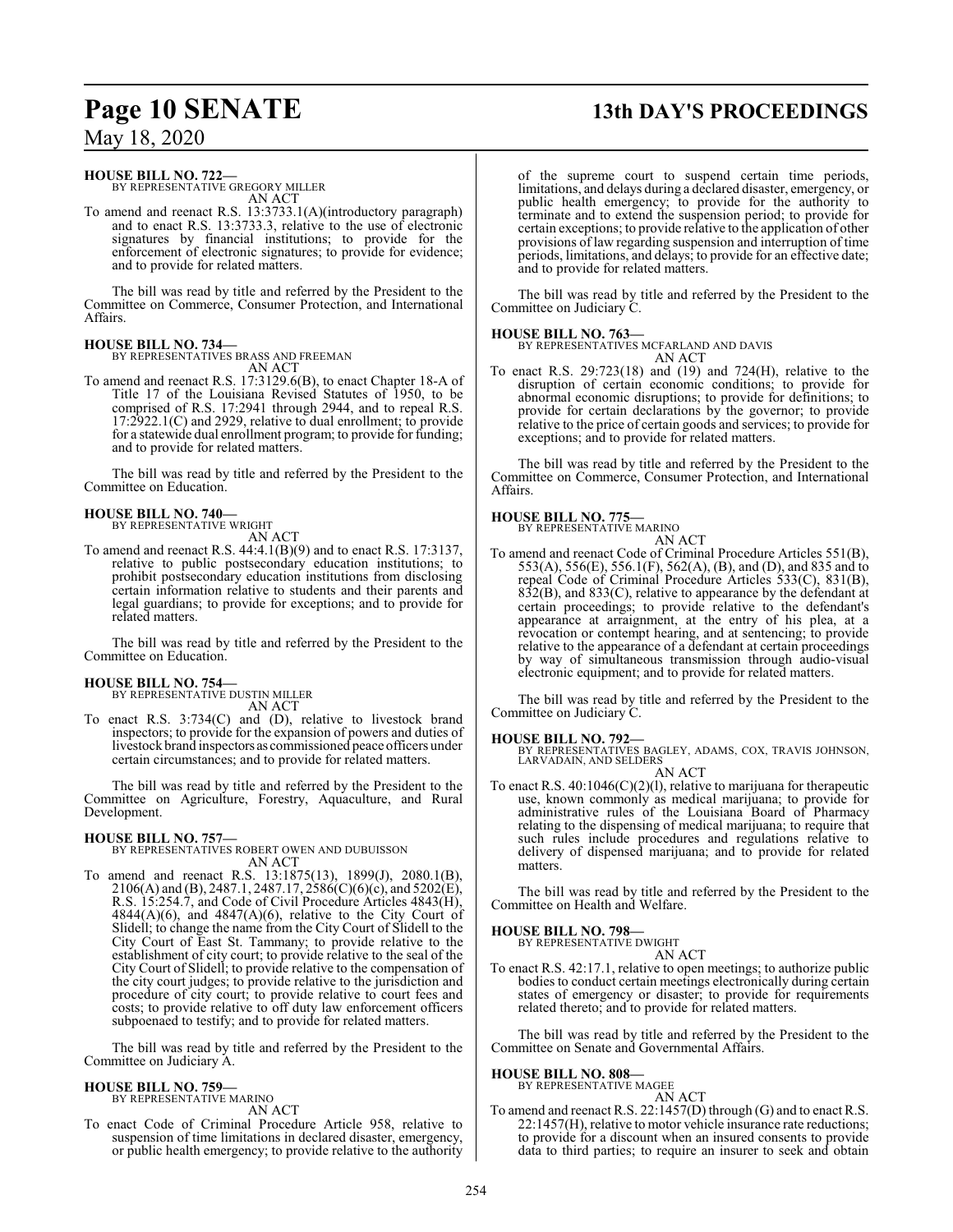## **13th DAY'S PROCEEDINGS Page 11 SENATE**

# May 18, 2020

consent before providing data to third parties; to provide for applicability; and to provide for related matters.

The bill was read by title and referred by the President to the Committee on Insurance.

#### **HOUSE BILL NO. 819—**

BY REPRESENTATIVES BAGLEY, ADAMS, COX, TRAVIS JOHNSON, LARVADAIN, AND SELDERS AN ACT

To amend and reenact R.S.  $40:1046(A)(1)$ ,  $(2)(a)(iii)$ ,  $(3)$ , and  $(4)$ , to enact R.S.  $40:1046(A)(2)(a)(xvii)$  through  $(xxii)$ , and to repeal R.S. 40:1046(B), relative to recommendation by physicians of marijuana for therapeutic use, known commonly as medical marijuana; to provide relative to the authorization for physicians to recommend medical marijuana; to provide for medical conditions which qualify a patient for treatment with medical marijuana; to authorize the recommendation of medical marijuana by a physician in treating certain specified conditions and any other medical condition that he is qualified to treat; to repeal requirements for the Louisiana State Board of Medical Examiners to issue rules and regulations concerning the recommendation of medical marijuana by physicians; and to provide for related matters.

The bill was read by title and referred by the President to the Committee on Health and Welfare.

## **HOUSE BILL NO. 828—** BY REPRESENTATIVE HUVAL

- AN ACT
- To amend and reenact R.S. 22:1931.13 and R.S. 40:1429, relative to the insurance fraud investigation unit within the Department of Public Safety and Corrections; to extend the Sledge Jeansonne Louisiana Insurance Fraud Prevention Act; to extend the termination date of the insurance fraud investigation unit; to provide for an effective date; and to provide for related matters.

The bill was read by title and referred by the President to the Committee on Insurance.

#### **HOUSE BILL NO. 830—**

BY REPRESENTATIVE ZERINGUE AN ACT

To authorize and provide for the transfer of certain state property; to authorize the transfer of certain state property in Terrebonne Parish; to provide for the property description; to provide for reservation of mineral rights; to provide terms and conditions; to provide an effective date; and to provide for related matters.

The bill was read by title and referred by the President to the Committee on Natural Resources.

#### **HOUSE BILL NO. 835—** BY REPRESENTATIVE MCMAHEN

AN ACT

To enact Subpart D-1 of Part I of Chapter 5-E of Title 40 of the Louisiana Revised Statutes of 1950, to be comprised of R.S. 40:1248.1 through 1248.11, relative to financing by the state Medicaid program of health services in certain parishes; to create and provide for a local healthcare provider participation program; to designate the parishes in which the program may be operated; to authorize local hospital assessment payments to be made to those parishes; to authorize the establishment of special provider participation funds by those parishes; to provide requirements for the uses of monies in such special funds; to require public hearings concerning local hospital assessment payments and uses of monies derived from such payments; to authorize a rural institutional provider payment methodology contingent upon federal approval; to provide for administrative rulemaking by the Louisiana Department of Health; and to provide for related matters.

The bill was read by title and referred by the President to the Committee on Health and Welfare.

#### **HOUSE BILL NO. 842—**

BY REPRESENTATIVE HILFERTY AN ACT

To amend and reenact R.S. 13:1381.2(A), 1381.4, and  $1381.5(B)(2)(a)$ , R.S.  $15:168(B)(1)$  and  $571.11(D)$ , R.S. 16:16.3(A), and R.S. 22:822(A) and (B)(3), to enact R.S. 13:1381.5(B)(2)(e), and to repeal R.S. 13:1377, relative to the assessment, collection, and distribution of certain court costs and fees in the parish of Orleans; to provide relative to court costs and clerk of court fees in Orleans Parish; to provide relative to the sheriff's detention and prison security fee in Orleans Parish; to provide relative to the judicial expense fund for the Criminal District Court for Orleans Parish; to provide relative to the administration of the criminal justice fund in Orleans Parish; to provide relative to the assessment of costs for the indigent defender fund in Orleans Parish; to provide relative to the disposition of fines and forfeitures in Orleans Parish; to provide relative to criminal bail bond annual license fees in Orleans Parish; and to provide for related matters.

The bill was read by title and referred by the President to the Committee on Finance.

#### **HOUSE BILL NO. 843—**

BY REPRESENTATIVE SCHEXNAYDER AN ACT

To amend and reenact R.S. 3:1462(1) and (10), 1465(D)(1), 1467(A), 1468(A) and (B), 1471(A)(4), 1481(4), (5), and (6), and 1482 through 1484, and to enact R.S. 3:1462(16) through (19), 1472, 1481(7) through (9), and 1485, relative to the regulation of industrial hemp; to provide for definitions; to provide for the requirements for licensure; to provide for application and permit fees; to provide for testing and inspection of industrial hemp crops or products; to provide for civil and criminal penalties; to authorize the Department of Agriculture and Forestry to issue stop orders; to authorize the commissioner of alcohol and tobacco control to issue civil fines for certain violations; to authorize the sale of hemp rolling papers; to provide for labeling of CBD products; to provide for the application of the State Food, Drug, and Cosmetic Law; to provide with respect to remote retailers of CBD products; to provide with respect to the authority of the office of alcohol and tobacco control relative to the sale of CBD products; to provide with respect to issuance of special event permits; to provide for applicability; to provide with respect to access to criminal history record and identification files; to create the Industrial Hemp Advisory Committee; to provide for the powers and duties of the committee; to provide for the membership of the committee; and to provide for related matters.

The bill was read by title and referred by the President to the Committee on Agriculture, Forestry, Aquaculture, and Rural Development.

#### **HOUSE BILL NO. 849—**

BY REPRESENTATIVE CHARLES OWEN AN ACT

To amend and reenact R.S.  $33:4574.1.1(F)(5)$ , relative to the Beauregard Tourist Commission; to provide relative to the collection of hotel occupancy taxes levied by the commission; and to provide for related matters.

The bill was read by title and referred by the President to the Committee on Finance.

#### **House Bills and Joint Resolutions on Second Reading**

**HOUSE BILL NO. 6—** BY REPRESENTATIVE GREGORY MILLER AN ACT

To amend and reenact R.S. 49:1401, relative to reports by agencies in the executive branch of state government; to repeal provisions providing for the automatic expiration of requirements for such reports and related provisions for extending such requirements;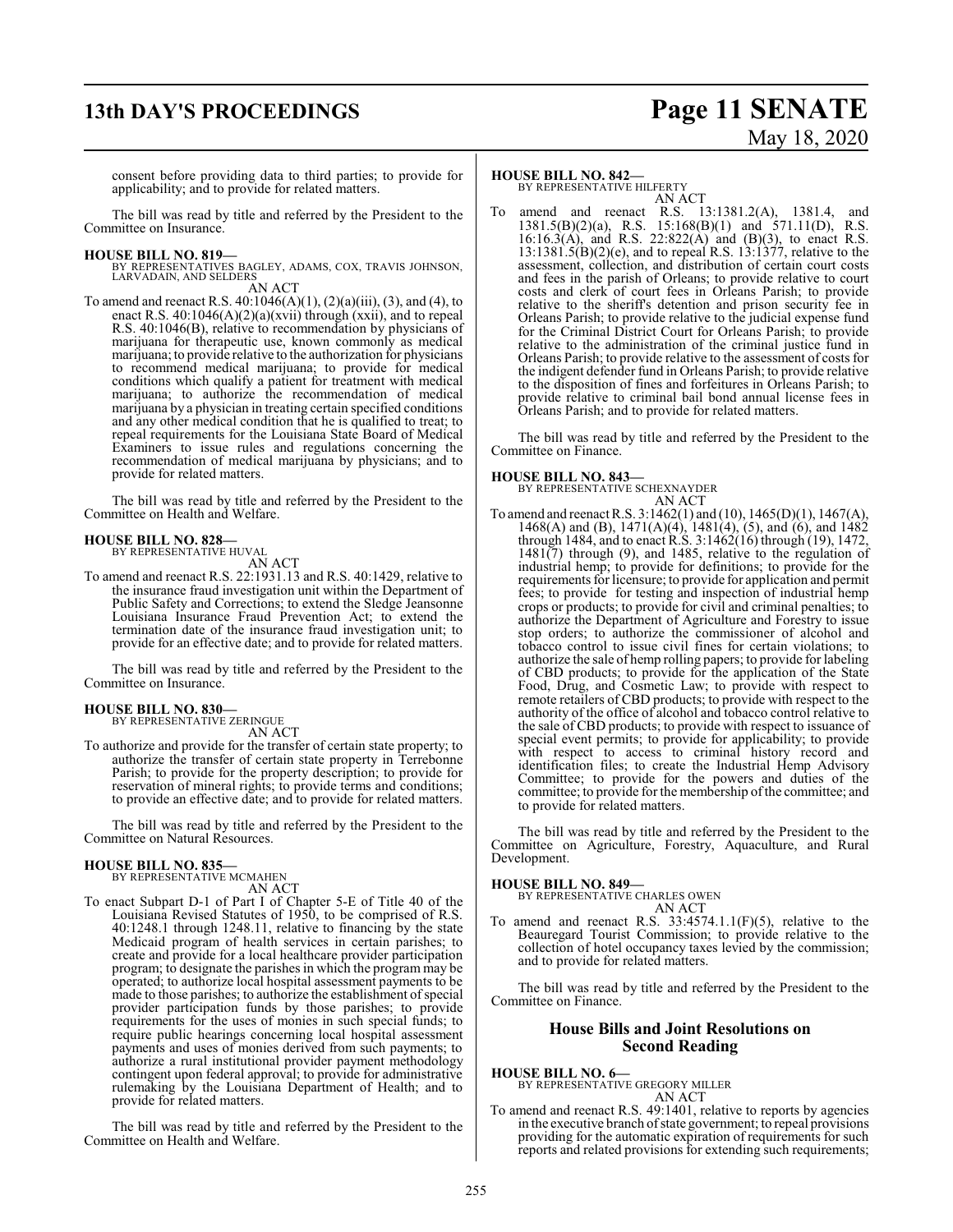# **Page 12 SENATE 13th DAY'S PROCEEDINGS**

to provide for notification concerning such reports; to provide for evaluation of reporting requirements by legislative committees; and to provide for related matters.

The bill was read by title and referred by the President to the Committee on Senate and Governmental Affairs.

#### **HOUSE BILL NO. 29—** BY REPRESENTATIVE BACALA

AN ACT

To amend and reenact R.S. 14:403.3(A) and R.S. 40:2521, relative to reports of missing children; to provide relative to the duty oflaw enforcement upon receipt of reports of missing children; to provide relative to the entities to which the law enforcement agency is required and permitted to report; to provide relative to the entry of certain information into the National Crime Information Center's database; to provide relative to the time period within which the entry and reporting occur; and to provide for related matters.

The bill was read by title and referred by the President to the Committee on Judiciary C.

## **HOUSE BILL NO. 57—**

BY REPRESENTATIVE MUSCARELLO AN ACT

To enact Code of Criminal Procedure Article 404(I), relative to jury commissions; to provide for the functions of the jury commission in the parish of Tangipahoa; to transfer the functions of the jury commission to the clerk of court of Tangipahoa Parish; and to provide for related matters.

The bill was read by title and referred by the President to the Committee on Judiciary C.

## **HOUSE BILL NO. 65—** BY REPRESENTATIVE DWIGHT

AN ACT

To amend and reenact R.S. 14:139.1(C), relative to the crime of political payroll padding; to provide relative to the exceptions to the crime of political payroll padding by a sheriff; to provide for additional exceptions when no opponent qualifies to run against an incumbent sheriff or when an incumbent sheriff's reelection has been officially declared; and to provide for related matters.

The bill was read by title and referred by the President to the Committee on Judiciary C.

# **HOUSE BILL NO. 77—** BY REPRESENTATIVE DEVILLIER

AN ACT

To enact Subpart (2) of Part II of Chapter 5 of Title 15 of the Louisiana Revised Statutes of 1950, to be comprised of R.S. 15:574.14, and Code of Criminal Procedure Article 895(P), relative to supervision of persons on probation or parole; to provide relative to the reporting requirements of persons on probation or parole; to authorize the use of certain technology to comply with reporting requirements; to provide certain specifications for the technology; to provide relative to when the technology may be used; to authorize the Department of Public Safety and Corrections to promulgate certain rules; and to provide for related matters.

The bill was read by title and referred by the President to the Committee on Judiciary B.

# **HOUSE BILL NO. 89—** BY REPRESENTATIVE JAMES

AN ACT

To amend and reenact R.S. 40:964(Schedule II)(A)(1)(introductory paragraph) and (E)(3) and to enact R.S. 40:964(Schedule  $I(A)(68)$  through (71), (D)(6) and (7), (Schedule IV)(B)(2.1) and  $(25.1)$  and  $(D)(14)$ , and (Schedule V) $(D)(5)$  and  $(6)$ , relative to the Uniform Controlled Dangerous Substances Law; to add certain substances to Schedules I, II, IV, and V; to provide relative to substances of vegetable origin or chemical synthesis in Schedule II; and to provide for related matters.

The bill was read by title and referred by the President to the Committee on Judiciary C.

## **HOUSE BILL NO. 97—** BY REPRESENTATIVE LACOMBE

AN ACT

To amend and reenact R.S. 39:112(E)(2)(c), relative to capital outlay; to provide with respect to local match requirements for projects by non-state entities; to provide for certain limitations; to provide for applicability; to provide for an effective date; and to provide for related matters.

The bill was read by title and referred by the President to the Committee on Revenue and Fiscal Affairs.

#### **HOUSE BILL NO. 110—**

BY REPRESENTATIVE GREGORY MILLER

- AN ACT
- To amend and reenact R.S. 18:1408, relative to actions objecting to candidacy and contesting elections; to provide relative to the notification of the defendant in such an action; and to provide for related matters.

The bill was read by title and referred by the President to the Committee on Senate and Governmental Affairs.

#### **HOUSE BILL NO. 111—**

BY REPRESENTATIVES DESHOTEL AND HARRIS AN ACT

To authorize and provide for the transfer of certain public property; to authorize the exchange of certain public property in Avoyelles Parish; to provide for the property description; to provide for reservation of mineral rights; to provide terms and conditions; to provide an effective date; and to provide for related matters.

The bill was read by title and referred by the President to the Committee on Natural Resources.

#### **HOUSE BILL NO. 164—**

BY REPRESENTATIVE DAVIS

AN ACT To amend and reenact R.S. 40:1133.14(B)(introductory paragraph) and (2), (C), and (E),  $1135.3(C)(1)(c)$ , and  $1135.8(C)(4)(f)$ , relative to emergency medical services; to provide for duties of emergency medical personnel in certain situations in which the life of a patient is threatened; to provide for protocols for rendering emergency medical services in such situations; to provide for approval of such protocols by emergency medical services medical directors; to provide relative to requirements for licensure as an ambulance provider; to provide relative to requirements for licensure as an air ambulance service; and to provide for related matters.

The bill was read by title and referred by the President to the Committee on Health and Welfare.

**HOUSE BILL NO. 181—** BY REPRESENTATIVE RISER

AN ACT

To amend and reenact R.S. 30:961(E), relative to cooperative endeavor agreements for the withdrawal of surface water; to extend the time for entering cooperative endeavor agreements for withdrawal of surface water; to provide for terms, conditions, and requirements; and to provide for related matters.

The bill was read by title and referred by the President to the Committee on Environmental Quality.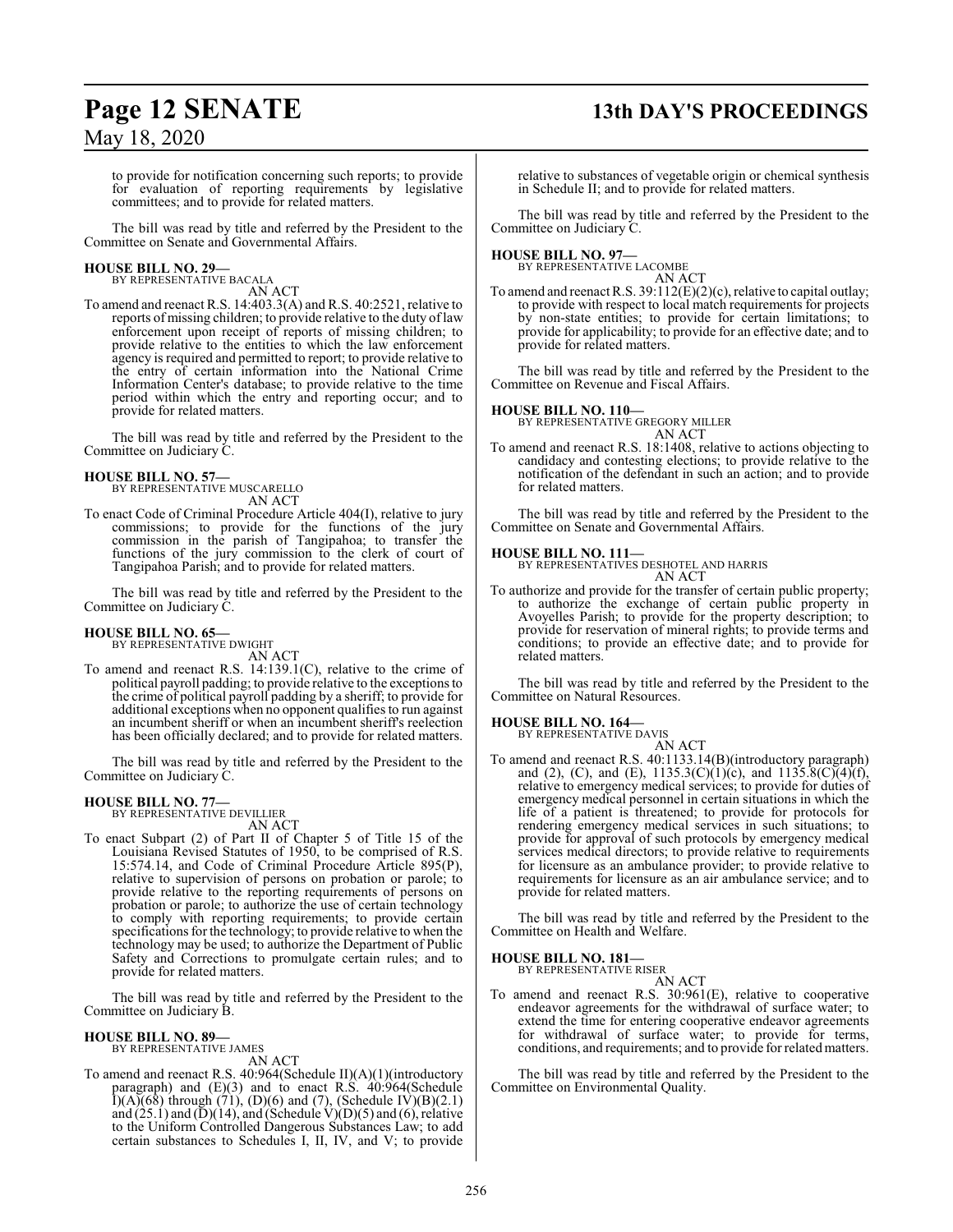# **13th DAY'S PROCEEDINGS Page 13 SENATE** May 18, 2020

**HOUSE BILL NO. 184—**

BY REPRESENTATIVE VILLIO AN ACT

To authorize and provide for the lease of certain state property; to authorize the lease of certain state property in the city of Kenner, in Jefferson Parish; to provide for the property description; to provide for reservation of mineral rights; to provide terms and conditions; to provide an effective date; and to provide for related matters.

The bill was read by title and referred by the President to the Committee on Natural Resources.

# **HOUSE BILL NO. 202—** BY REPRESENTATIVE HORTON

AN ACT

To amend and reenact R.S. 47:1525(B)(1)(introductory paragraph) and (E) and to enact R.S.  $47:1525(B)(1)(i)$ , (j), and (k), relative to the Louisiana Tax Institute; to provide that the reports, studies, and recommended publications of the Louisiana Tax Institute are distributed through the Department of Revenue instead of the Department of State; to provide for the membership of the institute; and to provide for related matters.

The bill was read by title and referred by the President to the Committee on Revenue and Fiscal Affairs.

## **HOUSE BILL NO. 220—** BY REPRESENTATIVE MIKE JOHNSON

AN ACT

To amend and reenact R.S. 37:2162(J), relative to civil proceedings initiated by the state licensing board for contractors; to remove venue restrictions; to provide for jurisdiction; and to provide for related matters.

The bill was read by title and referred by the President to the Committee on Commerce, Consumer Protection, and International Affairs.

## **HOUSE BILL NO. 284—** BY REPRESENTATIVE DAVIS

AN ACT

To amend and reenact R.S. 6:2(2), 452, and 532(6) and to enact R.S. 6:453 and 454, relative to financial institutions; to provide for loan production offices; to provide for deposit production offices; to provide definitions; to require written notification; to provide for objections; to provide for powers of the commissioner; to provide for rules and regulations; to provide for permissible activity; to provide for compliance; to provide for combined offices; to provide for electronic financial terminals; and to provide for related matters.

The bill was read by title and referred by the President to the Committee on Commerce, Consumer Protection, and International Affairs.

## **HOUSE BILL NO. 412—** BY REPRESENTATIVE ZERINGUE

AN ACT

To amend and reenact R.S. 39:100.31(B) and to enact R.S. 39:100.31(C), relative to the State Emergency Response Fund; to provide for authorized uses of monies in the fund; to provide for legislative intent with respect to prior Acts of the legislature; and to provide for related matters.

The bill was read by title and referred by the President to the Committee on Finance.

# **HOUSE BILL NO. 442—** BY REPRESENTATIVE MCFARLAND

AN ACT

To amend and reenact R.S. 32:387(C)(3)(d)(ii)(bb) and (cc), relative to timber harvest season permits; to modify the total excess gross axle weight authorized for vehicles owned or operated by a permittee; to designate a maximum speed limit authorized on

the public highways of this state; and to provide for related matters.

The bill was read by title and referred by the President to the Committee on Transportation, Highways and Public Works.

## **HOUSE BILL NO. 477—** BY REPRESENTATIVE IVEY

AN ACT

To enact R.S. 39:199.1, relative to technology procurement; to authorize alternative procedures for procurement of certain technology; to provide limitations and requirements; to provide relative to the duties and authority of the Joint Legislative Committee on Technology and Cybersecurity and the Joint Legislative Committee on the Budget; and to provide for related matters.

The bill was read by title and referred by the President to the Committee on Finance.

## **HOUSE BILL NO. 514—** BY REPRESENTATIVE WILLARD

AN ACT

To amend and reenact R.S. 32:1(4), (38), (40), and (41) and 203(C) and to enact R.S. 32:1(95) and 204 through 204.4, relative to electric-assisted bicycles; to provide for definitions; to provide for the operation, rights, requirements, and restrictions applicable to electric-assisted bicycles; and to provide for related matters.

The bill was read by title and referred by the President to the Committee on Transportation, Highways and Public Works.

#### **HOUSE BILL NO. 583—**

BY REPRESENTATIVE MINCEY

AN ACT To amend and reenact R.S. 9:2347(M), relative to public trusts; to provide with respect to the approval of certain authorized public functions or purposes; to require the approval of certain governing authorities under certain circumstances; to provide for certain requirements; and to provide for related matters.

The bill was read by title and referred by the President to the Committee on Revenue and Fiscal Affairs.

#### **HOUSE BILL NO. 607—**

BY REPRESENTATIVE HODGES AN ACT

To amend and reenact R.S. 32:431.1(E)(2) and (3), relative to documentation ofschool attendance for a minor's application for certain driver's licenses; to authorize the presentation of documentation of school attendance by a minor's parents or legal guardians; to provide for the documentation evidencing the requirements for an emancipated minor; and to provide for related matters.

The bill was read by title and referred by the President to the Committee on Transportation, Highways and Public Works.

#### **HOUSE BILL NO. 691—**

BY REPRESENTATIVE LYONS AN ACT

To reenact R.S. 30:2551 and 2552(A) and (C), to amend and reenact R.S. 30:2552(B) and Section 22 of Act No. 612 of the 2018 Regular Session, and to repeal R.S. 30:2552(A), (B), and (C) as amended by Section 9 of Act No. 612 of the 2018 Regular Session, relative to brownfields cleanup and redevelopment; to reinstate the Brownfields Cleanup Revolving Loan Fund and program; to provide an effective date; and to provide for related matters.

The bill was read by title and referred by the President to the Committee on Finance.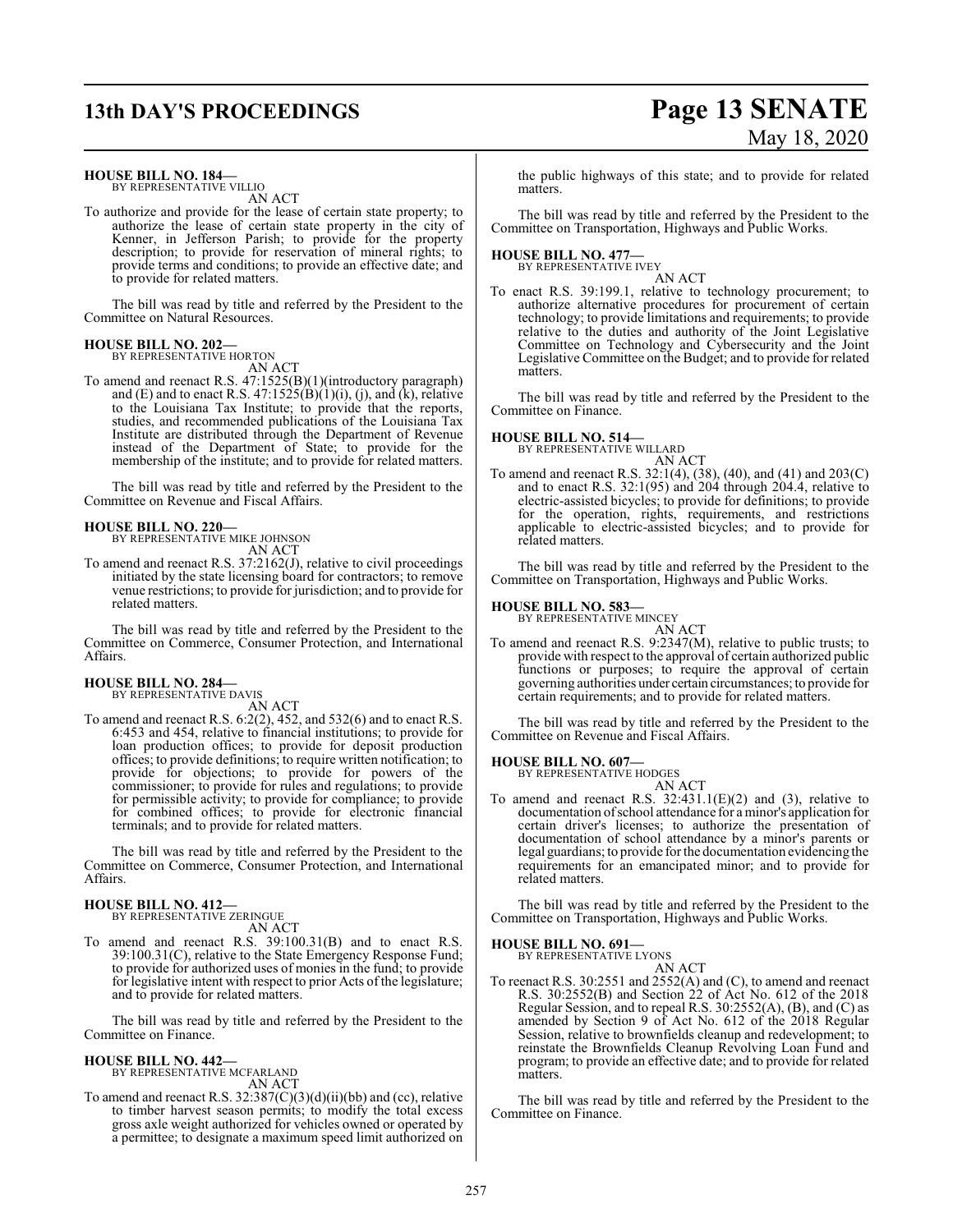#### **HOUSE BILL NO. 736—**

BY REPRESENTATIVE GARY CARTER AN ACT

To amend and reenact R.S. 47:2132(A), relative to statutory impositions; to authorize refunds of statutory impositions under certain circumstances; to provide for certain requirements and limitations; to provide for applicability; to provide for an effective date; and to provide for related matters.

The bill was read by title and referred by the President to the Committee on Revenue and Fiscal Affairs.

#### **HOUSE BILL NO. 758—** BY REPRESENTATIVE ZERINGUE

AN ACT

To enact R.S. 38:2211(A)(14) and 2248(C), relative to payment of obligations arising under public contracts; to allow public entities to withhold liquidated damages for public works contracts under certain circumstances;to provide for definitions; and to provide for related matters.

The bill was read by title and referred by the President to the Committee on Finance.

### **Reports of Committees**

The following reports of committees were received and read:

#### **REPORT OF COMMITTEE ON**

## **LOCAL AND MUNICIPAL AFFAIRS**

Senator Karen Carter Peterson, Chairwoman on behalf of the Committee on Local and Municipal Affairs, submitted the following report:

#### May 18, 2020

To the President and Members of the Senate:

I am directed by your Committee on Local and Municipal Affairs to submit the following report:

#### **SENATE BILL NO. 27—** BY SENATOR HEWITT

AN ACT

To amend and reenact R.S. 33:4575.3(20)(a), relative to the Harbor Center District; to provide for the powers and duties of the district; and to provide for related matters.

Reported with amendments.

#### **SENATE BILL NO. 344—** BY SENATOR JOHNS

AN ACT

To enact R.S. 33:1376, relative to the regulation of battery-charged fences; to authorize parish and municipal governing authorities to enact ordinances to provide for such regulation; to provide for the requirements of any such ordinance; and to provide for related matters.

Reported favorably.

## **SENATE BILL NO. 396—** BY SENATOR ABRAHAM

AN ACT<br>To amend and reenact R.S. 33:9021(8) and (10), and 9022(1) and to<br>enact R.S. 33:2759, relative to ad valorem tax exemptions; to<br>provide for payments in lieu of taxes pursuant to certain<br>cooperative endeavor agreemen agreements; to require cooperative endeavor agreement approval; to provide for limitations and requirements; to provide for definitions; to provide for effectiveness; and to provide for related matters.

Reported with amendments.

# **Page 14 SENATE 13th DAY'S PROCEEDINGS**

#### **SENATE BILL NO. 410—**

BY SENATOR BARROW AN ACT

To amend and reenact R.S. 33:2740.67(B), relative to Baton Rouge North Economic Development District; to provide relative to the boundaries of the district; and to provide for related matters.

Reported favorably.

#### **SENATE BILL NO. 411—** BY SENATOR BARROW

AN ACT

To amend and reenact R.S. 33:9038.71(A), (B), and (D), relative to Bethany Convention Center Development District; to provide for a change in the name of the district; to provide for a change in the boundary lines; to provide for its governance; to provide relative to the board of commissioners; to provide for the rights and powers of the board of commissioners; to provide for related matters.

Reported favorably.

#### **SENATE BILL NO. 415—** BY SENATOR MIZELL

- AN ACT
- To amend and reenact R.S.  $39:1351(A)(2)(a)$  and  $(3)$ , and the introductory paragraph of R.S. 39:1351(B)(1) and R.S.  $1339:51(B)(1)(a)$ ,  $1352(A)(1)$  and  $(3)$ ,  $39:1352(B)(1)$ ,  $1353(A)$ and 1354(A), and to enact R.S.  $39:1352(B)(2)(e)$  and (4), relative to fiscal administrators of political subdivisions; to provide relative to appointments; to provide relative to duties of a fiscal administrator; to provide relative to the adoption of budget amendments; and to provide for related matters.

Reported with amendments.

**SENATE BILL NO. 416—** BY SENATOR CARTER

AN ACT

To amend and reenact R.S. 33:4530(A), (B), and (C), 4531, and 4532, to enact R.S. 33:4530(D), 4534, 4535, 4536, and 4537, and to repeal R.S. 33:4533 and Act 279 of the 2011 Regular Session, relative to the New Orleans public belt railroad; to provide forthe creation ofthe NewOrleans Public Belt Railroad Commission; to provide for the composition of the commission membership; to provide for the commission's purpose; to provide for the operation and maintenance of the Huey P. Long Bridge; to authorize the transfer of assets; to provide for employee arrangements; to provide for financial matters; and to provide for related matters.

Reported with amendments.

**SENATE BILL NO. 423—** BY SENATOR WHITE AND REPRESENTATIVE EDMONDS AN ACT

To enact Part IX-A of Chapter 6 of Title 33 of the Louisiana Revised Statutes of 1950, to be comprised ofR.S. 33:3121 through 3125, relative to government within East Baton Rouge Parish; to provide for the continued collection of tax revenue to fund essential public services within the city of St. George; to authorize the parish to continue collection of a previously approved two percent sales and use tax and to continue providing essential public services within the corporate limits of the city of St. George pursuant to intergovernmental agreement; to create a St. George Transition District as a taxing district to provide monies for essential public services within the municipality; to provide for the board of directors ofthe district; to provide for the duties, powers, and responsibilities of the district; to authorize the district to levy and collect a sales and use tax not to exceed two percent; to provide time limits for the continuation of such taxes; to authorize contracts, intergovernmental agreements, and cooperative endeavors; and to provide for related matters.

Reported with amendments.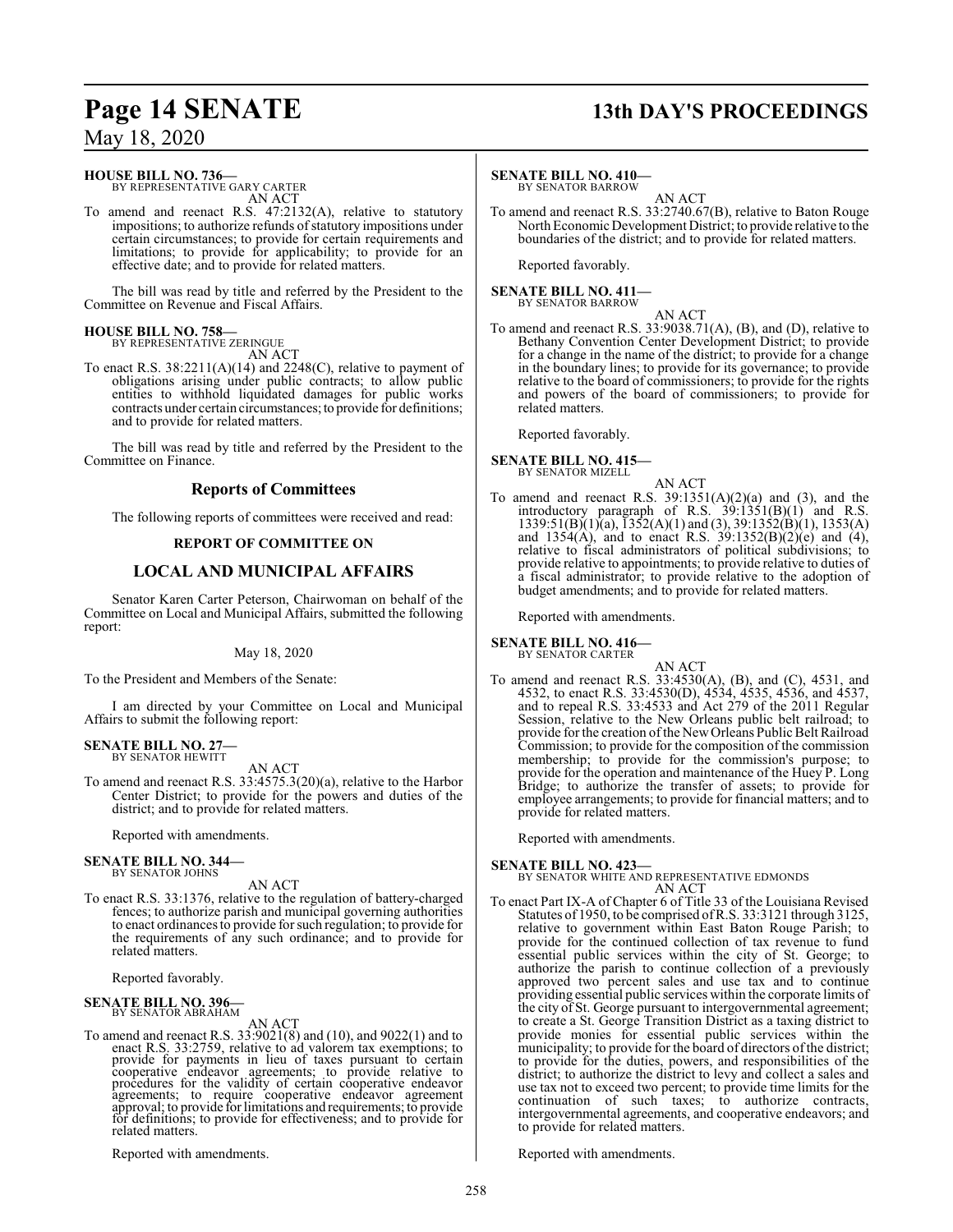#### **SENATE BILL NO. 441—** BY SENATOR ABRAHAM

AN ACT

To amend and reenact R.S. 34:484(B), relative to the Calcasieu-Cameron Navigation District board of commissioners; to provide for meetings of the board of commissioners; and to provide for related matters.

Reported favorably.

**SENATE BILL NO. 459—** BY SENATOR REESE

AN ACT

To enact Subpart B-49 of Part IV of Chapter 1 of Title 33 of the Louisiana Revised Statutes of 1950, to be comprised of R.S. 33:130.870 through 130.878 relative to economic development districts; to create the Vernon Parish Economic Development District in Vernon Parish; to provide for the district boundaries, purpose, and governance; to provide relative to powers and duties of the district; and to provide for related matters.

Reported favorably.

## **SENATE BILL NO. 485—** BY SENATOR HEWITT

AN ACT

To enact Part VI of Chapter 10 of Title 46 of the Louisiana Revised Statutes of 1950, to be comprised of R.S. 46:1098.1 through 1098.12, relative to the St. Tammany Parish Hospital Service District No. 2; to provide for governance; to provide for the board of commissioners nominating committee and appointing authority; to provide for powers, duties, and responsibilities; to provide for taxing and bonding authority; and to provide for related matters.

Reported by substitute.

Respectfully submitted, KAREN CARTER PETERSON Chairwoman

#### **REPORT OF COMMITTEE ON**

#### **FINANCE**

Senator Mack A. "Bodi" White, Jr., Chairman on behalf of the Committee on Finance, submitted the following report:

#### May 18, 2020

To the President and Members of the Senate:

I am directed by your Committee on Finance to submit the following report:

#### **HOUSE BILL NO. 95—**

BY REPRESENTATIVE GREEN

AN ACT To amend and reenact R.S. 13:718(I)(1), relative to commissioner fees in the Twenty-Fourth Judicial District Court; to authorize an increase in fees for all persons convicted of a felony or misdemeanor offence in the Twenty-Fourth Judicial District Court; and to provide for related matters.

Reported favorably.

**HOUSE BILL NO. 116—** BY REPRESENTATIVE COX

AN ACT<br>reenact R.S. To amend and reenact R.S. 13:5807(A)(15) and 5807.1(A)(introductory paragraph), to enact R.S. 13:5807(C), and to repeal R.S. 13:5807.1(D), relative to costs and fees; to provide relative to the fees of office of city marshals and constables; to increase fees that the citymarshal of Natchitoches is entitled to charge for services provided in civil matters; to

# **13th DAY'S PROCEEDINGS Page 15 SENATE** May 18, 2020

provide relative to the marshal's training and equipment fund; to provide relative to the use of the marshal's training and equipment fund; and to provide for related matters.

Reported favorably.

**HOUSE BILL NO. 400—** BY REPRESENTATIVE GARY CARTER

AN ACT

To amend and reenact R.S. 13:996.67(D), relative to the imposition of court costs and service charges by the Civil District Court for the parish of Orleans and the clerk of court of the Civil District Court for the parish of Orleans; to provide for an extension of time in which to impose such fees and charges; and to provide for related matters.

Reported favorably.

Respectfully submitted, MACK A. "BODI" WHITE, JR. Chairman

#### **REPORT OF COMMITTEE ON**

#### **FINANCE**

Senator Mack A. "Bodi" White, Jr., Chairman on behalf of the Committee on Finance, submitted the following report:

May 15, 2020

To the President and Members of the Senate:

I am directed by your Committee on Finance to submit the following report:

#### **SENATE RESOLUTION NO. 36—** BY SENATOR WHITE

A RESOLUTION

To recreate and provide with respect to the task force to study and make recommendations with respect to the advisability of creating a statewide business court.

Reported with amendments.

**SENATE BILL NO. 166—**

BY SENATOR HEWITT AN ACT

To amend and reenact R.S. 39:21.3(E)(1), to enact R.S. 39:21.3(H), and to repeal R.S.  $39:21.3(E)(4)$  and (5), relative to the forecast of the Medicaid program; to provide for the duties of the Health and Social Services Estimating Conference; to provide for the Medicaid Estimating Conference; to provide relative to the duties and meetings of the Medicaid Estimating Conference; to provide relative to the principals and participants of the Medicaid Estimating Conference; to provide for the termination ofthe Medicaid Subcommittee ofthe Health and Social Services Estimating Conference; to provide for an effective date; and to provide for related matters.

Reported favorably.

#### **SENATE BILL NO. 231—**

BY SENATOR TALBOT

AN ACT To amend and reenact R.S. 22:1203, 1205, and 1215.1, to enact R.S. 22:1209, 1210, 1216, and 1217, and to repeal R.S. 22:1205(7), relative to the Louisiana Health Plan; to provide relative to coverage for preexisting conditions; to provide for assessment of service charges; to provide for fees; to provide for policy provisions and penalties; to provide relative to health insurance rejections; and to provide for related matters.

Reported with amendments.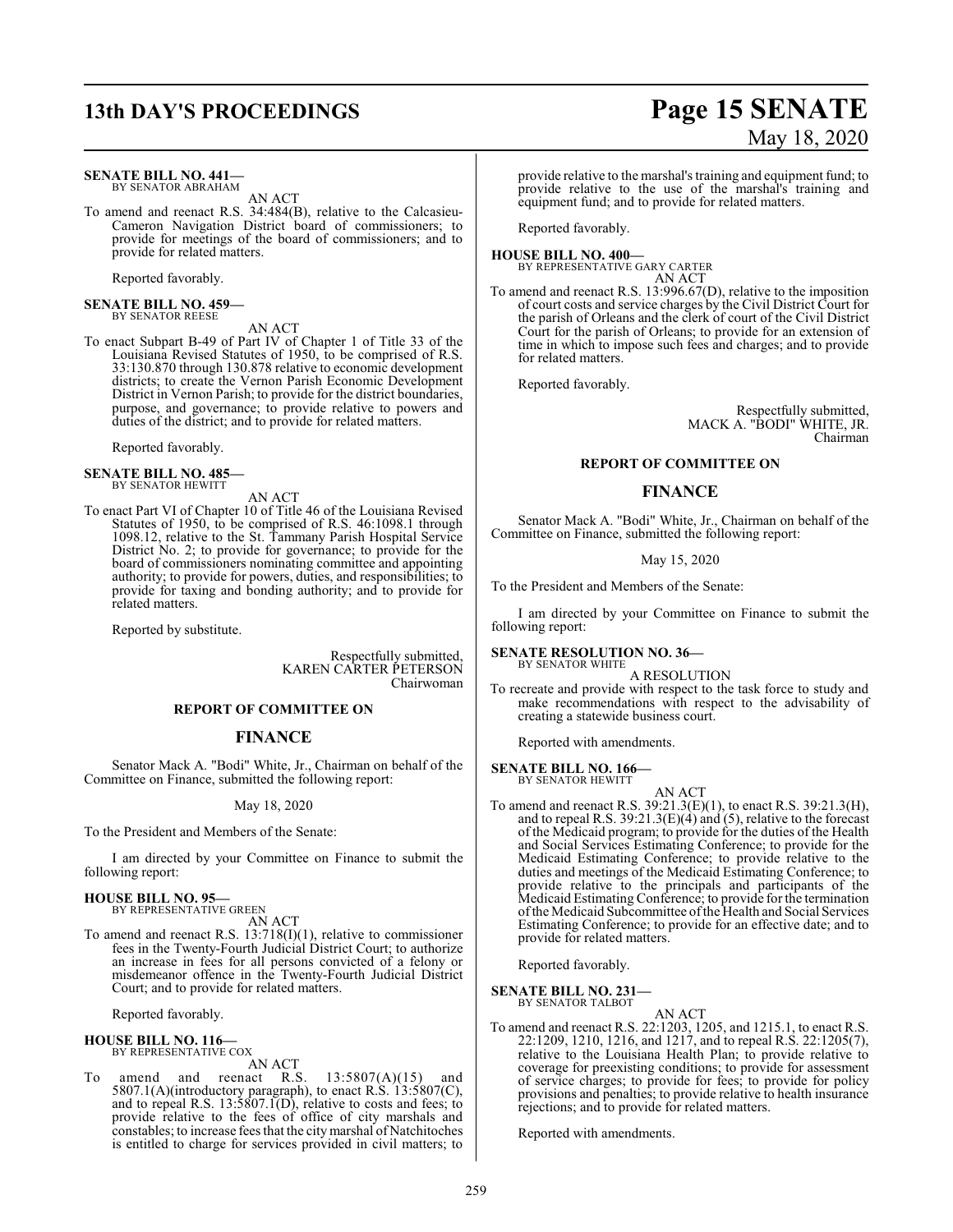# **Page 16 SENATE 13th DAY'S PROCEEDINGS**

## May 18, 2020

#### **SENATE BILL NO. 334—** BY SENATOR ALLAIN

AN ACT

To amend and reenact R.S. 47:1602(A)(4), 1603(A)(1), 1604, 1604.1, and  $1624(A)(1)$  and  $(2)(b)$  and to enact R.S.  $47:1602(A)(5)$ , 1608, and 1624(F) relative to the Department of Revenue and tax administration; to provide for the funding of the Department of Revenue; to provide for the disposition of certain taxes, penalties, and interest collected by the department; to provide for certain requirements and limitations; to equalize the tax deficiency and refund interest rates; to provide for the calculation of interest on certain overpayments; to provide for certain limitations and requirements; to provide for penalties for failure to file a tax return; to provide for penalties for fraud, negligence, substantial understatement of tax, and willful disregard of tax laws; to provide for definitions; to provide for an effective date; and to provide for related matters.

Reported with amendments.

Respectfully submitted, MACK A. "BODI" WHITE, JR. Chairman

## **Special Order of the Day No. 1**

#### **SENATE BILL NO. 418—** BY SENATOR TALBOT

AN ACT

To amend and reenact Civil Code Articles 3492 and 3493.10, Code of Civil Procedure Article 1732(1) and R.S. 22:1269 (B), to enact R.S. 9:2800.25, and to repeal R.S. 22:333(E) and R.S. 32:295.1(E), relative to liability; to provide relative to civil liability and to motor vehicle liability coverage; to extend the general prescriptive period for delictual actions involving motor vehicle accidents; to prohibit the court from awarding a plaintiff the amount of medical expenses reduced or paid by a collateral source; to provide relative to collateral source, prescription, jury trials, and jury trial thresholds under certain circumstances; to provide relative to the right of direct action against an insurer; to repeal provisions prohibiting certain evidence regarding the failure to wear safety belts; to require certain annual rate filings with the commissioner of insurance; to provide for a mandatory rate reduction under certain circumstances; to provide for an effective date; and to provide for related matters.

## **Ruling From the Chair**

Senator Luneau asked for a ruling from the Chair as to whether the bill had a dual object.

The Chair ruled that the bill did not have a dual object.

#### **Floor Amendments**

Senator Fred Mills sent up floor amendments.

#### **SENATE FLOOR AMENDMENTS**

Amendments proposed by Senator Fred Mills on behalf of the Legislative Bureau to Engrossed Senate Bill No. 418 by Senator Talbot

AMENDMENT NO. 1

On page 2, line 3, change ""Omnibus Premium Reduction Act of 2020"" to "Omnibus Premium Reduction Act of 2020"

AMENDMENT NO. 2

On page 4, line 1, following "**Section**" delete the remainder of the line and insert "**:**"

AMENDMENT NO. 3 On page 4, line 2, following "**means**" change "**an**" to "**any**"

#### AMENDMENT NO. 4

On page 5, line 12, change "quasi-offense" to "**quasi offense**"

AMENDMENT NO. 5

On page 5, line 21, following "**prescribed**" and before "**by Code**" delete "**in this**"

On motion of Senator Fred Mills, the amendments were adopted.

## **Floor Amendments**

Senator Womack proposed the following amendments.

#### **SENATE FLOOR AMENDMENTS**

Amendments proposed by Senator Talbot to Engrossed Senate Bill No. 418 by Senator Talbot

#### AMENDMENT NO. 1

On page 4, delete line 29, and insert "within the terms and limits of the policy; and, such action may be brought against the

#### AMENDMENT NO. 2

On page 5, delete line 9, and insert "(b) The insured is insolvent."

AMENDMENT NO. 3 On page 5, line 11, change "**(b)**" to "(c)"

#### AMENDMENT NO. 4

On page 5, delete line 13, and insert "(e) **(d)** When the insurer is an uninsured motorist carrier."

On motion of Senator Womack, the amendments were adopted.

#### **Floor Amendments**

Senator Peacock proposed the following amendments.

#### **SENATE FLOOR AMENDMENTS**

Amendments proposed by Senator Peacock to Engrossed Senate Bill No. 418 by Senator Talbot

#### AMENDMENT NO. 1

On page 4, between lines 7 and 8, insert the following: "**(3) "Cost sharing" means copayments, coinsurance, deductibles, and any other amounts which have been paid or are owed by the plaintiff.**"

AMENDMENT NO. 2 On page 4, line 13, after "**amount**" insert "**paid or owed by the plaintiff**"

On motion of Senator Peacock, the amendments were adopted.

## **Floor Amendments**

Senator Peacock proposed the following amendments.

#### **SENATE FLOOR AMENDMENTS**

Amendments proposed by Senator Peacock to Engrossed Senate Bill No. 418 by Senator Talbot

#### AMENDMENT NO. 1

On page 5, delete line 10 and insert the following: "(c) Service of citation or other process cannot be made on the insured."

AMENDMENT NO. 2 On page 5, line 11, change "**(b)**" to "(d)"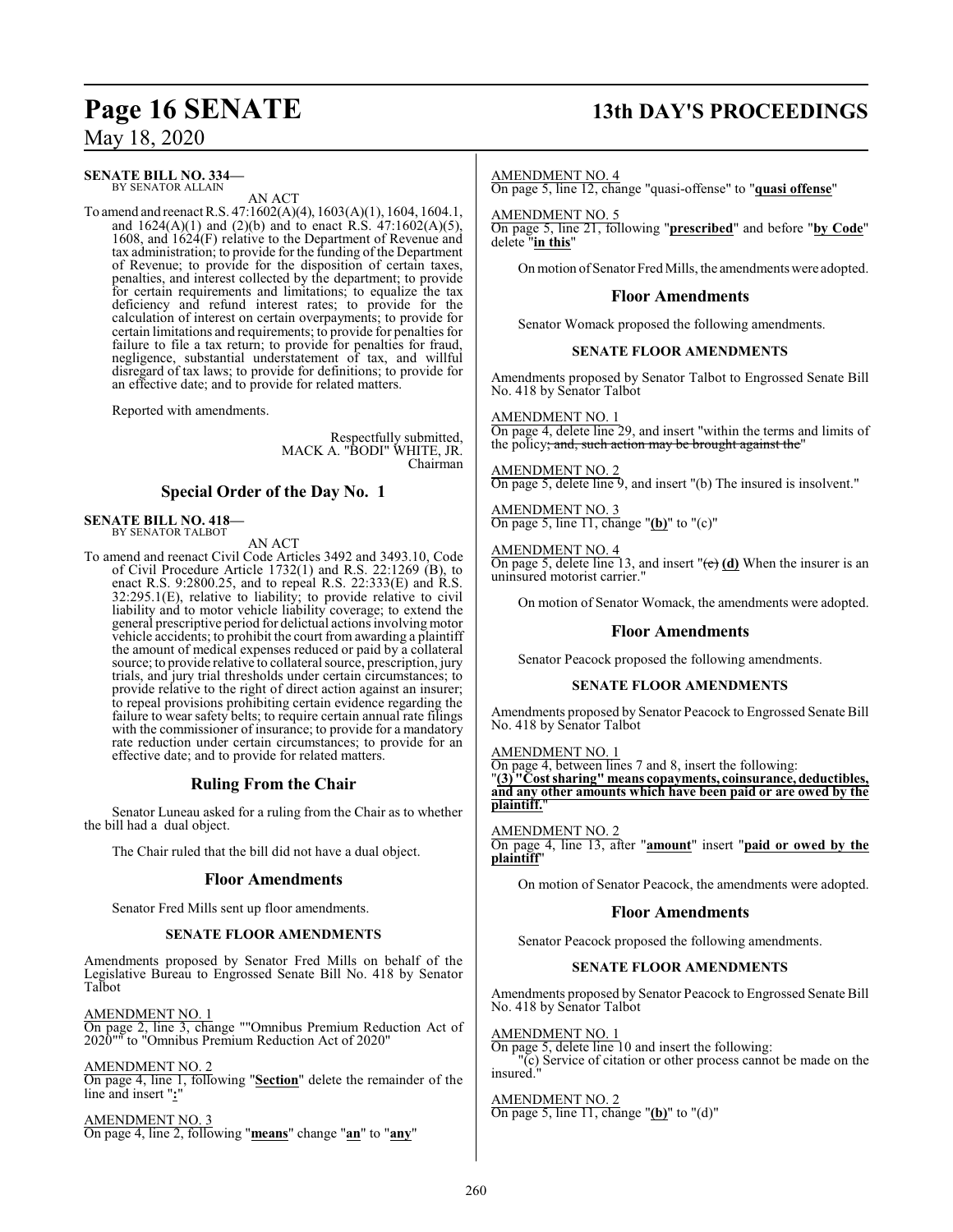## **13th DAY'S PROCEEDINGS Page 17 SENATE**

# May 18, 2020

AMENDMENT NO. 3

On page 5, line 14, change "**(c)**" to "(f)"

On motion of Senator Peacock, the amendments were adopted.

#### **Floor Amendments**

Senator Fields proposed the following amendments.

#### **SENATE FLOOR AMENDMENTS**

Amendments proposed by Senator Fields to Engrossed Senate Bill No. 418 by Senator Talbot

AMENDMENT NO. 1 On page 6, line 14, change "ten" to "twenty-five"

AMENDMENT NO. 2 On page 6, line 17, change "ten" to "twenty-five"

AMENDMENT NO. 3 On page 6, line 19, change "ten" to "twenty-five"

AMENDMENT NO. 4 On page 6, line 20, change "ten" to "twenty-five"

Senator Fields moved the adoption of the amendments.

Senator Peacock objected.

## **ROLL CALL**

The roll was called with the following result:

YEAS

| Barrow<br>Bouie<br>Carter<br>Connick<br>Fields<br>Total - 14                           | Harris<br>Jackson<br>Luneau<br>Morris<br>Pope<br><b>NAYS</b>                       | Price<br>Smith<br>Tarver<br>Ward                                     |
|----------------------------------------------------------------------------------------|------------------------------------------------------------------------------------|----------------------------------------------------------------------|
| Mr. President<br>Abraham<br>Allain<br>Bernard<br>Cathey<br>Cloud<br>Fesi<br>Total - 21 | Foil<br>Henry<br>Hewitt<br>Johns<br>Lambert<br>McMath<br>Milligan<br><b>ABSENT</b> | Mills, F.<br>Mizell<br>Peacock<br>Reese<br>Talbot<br>White<br>Womack |
| Boudreaux<br>Hensgens<br>Total - 4                                                     | Mills, R.<br>Peterson                                                              |                                                                      |

The Chair declared the amendments were rejected.

#### **Floor Amendments**

Senator Fields proposed the following amendments.

#### **SENATE FLOOR AMENDMENTS**

Amendments proposed by Senator Fields to Engrossed Senate Bill No. 418 by Senator Talbot

AMENDMENT NO. 1

On page 1, line 13, after "effective date;" insert "to provide relative to expiration of this Act; to provide for applicable post-expiration provisions and effect;"

#### AMENDMENT NO. 2

On page 6, delete line 27, and insert the following:

"Section 10. Civil Code Article 3492 and 3493.10 are hereby amended and reenacted to read as follows:

Art. 3492. Delictual actions

Delictual actions are subject to a liberative prescription of one year. This prescription commences to run from the day injury or damage is sustained. It does not run against minors or interdicts in actions involving permanent disability and brought pursuant to the Louisiana Products Liability Act or state law governing product liability actions in effect at the time of the injury or damage. \* \* \*

Art. 3493.10. Delictual actions; two-year prescription; criminal act

Delictual actions which arise due to damages sustained as a result of an act defined as a crime of violence under Chapter 1 of Title 14 of the Louisiana Revised Statutes of 1950, except as provided in Article 3496.2, are subject to a liberative prescription of two years. This prescription commences to run from the day injury or damage is sustained.

Section 11. Code of Civil Procedure Article 1732(1) is hereby amended and reenacted to read as follows:

Art. 1732. Limitation upon jury trials

A trial by jury shall not be available in:

(1) A suit where the amount of no individual petitioner's cause of action exceeds fifty thousand dollars exclusive of interest and costs, except as follows:

(a) If an individual petitioner stipulates or otherwise judicially admits sixty days or more prior to trial that the amount of the individual petitioner's cause of action does not exceed fifty thousand dollars exclusive of interest and costs, a defendant shall not be entitled to a trial by jury.

(b) If an individual petitioner stipulates or otherwise judicially admits for the first time less than sixty days prior to trial that the amount of the individual petitioner's cause of action does not exceed fifty thousand dollars exclusive of interest and costs, any other party may retain the right to a trial by jury if that party is entitled to a trial by jury pursuant to this Article and has otherwise complied with the procedural requirements for obtaining a trial by jury.

(c) Notwithstanding Subsubparagraphs (a) and (b) of this Subparagraph, if, as a result of a compromise or dismissal of one or more claims or parties which occurs less than sixty days prior to trial, an individual petitioner stipulates or otherwise judicially admits that the amount of the individual petitioner's cause of action does not exceed fifty thousand dollars exclusive of interest and costs, a defendant shall not be entitled to a trial by jury.

\* \* \* Section 12. R.S. 22:1269(B) is hereby amended and reenacted to read as follows:

§1269. Liability policy; insolvency or bankruptcy of insured and inability to effect service of citation or other process; direct action against insurer

\* \* \* B.(1) The injured person or his survivors or heirs mentioned in Subsection A of this Section, at their option, shall have a right of direct action against the insurer within the terms and limits of the policy; and, such action may be brought against the insurer alone, or against both the insured and insurer jointly and in solido, in the parish in which the accident or injury occurred or in the parish in which an action could be brought against either the insured or the insurer under the general rules of venue prescribed by Code of Civil

Procedure Art. 42 only; however, such action may be brought against the insurer alone only when at least one of the following applies: (a) The insured has been adjudged bankrupt by a court of competent jurisdiction or when proceedings to adjudge an insured

bankrupt have been commenced before a court of competent jurisdiction.

(b) The insured is insolvent.

(c) Service of citation or other process cannot be made on the insured.

(d)When the cause of action is for damages as a result of an offense or quasi-offense between children and their parents or between married persons.

(e) When the insurer is an uninsured motorist carrier.

(f) The insured is deceased.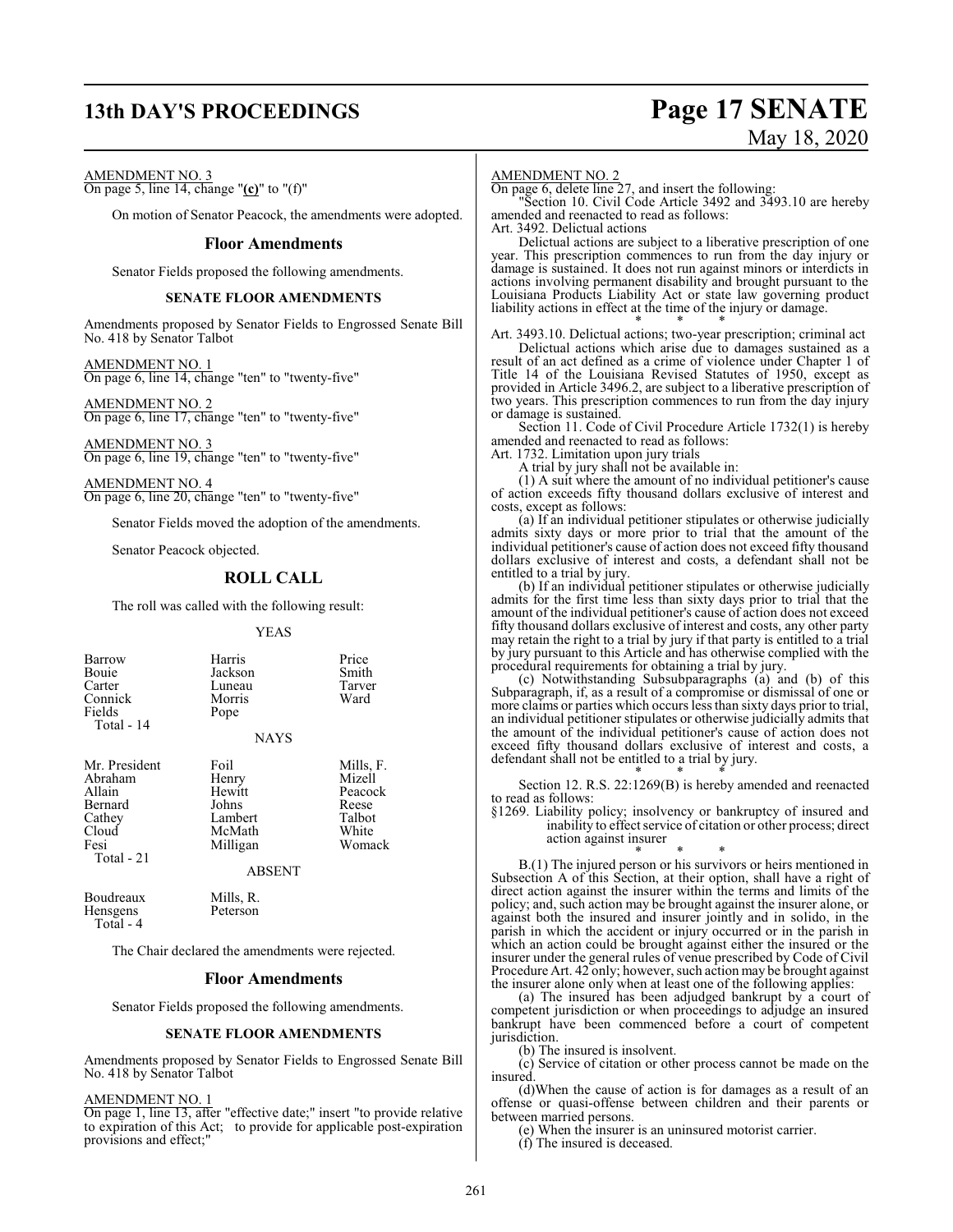(2) This right of direct action shall exist whether or not the policy of insurance sued upon was written or delivered in the state of Louisiana and whether or not such policy contains a provision forbidding such direct action, provided the accident or injury occurred within the state of Louisiana. Nothing contained in this Section shall be construed to affect the provisions of the policy or contract if such provisions are not in violation of the laws of this state.

\* \* \* Section 13. R.S. 22:333(E) is hereby amended and reenacted to read as follows.

§333. Conditions of issuance of certificate of authority

\* \* \* E. The transacting of business in this state by a foreign or alien insurer pursuant to a certificate of authority issued under this Subpart shall constitute a consent to being sued by the injured person or his or her heirs in a direct action as provided in R.S. 22:1269, whether the policy of insurance sued upon was written or delivered in the state of Louisiana or not, and whether or not such policy contains a provision forbidding such direct action, provided that the accident or injury occurred within the state of Louisiana.

\* \* \* Section 14. R.S. 32:295.1(E) is hereby amended and reenacted to read as follows.

§295.1. Safety belt use; tags indicating exemption

\* \* \* E. In any action to recover damages arising out of the ownership, common maintenance, or operation of a motor vehicle, failure to wear a safety belt in violation of this Section shall not be considered evidence of comparative negligence. Failure to wear a safety belt in violation of this Section shall not be admitted to mitigate damages.

\* \* \* Section 15. R.S. 9:2800.25 is hereby repealed in its entirety. Section 16. The provisions of Sections 1 through 10 of this Act shall become effective on January 1, 2021.

Section 17. If there is not a reduction of premium rates of at least forty percent to be measured from the date of enactment provided for in Section 16 of this Act and certified by the commissioner of insurance on December 31, 2022, the provisions of Section 11 though 15 of this Act shall become effective on January 1, 2023."

Senator Fields moved the adoption of the amendments.

Senator Peacock objected.

#### **ROLL CALL**

The roll was called with the following result:

#### YEAS

| Barrow<br>Bouie<br>Carter<br>Connick<br>Total - $10$                                                           | Fields<br>Harris<br>Jackson<br>Luneau<br><b>NAYS</b>                                          | Price<br>Smith                                                          |
|----------------------------------------------------------------------------------------------------------------|-----------------------------------------------------------------------------------------------|-------------------------------------------------------------------------|
| Mr. President<br>Abraham<br>Allain<br>Bernard<br>Cathey<br>Cloud<br>Fesi<br>Foil<br>Henry<br><b>Total - 26</b> | Hensgens<br>Hewitt<br>Johns<br>Lambert<br>McMath<br>Milligan<br>Mills, F.<br>Mizell<br>Morris | Peacock<br>Pope<br>Reese<br>Talbot<br>Tarver<br>Ward<br>White<br>Womack |

## **Page 18 SENATE 13th DAY'S PROCEEDINGS**

#### ABSENT

Boudreaux Mills, R. Peterson Total - 3

The Chair declared the amendments were rejected.

#### **Floor Amendments**

Senator Connick proposed the following amendments.

#### **SENATE FLOOR AMENDMENTS**

Amendments proposed by Senator Connick to Engrossed Senate Bill No. 418 by Senator Talbot

AMENDMENT NO. 1 On page 6, line 14, change "ten" to "fifteen"

AMENDMENT NO. 2 On page 6, line 17, change "ten" to "fifteen"

AMENDMENT NO. 3 On page 6, at the end of line 19, change "ten" to "fifteen"

AMENDMENT NO. 4 On page 6, line 20, change "ten" to "fifteen"

Senator Connick moved the adoption of the amendments.

Senator Talbot objected.

## **ROLL CALL**

The roll was called with the following result:

Luneau

#### YEAS

Barrow Fields Morris<br>
Bouie Harris Pope Bouie Harris Pope Carter Jackson Price Connick Lambert Smith Total - 15

**NAYS** 

Mr. President Hensgens Peacock<br>Abraham Hewitt Reese Abraham Hewit<br>Allain Johns Allain Johns Talbot Bernard McMath Tarver<br>Cathey Milligan White Cathey Milligan White<br>Cloud Mills, F. Womack Foil Mills, R.<br>Henry Mizell Henry Total - 22

Total - 2

ABSENT

Boudreaux Peterson

Mills, F.

The Chair declared the amendments were rejected.

#### **Floor Amendments**

Senator Ward proposed the following amendments.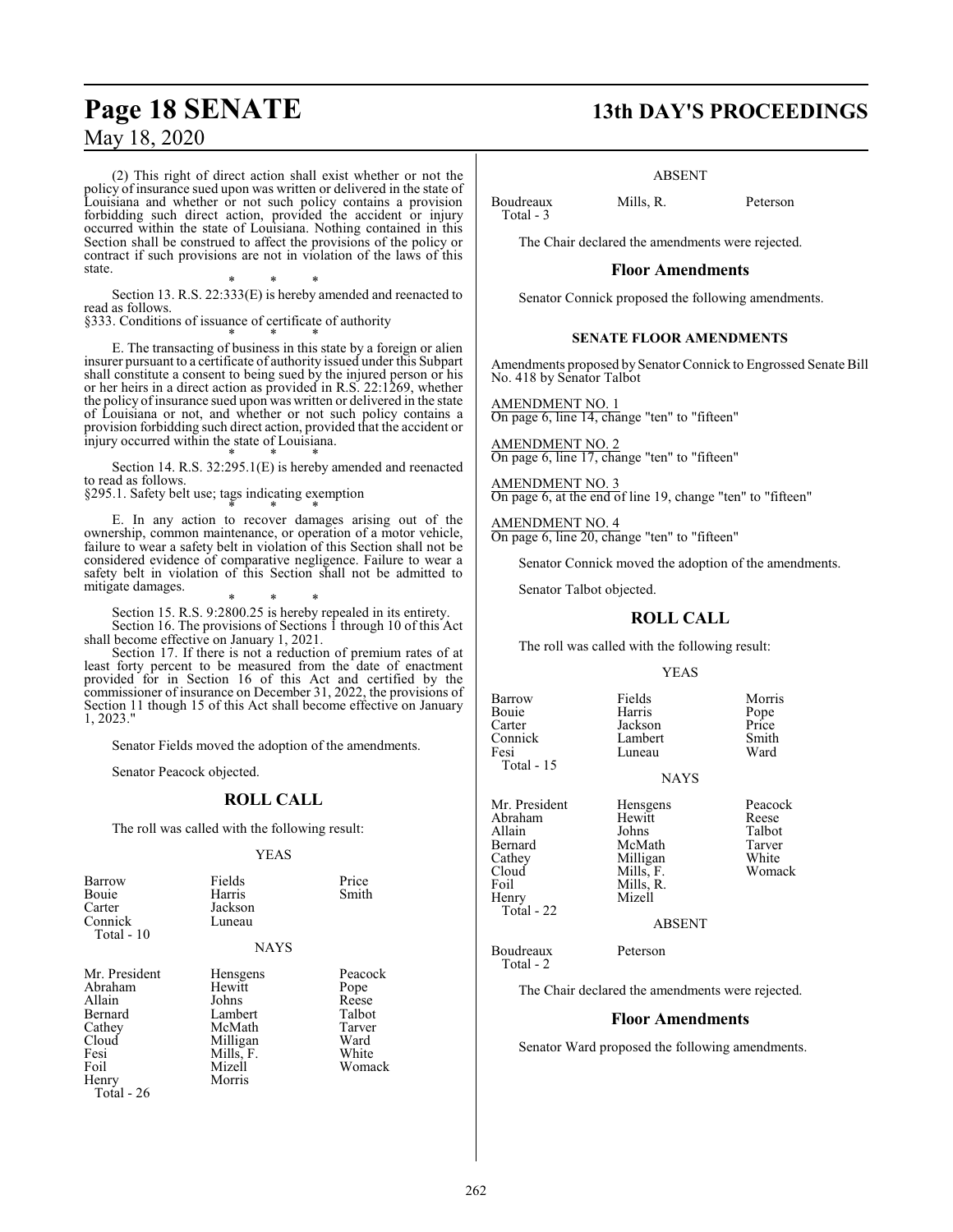# **13th DAY'S PROCEEDINGS Page 19 SENATE**

# May 18, 2020

#### **SENATE FLOOR AMENDMENTS**

Amendments proposed by Senator Ward to Engrossed Senate Bill No. 418 by Senator Talbot

#### AMENDMENT NO. 1

On page 1, line 3, after "1732(1)" delete the remainder of the line and insert "and 1734(A), to enact Civil Code Art. 2324.3 and Code of Evidence Art. 416, and to repeal R.S."

#### AMENDMENT NO. 2

On page 1, line 6, after "accidents" delete the remainder of the line and delete line 7 and at the beginning of line 8, delete "collateral source"

#### AMENDMENT NO. 3

On page 1, delete lines 9 through 11 and insert "jury trial thresholds under certain circumstances; to authorize certain evidence concerning wearing of safety belts; to require certain annual rate filings with"

#### AMENDMENT NO. 4

On page 3, line 4, delete "Article 1732(1) is" and insert "Articles  $1732(1)$  and  $1734(A)$  are"

AMENDMENT NO. 5 On page 3, line 9, change "**five**" to "**thirty five**"

AMENDMENT NO. 6 On page 3, line 12, change "**five**" to "**thirty five**"

AMENDMENT NO. 7 On page 3, line 16, change "**five**" to "**thirty five**"

AMENDMENT NO. 8 On page 3, line 24, change "**five**" to "**thirty five**"

#### AMENDMENT NO. 9

On page 3, between line 26 and 27 insert the following:

#### "Art. 1734. Fixing the bond; calling the jury venire

A. Except as otherwise provided by R.S. 13:3105 et seq., when the case has been set for trial, the court shall fix the amount of the bond to cover all costs related to the trial by jury and shall fix the time for filing the bond, which shall be no later than sixty days prior to trial **fifteen days after receipt of pleading demanding trial by jury and the demanding party shall file bond no later than thirty days thereafter**. Notice of the fixing of the bond shall be served on all parties. If the bond is not filed timely, any other party shall have an additional ten days to file the bond. \* \* \*"

AMENDMENT NO. 10

On page 3, line 27, delete "R.S. 9:2800.25" and insert "Civil Code Art. 2324.3"

#### AMENDMENT NO. 11

On page 3, delete lines 28 and 29 and insert the following:

"**Art. 2324.3. Payments from collateral sources; prohibitions**

**The amount of recovery of an injured plaintiff may not be reduced because of monies or reimbursement received by the plaintiff from sources independent of the procuration or contribution of the tortfeasor. Evidence of such monies or reimbursement shall not be admitted to mitigate, reduce, or avoid liability or damages of the tortfeasor. The limitations herein include monies or reimbursement received by the plaintiff gratuitously or from insurance when the plaintiff has a right to claim or has claimed payment. The limitations herein do not include monies or reimbursement received by the plaintiff when there was no consideration provided by the plaintiff for the benefit or the patrimony of the plaintiff was not diminished by the availability of the benefit. The limitations herein also do not affect the contractual subrogation rights of an insurer or healthcare provider seeking reimbursement.**"

#### AMENDMENT NO. 12

On page 4, delete the entire page

AMENDMENT NO. 13

**On page** 5, delete the entire page and insert the following: "Section 5. Code of Evidence Article 416 is hereby enacted to

read as follows:

**Art. 416. Wearing a safety belt**

**In any action to recover damages arising out of the ownership, common maintenance, or operation of a motor vehicle, failure to wear a safety belt in violation of law may be considered as evidence of comparative negligence. The admissibility of such evidence shall be determined by the court out of the hearing of the jury."**

#### AMENDMENT NO. 14

**On page** 6, delete lines 1 through 3

Senator Ward moved the adoption of the amendments.

Senator Talbot objected.

## **ROLL CALL**

The roll was called with the following result:

#### YEAS

Barrow Fields Price<br>
Bouie Harris Smith Bouie Harris Smith Carter Jackson Ward Connick Total - 11

NAYS

Mr. President Hensgens Morris<br>Abraham Hewitt Peacock Abraham Hewitt Peaco<br>
Allain Johns Pope Allain Johns Pope<br>
Bernard Lambert Reese Bernard Lambert Reese Cathey McMath Talbot<br>Cloud Milligan Tarver Cloud Milligan Tarver<br>
Fesi Mills, F. White Fesi Mills, F.<br>Foil Mills, R. Henry

 $Total - 26$ 

Mills, R. Womack<br>Mizell

ABSENT

Boudreaux Peterson Total - 2

The Chair declared the amendments were rejected.

## **Floor Amendments**

Senator Peacock proposed the following amendments.

#### **SENATE FLOOR AMENDMENTS**

Amendments proposed by Senator Peacock to Engrossed Senate Bill No. 418 by Senator Talbot

#### AMENDMENT NO. 1

Delete Amendment No. 4 of the set of amendments (SFASB418 CORLEYM 1589) proposed by Senator Talbot and adopted by the Senate on May 18, 2020

AMENDMENT NO. 2<br>
On page 5, line 13, insert<br>
"(e) When the plaintiff is seeking recovery pursuant to an<br>
uninsured or underinsured policy."

On motion of Senator Peacock, the amendments were adopted.

The bill was read by title. Senator Talbot moved the final passage of the amended bill.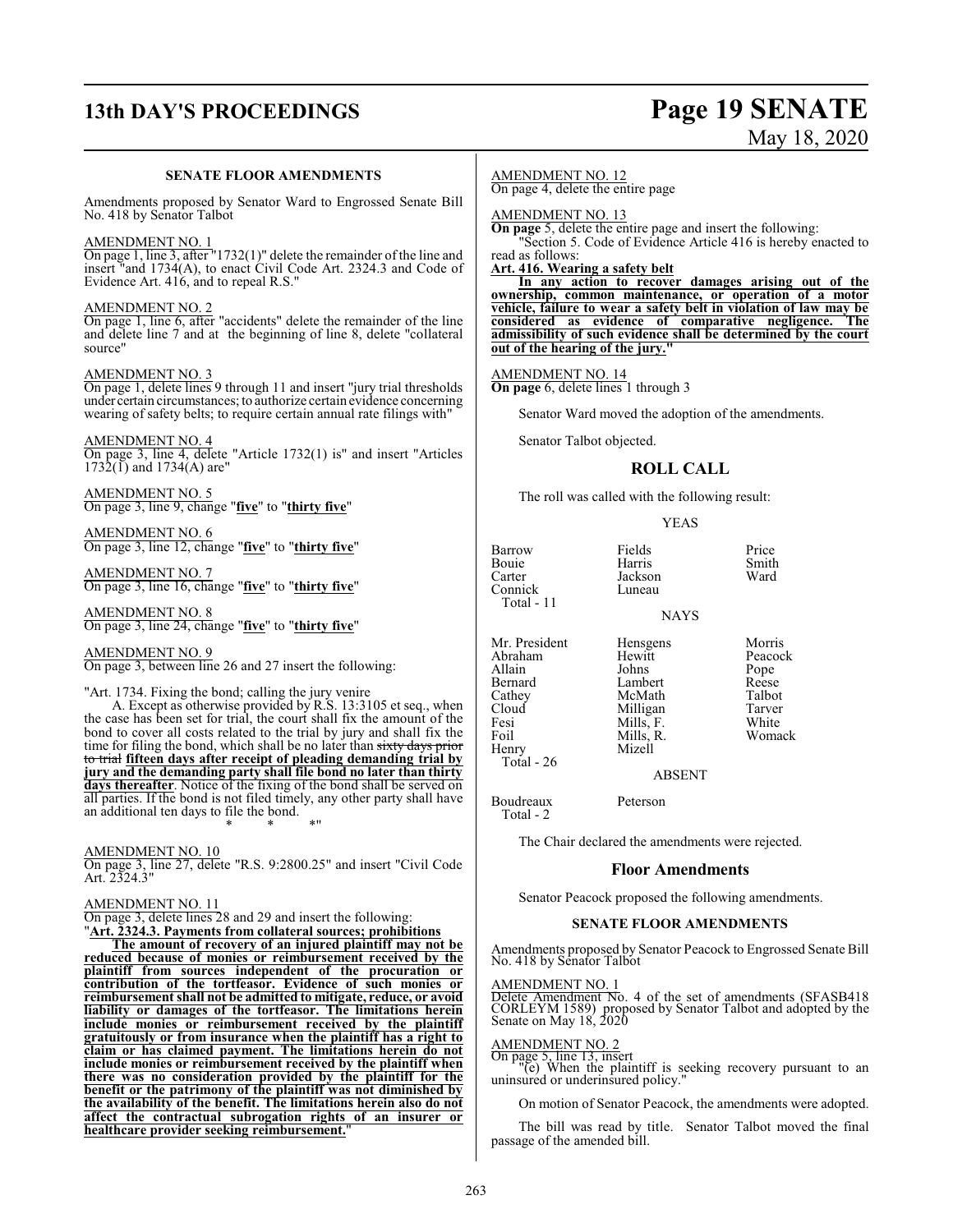## **ROLL CALL**

The roll was called with the following result:

#### YEAS

| Mr. President<br>Abraham<br>Allain<br>Bernard<br>Cathey<br>Cloud<br>Connick<br>Fesi<br>Foil | Hensgens<br>Hewitt<br>Johns<br>Lambert<br>McMath<br>Milligan<br>Mills, F.<br>Mills, R.<br>Mizell | Peacock<br>Pope<br>Price<br>Reese<br>Smith<br>Talbot<br>Tarver<br>White<br>Womack |
|---------------------------------------------------------------------------------------------|--------------------------------------------------------------------------------------------------|-----------------------------------------------------------------------------------|
| Henry<br>Total - 29                                                                         | Morris<br><b>NAYS</b>                                                                            |                                                                                   |
| Barrow<br>Bouie<br>Carter<br>Total - 8                                                      | Fields<br>Harris<br>Jackson                                                                      | Luneau<br>Ward                                                                    |

#### ABSENT

Total - 2

Boudreaux Peterson

The Chair declared the amended bill was passed, ordered reengrossed and sent to the House. Senator Talbot moved to reconsider the vote by which the bill was passed and laid the motion on the table.

#### **Petitions, Memorials and Communications**

The following petitions, memorials and communications were received and read:

#### **SENATE STATE OF LOUISIANA**

May 18, 2020

To Members of the Senate:

I respectfully wish to recuse myself from voting on SB 359 and SCR 7 of the 2020 Regular Session. I have a contract with a party who has an interest in the lawsuits.

> Sincerely, CLEO FIELDS Senator Senate District 14

#### **Special Order of the Day No. 2**

**SENATE BILL NO. 359—**

BY SENATORS HENSGENS, ALLAIN, BERNARD, CATHEY, CLOUD,<br>CORTEZ, FESI, HENRY, HEWITT, JOHNS, MCMATH, MILLIGAN,<br>ROBERT MILLS, MIZELL, PEACOCK, REESE, TALBOT, WHITE AND<br>WOMACK AND REPRESENTATIVES AMEDEE, BEAULLIEU, BUTLER,<br>CARR MCCORMICK AND MIGUEZ

AN ACT

To amend and reenact R.S. 49:214.36(D) and (E), relative to the Louisiana Coastal Zone Management Program; to provide for the authority to bring enforcement actions; to provide for the imposition of civil liability and the assessment of damages; to provide certain terms, procedures, conditions, requirements, and effects; and to provide for related matters.

On motion of Senator Hensgens, the bill was read by title, and recommitted to the Committee on Finance.

# **Page 20 SENATE 13th DAY'S PROCEEDINGS**

## **Special Order of the Day No. 3**

SENATE CONCURRENT RESOLUTION NO. 7—<br>
BY SENATORS HEWITT, BERNARD, CATHEY, CLOUD, CORTEZ, FESI,<br>
HENRY, HENSGENS, JOHNS, MCMATH, MILLIGAN, ROBERT MILLS,<br>
MIZELL, PEACOCK, REESE, TALBOT, WHITE AND WOMACK AND<br>
REPRESENTATIVES A CONCURRENT RESOLUTION

To urge and request the local officials in Cameron Parish, Jefferson Parish, Plaquemines Parish, St. Bernard Parish, St. John the Baptist Parish, Vermilion Parish, and the city of New Orleans to dismiss the forty-three coastal lawsuits that have been filed against over two-hundred large and small oil and natural gas companies in Louisiana.

On motion of Senator Hewitt, the resolution was read by title and returned to the Calendar, subject to call.

#### **Senate Bills and Joint Resolutions on Third Reading and Final Passage**

## **SENATE BILL NO. 80—** BY SENATOR CARTER

AN ACT

To amend and reenact R.S. 44:3.1 and 4(40) and to enact R.S.  $17:410.1$  and R.S.  $44:1(A)(2)(c)$ , relative to public school buildings and facilities; to exempt from public records for interior blueprints and floor plans of public school buildings and facilities from certain provisions of the public records law; and to provide for related matters.

The bill was read by title. Senator Carter moved the final passage of the bill.

#### **ROLL CALL**

The roll was called with the following result:

#### YEAS

| Mr. President<br>Abraham<br>Allain<br>Bernard<br>Bouie<br>Carter<br>Cathey<br>Cloud<br>Connick<br>Fesi<br>Foil<br>Harris<br>Total - 34 | Henry<br>Hensgens<br>Hewitt<br>Jackson<br>Johns<br>Lambert<br>Luneau<br>McMath<br>Milligan<br>Mills, F.<br>Mills, R.<br>Mizell<br><b>NAYS</b> | Morris<br>Peacock<br>Pope<br>Price<br>Reese<br>Smith<br>Talbot<br>Tarver<br>Ward<br>White |
|----------------------------------------------------------------------------------------------------------------------------------------|-----------------------------------------------------------------------------------------------------------------------------------------------|-------------------------------------------------------------------------------------------|
| Total - 0                                                                                                                              | <b>ABSENT</b>                                                                                                                                 |                                                                                           |
| Barrow<br>Boudreaux<br>Total - 5                                                                                                       | Fields<br>Peterson                                                                                                                            | Womack                                                                                    |

The Chair declared the bill was passed and ordered it sent to the House. Senator Carter moved to reconsider the vote by which the bill was passed and laid the motion on the table.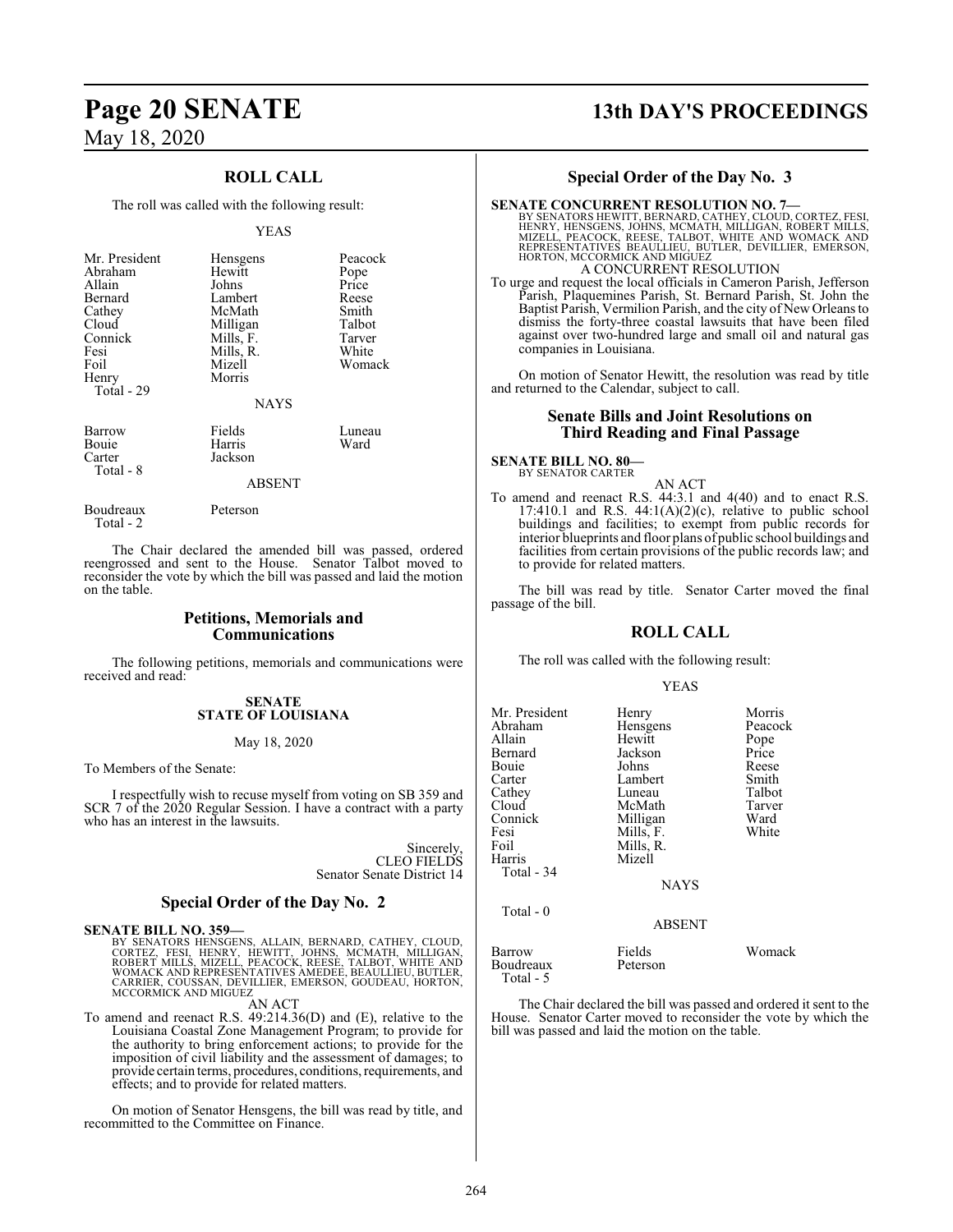# **13th DAY'S PROCEEDINGS Page 21 SENATE**

# May 18, 2020

## **SENATE BILL NO. 104—**

BY SENATOR MILLIGAN AN ACT

To amend and reenact R.S. 25:374(A)(1), 379.2(B) and (C)(3), 379.3(C), 380.1(C)(2) and (D), 380.2(B) and (C), 380.22(C) and (D), 380.23(B) and (C), 380.52(C) and (E), 380.53(B) and (C), 380.82(C) and (E), 380.83(B) and (C), 380.92(C) and (E), 380.93(B) and (C), 380.132(C), 380.133(B) and (C), 380.152(C) and (E), 380.153(B) and (C), R.S. 36:801.6, 801.7, 801.9, 801.12, 801.16, 801.20, 801.22, to enact R.S. 25:379.7, 380.6, 380.27, 380.57, 380.87, 380.97, 380.137, and 380.157, and to repeal R.S. 25:379.2(C)(4), relative to museums; to provide for meetings and membership of certain museum governing boards; to provide for authority of each governing board; to authorize the secretary of state to establish policies, rules, and regulations for the operation of each museum; and to provide for related matters.

#### **Floor Amendments**

Senator Fred Mills sent up floor amendments.

#### **SENATE FLOOR AMENDMENTS**

Amendments proposed by Senator Fred Mills on behalf of the Legislative Bureau to Engrossed Senate Bill No. 104 by Senator Milligan

AMENDMENT NO. 1 On page 1, line 5, following "380.152 (C) and (E)," and before "380.153 (B)" insert "and"

AMENDMENT NO. 2 On page 1, line 6, following "and (C)" and before "R.S. 36:801.6" change "," to "and"

AMENDMENT NO. 3 On page 1, line 6, following "801.20," and before "801.22" insert "and"

AMENDMENT NO. 4 On page 1, line 16, following "and (E)," and before "380.153 (B)" insert "and"

AMENDMENT NO. 5 On page 8, line 20, following "director" and before "and the" delete ","

AMENDMENT NO. 6 On page 11, line 20, following "officer" and before "and the" delete ","

AMENDMENT NO. 7 On page 17, line 1, change "**eleven**" to "twelve"

AMENDMENT NO. 8 On page 17, at the beginning of line 7, delete "(2)"

AMENDMENT NO. 9 On page 17, at the beginning of line 11, and before "**Six**" insert "**(2)**"

AMENDMENT NO. 10 On page 20, line 21, change "days" to "**days'**" and after "date" insert "**,**"

AMENDMENT NO. 11 On page 21, line 12, change "and/or" to "**or**" and after "committees" insert "**, each**"

AMENDMENT NO. 12 On page 21, line 13, following "powers" insert "**,**"

#### AMENDMENT NO. 13

On page 23, at the end of line 29, change "expand" to "**expend**"

#### AMENDMENT NO. 14

On page 24, line 15, following "801.20," and before "801.22" insert "and"

#### AMENDMENT NO. 15

On page 25, line 6, after "management" delete ","

### AMENDMENT NO. 16

On page 25, line 7, following "of" and before "functions" change "said" to "**these**"

## AMENDMENT NO. 17

On page 27, at the end of line 1, change "said" to "**these**"

#### AMENDMENT NO. 18

On page 31, line 16, following "as" and before "necessary" change "is" to "**are**"

#### AMENDMENT NO. 19

On page 32, line 5, following "Delta" and before "Museum" insert "Music"

On motion of Senator Fred Mills, the amendments were adopted.

#### **Floor Amendments**

Senator Milligan proposed the following amendments.

#### **SENATE FLOOR AMENDMENTS**

Amendments proposed by Senator Milligan to Engrossed Senate Bill No. 104 by Senator Milligan

#### AMENDMENT NO. 1

On page 1, line 6, after "801.12," and before "801.16," insert "801.15,"

#### AMENDMENT NO. 2

On page 24, line 15, after "801.12," and before "801.16," insert "801.15,"

#### AMENDMENT NO. 3

On page 28, line 15, delete "\*\*\*" and insert:

"§801.15. Governing board of the Tioga Heritage Park and Museum A.(1) The Tioga Heritage Park and Museum is hereby placed within the Department of State, subject to the provisions of this Section and Chapter 5-K of Title 25 of the Louisiana Revised Statutes of 1950.

(2) The governing board of the Tioga Heritage Park and Museum is hereby placed within the Department of State and shall exercise all powers, duties, functions, and responsibilities provided or authorized for it by law which are in the nature of policymaking, rulemaking, regulation, enforcement, or adjudication. The board shall exercise all advisory powers, duties, and functions provided for it by law. The board shall administer and implement all programs provided or authorized by law for it or for the Tioga Heritage Park and Museum. <del>The board shall exercise the powers, duties, functions, and</del> responsibilities and shall administer and implement the programs authorized by this Section independently of the secretary, exce otherwise provided in this Section. The board shall be responsible for the performance and administration of its day-to-day operations, except that the secretary of the Department of State shall be responsible for those matters which are in the nature of accounting, payroll, budget control, procurement, data processing, and personnel management and shall have the authority to transfer or implement any or all of said functions through the secretary and the department.

B. Nothing shall authorize monies, property, or personnel budgeted or assigned to the board or to the museum to be transferred to or to be used by the department without prior approval of the board.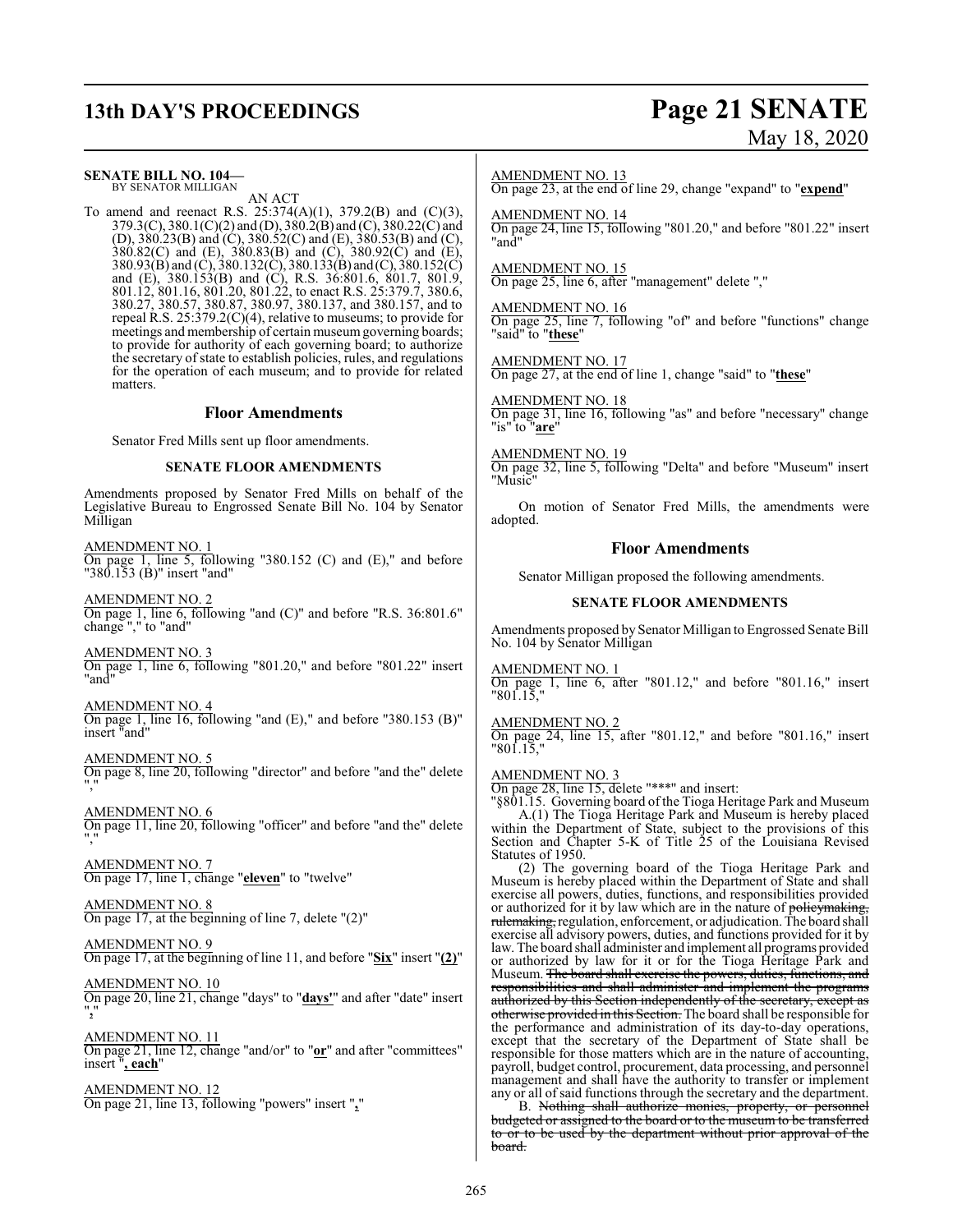C. The board may solicit and accept gifts and donations for the purposes of the Tioga Heritage Park and Museum. Any funds so accepted may be expended by the board or by the Department of State as otherwise provided by law.

D. **C.**(1) The provisions of R.S. 36:810 and 811 shall be applicable to the museum and its governing board placed within the Department of State by this Section.

(2) No records, books, or papers stored in the museum vault or on museum premises shall be removed or transferred from the museum without approval of the governing board."

On motion of Senator Milligan, the amendments were adopted.

The bill was read by title. Senator Milligan moved the final passage of the amended bill.

### **ROLL CALL**

The roll was called with the following result:

#### YEAS

| Mr. President | Henry       | Morris |
|---------------|-------------|--------|
| Abraham       | Hensgens    | Pope   |
| Allain        | Hewitt      | Price  |
| Bernard       | Jackson     | Reese  |
| Bouie         | Johns       | Smith  |
| Carter        | Luneau      | Talbot |
| Cathey        | McMath      | Tarver |
| Connick       | Milligan    | Ward   |
| Fesi          | Mills, F.   | White  |
| Foil          | Mills, R.   | Womack |
| Harris        | Mizell      |        |
| Total - 32    |             |        |
|               | <b>NAYS</b> |        |
| Peacock       |             |        |

#### ABSENT

| Barrow    | Cloud  | Lambert  |
|-----------|--------|----------|
| Boudreaux | Fields | Peterson |
| Total - 6 |        |          |

The Chair declared the amended bill was passed, ordered reengrossed and sent to the House. Senator Milligan moved to reconsider the vote by which the bill was passed and laid the motion on the table.

#### **SENATE BILL NO. 156—** BY SENATOR LUNEAU

Total - 1

AN ACT

To amend and reenact R.S. 22:868(A), relative to insurers; to provide relative to insurance contracts; to provide relative to limiting of actions; to provide certain prohibitions; to provide relative to jurisdiction and venue; and to provide for related matters.

On motion of Senator Luneau, the bill was read by title and returned to the Calendar, subject to call.

## **SENATE BILL NO. 202—** BY SENATOR TALBOT

AN ACT

To amend and reenact R.S. 22:1044(E)(2), relative to insurance coverage for participation in a clinical trial; to require health insurance coverage for a treatment provided or study conducted in a Phase I clinical trial for cancer; to provide for an effective date; and to provide for related matters.

On motion of Senator Talbot, the bill was read by title and returned to the Calendar, subject to call.

# **Page 22 SENATE 13th DAY'S PROCEEDINGS**

#### **SENATE BILL NO. 204—**

BY SENATOR TALBOT AN ACT

To enact R.S. 22:1054.1, relative to health insurance coverage for cancer treatments; to prohibit denial of coverage in certain circumstances; to require coverage of prescription drugs that target a specific mutation for a minimum initial period; to require a physician's certification for continued coverage; to provide for an effective date; and to provide for related matters.

On motion of Senator Talbot, the bill was read by title and returned to the Calendar, subject to call.

#### **SENATE BILL NO. 293** BY SENATOR JACKSON

AN ACT

To enact R.S. 17:10.1(J), relative to the school and district accountability system; to limit the use of certain test scores; and to provide for related matters.

On motion of Senator Jackson, the bill was read by title and returned to the Calendar, subject to call.

## **SENATE BILL NO. 299—** BY SENATOR JACKSON

AN ACT To amend and reenact R.S. 22:1454(A), relative to rating standards and methods; to prohibit the use of employment classifications to classify risks; and to provide for related matters.

On motion of Senator Jackson, the bill was read by title and returned to the Calendar, subject to call.

#### **SENATE BILL NO. 318—**

BY SENATOR CATHEY

AN ACT To enact R.S. 17:5029(E), relative to the Taylor Opportunity Program for Students; to provide for eligibility for certain military veterans to receive a TOPS-Tech Award; to provide relative to eligibility requirements; and to provide for related matters.

Senator Fred Mills moved to recommit the bill to the Committee on Finance.

Senator Cathey objected.

#### **ROLL CALL**

The roll was called with the following result:

#### YEAS

| Mr. President<br>Allain<br>Barrow<br>Bouie<br>Carter<br>Cloud<br>Connick<br>Fesi<br>Harris<br>Henry<br>Total - 28 | Hewitt<br>Jackson<br>Johns<br>Lambert<br>Luneau<br>McMath<br>Mills, F.<br>Mills, R.<br>Mizell<br>Peacock<br><b>NAYS</b> | Pope<br>Price<br>Smith<br>Talbot<br>Tarver<br>Ward<br>White<br>Womack |
|-------------------------------------------------------------------------------------------------------------------|-------------------------------------------------------------------------------------------------------------------------|-----------------------------------------------------------------------|
| Abraham<br>Bernard<br>Cathey<br>Totál - 7                                                                         | Foil<br>Hensgens<br>Morris<br><b>ABSENT</b>                                                                             | Reese                                                                 |
| Boudreaux<br>Fields                                                                                               | Milligan<br>Peterson                                                                                                    |                                                                       |

The Chair declared the bill was recommitted.

Total - 4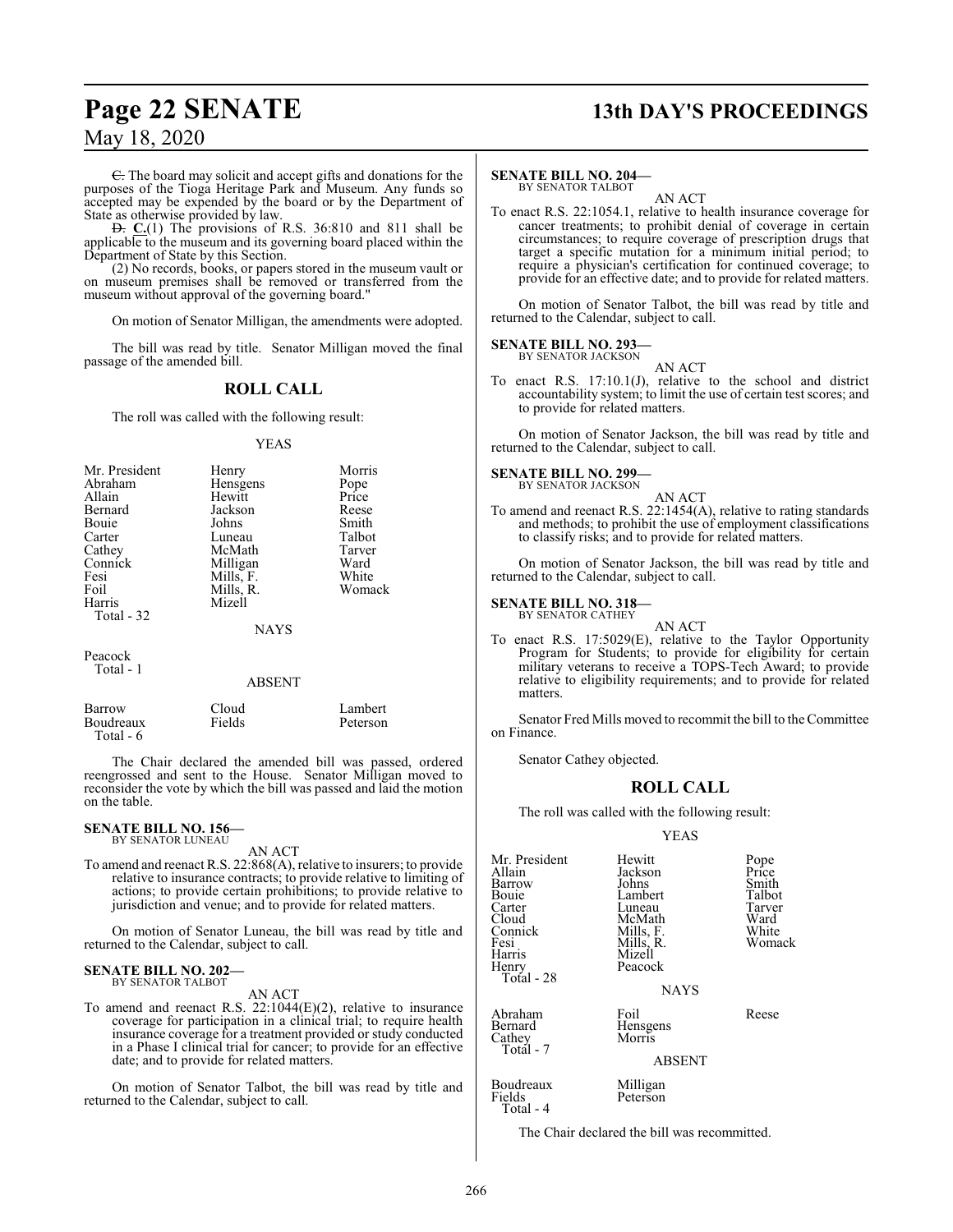# **13th DAY'S PROCEEDINGS Page 23 SENATE** May 18, 2020

| <b>SENATE BILL NO. 365-</b><br>BY SENATORS CLOUD, ABRAHAM, BARROW, BERNARD, CARTER, CATHEY, CORTEZ, FESI, FOIL, HEWITT, JACKSON, JOHNS, MCLIGAN, FREE<br>MILLIGAN, FRED MILLS, ROBERT MILLS, MIZELL, PEACOCK, REESE,<br>SMITH, TALBOT, TARVER, WARD, WHITE AND WOMA | qualified designee,"                                                                                                                                                                        |                                                           | $\frac{\text{AMENDMENT NO. 13}}{\text{On page 3, line 21, after "counselor" insert ", or the counselor's}}$                                                                               |
|---------------------------------------------------------------------------------------------------------------------------------------------------------------------------------------------------------------------------------------------------------------------|---------------------------------------------------------------------------------------------------------------------------------------------------------------------------------------------|-----------------------------------------------------------|-------------------------------------------------------------------------------------------------------------------------------------------------------------------------------------------|
| AN ACT<br>To amend and reenact the introductory paragraph of R.S. $17:221.6(D)$ , $2926(B)$ , and $3006$ , and R.S. $23:76(C)(8)$ , and to<br>enact R.S. $17:2925(\hat{C})$ , $2926(A)(3)$ , and $2930(\hat{D})$ , relative to                                      | <b>AMENDMENT NO. 14</b><br>23, change "or any other" to "an"                                                                                                                                |                                                           | On page 3, line 22, delete "LA ePortal," and at the beginning of line                                                                                                                     |
| individual graduation plans; to require that certain information<br>relative to demand jobs be provided to students; and to provide<br>for related matters.                                                                                                         | AMENDMENT NO. 15<br>wage jobs."                                                                                                                                                             |                                                           | On page 4, line 5, change "demand jobs" to "high-demand, high-                                                                                                                            |
| <b>Floor Amendments</b>                                                                                                                                                                                                                                             | AMENDMENT NO. 16                                                                                                                                                                            |                                                           |                                                                                                                                                                                           |
| Senator Cloud proposed the following amendments.                                                                                                                                                                                                                    | On page 4, delete line $6$ , and insert the following:<br>"provide the link to the website, and provide the student a<br>printed copy of the listing of the appropriate region's top twenty |                                                           |                                                                                                                                                                                           |
| <b>SENATE FLOOR AMENDMENTS</b>                                                                                                                                                                                                                                      | high-demand, high-wage jobs.'                                                                                                                                                               |                                                           |                                                                                                                                                                                           |
| Amendments proposed by Senator Cloud to Engrossed Senate Bill<br>No. 365 by Senator Cloud                                                                                                                                                                           | <b>AMENDMENT NO. 17</b>                                                                                                                                                                     |                                                           | On page 4, line 17, change "ten demand" to "twenty high-demand"                                                                                                                           |
| <b>AMENDMENT NO. 1</b>                                                                                                                                                                                                                                              | AMENDMENT NO. 18<br>On page 4, line 19, after " <i>Internet</i> " delete the remainder of the line,                                                                                         |                                                           |                                                                                                                                                                                           |
| Delete the set of Senate Floor Amendments (SFLBSB365 ELLISB<br>1526) proposed by Senator Mills and adopted by the Senate on May<br>15, 2020                                                                                                                         | <b>AMENDMENT NO. 19</b>                                                                                                                                                                     | delete lines 20 and 21, and insert a period "."           | On page 4, line 25, change "five-year" to "short-term and long-                                                                                                                           |
| AMENDMENT NO. 2<br>On page 1, line 5, change "demand" to "high-demand, high-wage"                                                                                                                                                                                   | term"<br><b>AMENDMENT NO. 20</b>                                                                                                                                                            |                                                           |                                                                                                                                                                                           |
| AMENDMENT NO. 3<br>On page 2, line 4, change "ten demand" to "twenty high-demand"                                                                                                                                                                                   |                                                                                                                                                                                             | On page 4, between lines 28 and 29, insert the following: | "(gg) Estimated costs of the certificate or degree program.<br>(hh) Information provided to the Louisiana Workforce                                                                       |
| AMENDMENT NO. 4<br>On page 2, delete lines 6 through 12                                                                                                                                                                                                             |                                                                                                                                                                                             |                                                           | Commission from each of the state's public postsecondary<br>education boards on the educational and training programs<br>offered through their member institutions relative to the listed |
| <b>AMENDMENT NO. 5</b><br>On page 2, at the beginning of line 13, change " $(3)$ " to " $(2)$ "                                                                                                                                                                     | jobs."                                                                                                                                                                                      |                                                           |                                                                                                                                                                                           |
|                                                                                                                                                                                                                                                                     |                                                                                                                                                                                             |                                                           | On motion of Senator Cloud, the amendments were adopted.                                                                                                                                  |
| AMENDMENT NO. 6<br>On page 2, line 14, change "demand" to "high-demand, high-wage"                                                                                                                                                                                  | passage of the amended bill.                                                                                                                                                                |                                                           | The bill was read by title. Senator Cloud moved the final                                                                                                                                 |
| <b>AMENDMENT NO. 7</b><br>On page 2, delete lines 17 and 18                                                                                                                                                                                                         |                                                                                                                                                                                             | <b>ROLL CALL</b>                                          |                                                                                                                                                                                           |
| <b>AMENDMENT NO. 8</b><br>On page 2, line 26, change "demand" to "high-demand, high-wage"                                                                                                                                                                           | The roll was called with the following result:                                                                                                                                              |                                                           |                                                                                                                                                                                           |
| <b>AMENDMENT NO. 9</b>                                                                                                                                                                                                                                              | <b>YEAS</b>                                                                                                                                                                                 |                                                           |                                                                                                                                                                                           |
| On page 2, line 28, change "demand" to "high-demand, high-wage"                                                                                                                                                                                                     | Mr. President<br>Abraham                                                                                                                                                                    | Harris<br>Henry                                           | Mizell<br>Morris                                                                                                                                                                          |
| AMENDMENT NO. 10                                                                                                                                                                                                                                                    | Allain                                                                                                                                                                                      | Hensgens                                                  | Peacock                                                                                                                                                                                   |
| On page 3, at the end of line 9, delete "high" and at the beginning of<br>line 10, change "demand, high wage" to "high-demand, high-wage"                                                                                                                           | Barrow<br>Bernard<br>Bouie                                                                                                                                                                  | Hewitt<br>Jackson<br>Johns                                | Pope<br>Price<br>Reese                                                                                                                                                                    |
| <b>AMENDMENT NO. 11</b><br>On page 3, at the beginning of line 15, change " $D$ " to " $D.(1)$ "                                                                                                                                                                    | Carter<br>Cathey<br>Cloud                                                                                                                                                                   | Lambert<br>Luneau<br>McMath                               | Smith<br>Talbot<br>Tarver                                                                                                                                                                 |
| <b>AMENDMENT NO. 12</b>                                                                                                                                                                                                                                             | Connick                                                                                                                                                                                     | Milligan                                                  | Ward<br>White                                                                                                                                                                             |
| On page 3, delete lines 16 through 18, insert the following:<br>'least annually, to include information on high-demand,                                                                                                                                             | Fesi<br>Foil                                                                                                                                                                                | Mills, F.<br>Mills, R.                                    | Womack                                                                                                                                                                                    |
| high-wage jobs pursuant to R.S. $23:76(C)(8)(b)$ and shall provide<br>a link to the updated information to the state Department of                                                                                                                                  | Total - 36<br><b>NAYS</b>                                                                                                                                                                   |                                                           |                                                                                                                                                                                           |
| <b>Education.</b><br>(2) The state Department of Education shall prominently                                                                                                                                                                                        | Total - 0                                                                                                                                                                                   |                                                           |                                                                                                                                                                                           |
| display the link to the information on its website and shall                                                                                                                                                                                                        |                                                                                                                                                                                             | <b>ABSENT</b>                                             |                                                                                                                                                                                           |

**display the link to the information on its website and shall disseminate the link to each city, parish, and other local public school board.**

**(3) Each city, parish, and other local public school board shall require each public middle school and high school under its jurisdiction to prominently display the link on its website.**"

The Chair declared the amended bill was passed, ordered reengrossed and sent to the House. Senator Cloud moved to reconsider the vote by which the bill was passed and laid the motion on the table.

Boudreaux Fields Peterson

Total - 3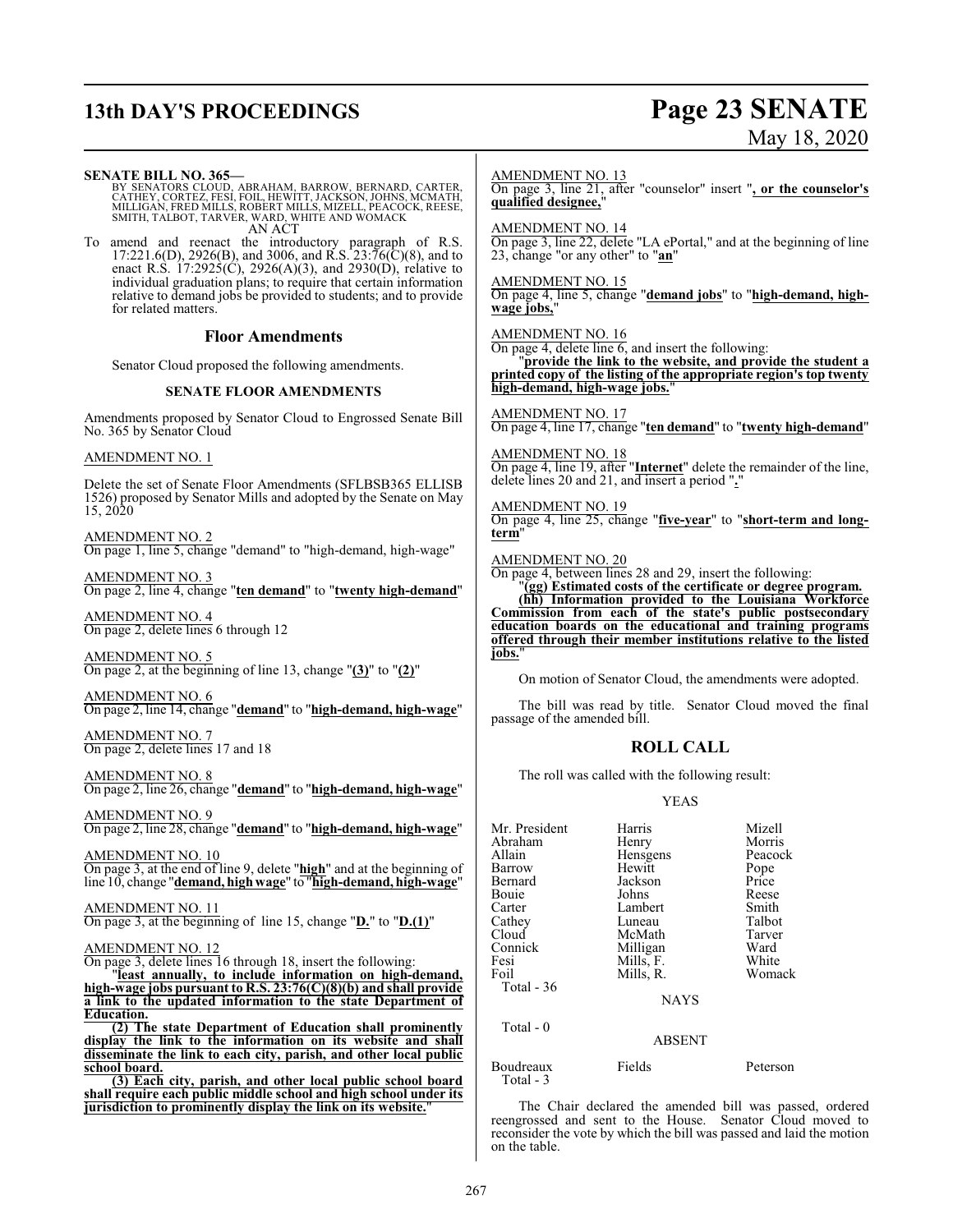# **Page 24 SENATE 13th DAY'S PROCEEDINGS**

## **Rules Suspended**

Senator Tarver asked for and obtained a suspension of the rules to revert to the Morning Hour.

## **Introduction of Senate Resolutions**

#### **SENATE RESOLUTION NO. 48—**

BY SENATORS FRED MILLS, BARROW, BOUDREAUX, HENSGENS, LUNEAU, MCMATH, MIZELL, POPE AND WARD A RESOLUTION

To direct the executive branch agencies under the jurisdictional oversight of the Senate Committee on Health and Welfare to continue to submit statutorily mandated reports until such time as the mandate is specifically amended or repealed.

The resolution was read by title and placed on the Calendar for a second reading.

## **Message from the House**

#### **ASKING CONCURRENCE IN HOUSE CONCURRENT RESOLUTIONS**

#### May 18, 2020

To the Honorable President and Members of the Senate:

I am directed to inform your honorable body that the House of Representatives has finally passed and asks your concurrence in the following House Concurrent Resolutions:

| HCR No. 2         | HCR No. 4         | HCR No. 9          |
|-------------------|-------------------|--------------------|
| <b>HCR No. 14</b> | <b>HCR No. 31</b> | HCR No. 20         |
| <b>HCR No. 25</b> | HCR No. 28        | $HCR$ No. 33       |
| <b>HCR No. 52</b> | <b>HCR No. 57</b> | Respectfully submi |

Respectfully submitted, MICHELLE D. FONTENOT Clerk of the House of Representatives

### **House Concurrent Resolutions on First Reading**

## **HOUSE CONCURRENT RESOLUTION NO. 2—**

BY REPRESENTATIVE MAGEE A CONCURRENT RESOLUTION

To suspend until August 1, 2021, the provisions of Code of Criminal Procedure Article 875.1, relative to the financial obligations of criminal offenders and the court's authority to take certain actions when the offender is unable to pay financial obligations associated with the offense including court costs, fines, fees, and restitution.

The resolution was read by title and placed on the Calendar for a second reading.

## **HOUSE CONCURRENT RESOLUTION NO. 4—**

BY REPRESENTATIVES BEAULLIEU AND FARNUM A CONCURRENT RESOLUTION

To amend the Louisiana Economic Development rules LAC 13:I.502 and 503(H), which provide for local approval for industrial ad valorem tax exemption applications; to authorize an ITEP Ready local governmental entity approval option; to provide for certain requirements and limitations; to provide for related matters; and to direct the Office of the State Register to print the amendments in the Louisiana Administrative Code.

The resolution was read by title and placed on the Calendar for a second reading.

#### **HOUSE CONCURRENT RESOLUTION NO. 9—**

BY REPRESENTATIVES MIKE JOHNSON, ADAMS, BACALA,<br>BEAULLIEU,EMERSON,FIRMENT,FREEMAN,HARRIS,ILLG,IVEY,<br>NELSON,ANDTARVERANDSENATORBERNARD A CONCURRENT RESOLUTION

To memorialize the United States Congress to support S.521 of the 116 th Congress, the Social Security Fairness Act, and to take such actions as are necessary to review and consider eliminating provisions of federal law which reduce Social Security benefits for those receiving pension benefits from federal, state, or local government retirement or pension systems, plans, or funds.

The resolution was read by title and placed on the Calendar for a second reading.

#### **HOUSE CONCURRENT RESOLUTION NO. 14—** BY REPRESENTATIVE MOORE

A CONCURRENT RESOLUTION

To authorize and direct the Department of Public Safety and Corrections, the Louisiana Department of Health, and the Louisiana Department of Education to work collaboratively to identify the solutions and resources necessary to fully address the barriers that impede the successful reintegration of incarcerated persons back into society and to provide a report of its findings to the legislature prior to the convening of the 2021 Regular Session of the Legislature.

The resolution was read by title and placed on the Calendar for a second reading.

# **HOUSE CONCURRENT RESOLUTION NO. 20—** BY REPRESENTATIVE WHITE

A CONCURRENT RESOLUTION

To urge and request the State Board of Elementary and Secondary Education to study the compensation schedule for school bus operators and to submit a written report of its findings and conclusions, including any recommendations for related legislation, to the House Committee on Education and the Senate Committee on Education not later than sixty days prior to the beginning of the 2021 Regular Session of the Legislature.

The resolution was read by title and placed on the Calendar for a second reading.

#### **HOUSE CONCURRENT RESOLUTION NO. 25—** BY REPRESENTATIVE GREGORY MILLER

A CONCURRENT RESOLUTION

To suspend until September 30, 2020, the provisions of all laws which apply to all legal deadlines, including liberative prescription, peremptive periods, lien periods, and filing deadlines applicable to legal proceedings in all courts, administrative agencies, and boards.

The resolution was read by title and placed on the Calendar for a second reading.

**HOUSE CONCURRENT RESOLUTION NO. 28—**<br>BY REPRESENTATIVE WRIGHT AND SENATOR HEWITT<br>A CONCURRENT RESOLUTION

To memorialize the United States Congress to call a convention of states for the purpose of proposing amendments to set a limit on the number of terms that a person may be elected as a member of the United States House of Representatives and to set a limit on the number of terms that a person may be elected as a member of the United States Senate.

The resolution was read by title and placed on the Calendar for a second reading.

#### **HOUSE CONCURRENT RESOLUTION NO. 31—** BY REPRESENTATIVE EDMONDS

A CONCURRENT RESOLUTION

To suspend until sixty days after final adjournment of the 2021 Regular Session of the Legislature of Louisiana the provisions of R.S.  $51:1286(C)(2)(c)$  that limit the amount of funds used by the Department of Culture, Recreation and Tourism for the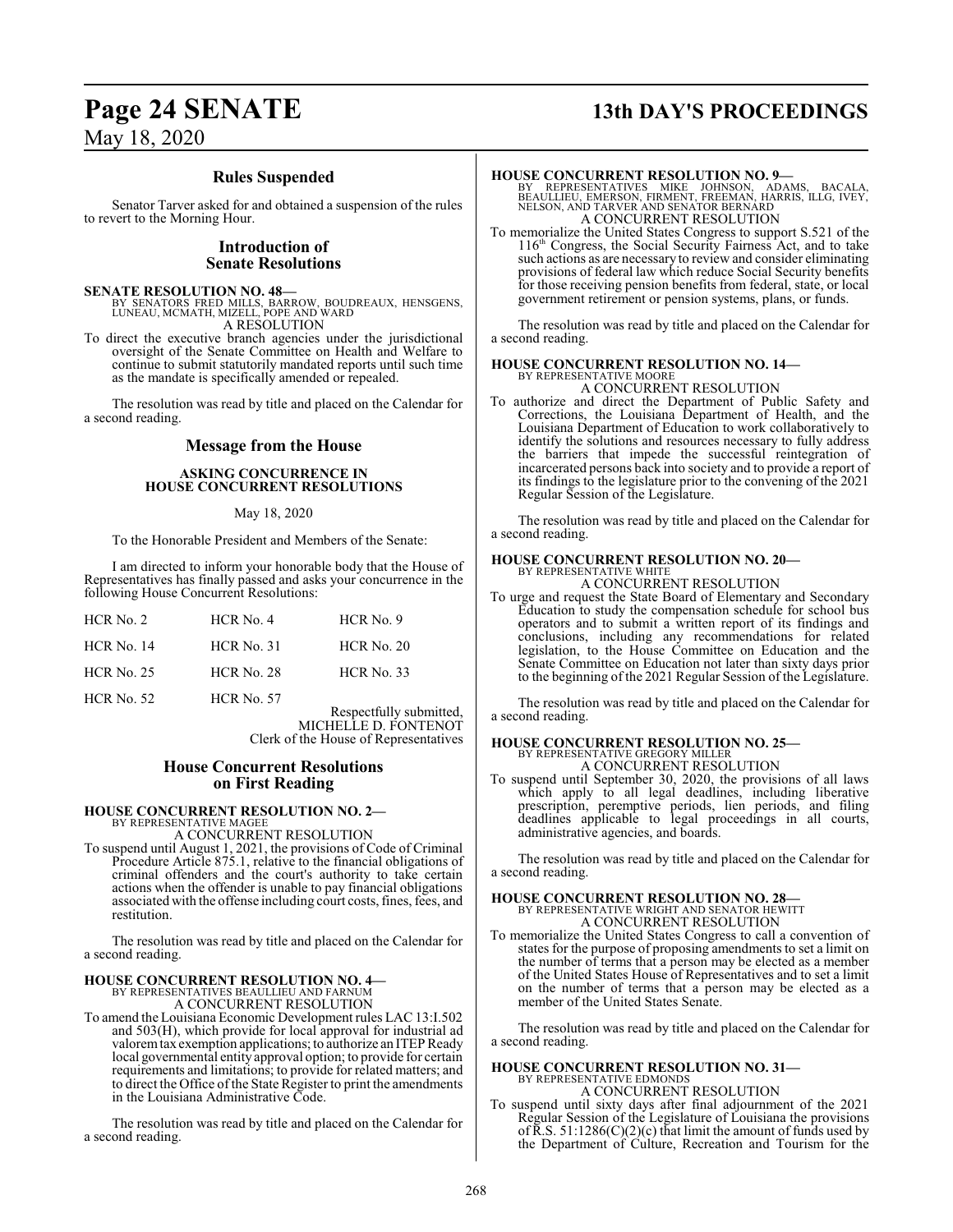# **13th DAY'S PROCEEDINGS Page 25 SENATE**

# May 18, 2020

purchase of in-state media advertisement to not more than ten percent of all funds used for the purchase of media advertisement.

The resolution was read by title and placed on the Calendar for a second reading.

# **HOUSE CONCURRENT RESOLUTION NO. 33—** BY REPRESENTATIVE FREIBERG

A CONCURRENT RESOLUTION

To urge and request the Board of Regents, the Department of Revenue, the Louisiana Workforce Commission, and the office of student financial assistance to work collaboratively to develop a uniform way to track students who obtain jobs and internships after graduating from Louisiana public postsecondary education institutions.

The resolution was read by title and placed on the Calendar for a second reading.

# **HOUSE CONCURRENT RESOLUTION NO. 52—** BY REPRESENTATIVE ECHOLS

A CONCURRENT RESOLUTION

To urge and request the Louisiana Department of Health and the Medicaid managed care organizations with which it contracts to plan for actions that are necessary for their compliance with newly issued federal rules on interoperability of health records and access by patients to their health data and to request that the department report on these plans to the legislative committees on health and welfare.

The resolution was read by title and placed on the Calendar for a second reading.

## **HOUSE CONCURRENT RESOLUTION NO. 57—**

BY REPRESENTATIVE MCFARLAND A CONCURRENT RESOLUTION

To urge and request the Louisiana Department of Health to collect data on Medicaid enrollees with private insurance or offers of employer-sponsored health coverage and to report such data to the House Committee on Appropriations, the Senate Committee on Finance, and the legislative committees on health and welfare at regular intervals.

The resolution was read by title and placed on the Calendar for a second reading.

## **Rules Suspended**

## **Introduction of Senate Concurrent Resolutions**

Senator Cloud asked for and obtained a suspension of the rules to read Senate Concurrent Resolutions a first and second time.

## **SENATE CONCURRENT RESOLUTION NO. 65—** BY SENATORS CLOUD, HENRY, TARVER AND WHITE A CONCURRENT RESOLUTION

To express the intent of the legislature to appropriate \$200,000,000 of the local government portion of the CARES Act funding for small businesses in Louisiana, of which \$25,000,000 shall be used for minority and women owned businesses.

The resolution was read by title and referred by the President to the Committee on Finance.

## **Privileged Report of the Committee on Senate and Governmental Affairs**

## **ENROLLMENTS**

Senator Hewitt, Chairman on behalf of the Committee on Senate and Governmental Affairs, submitted the following report:

May 15, 2020

To the President and Members of the Senate:

I am directed by your Committee on Senate and Governmental Affairs to submit the following report:

The following Senate Resolutions have been properly enrolled:

**SENATE RESOLUTION NO. 22—** BY SENATORS BOUDREAUX, PEACOCK AND PETERSON A RESOLUTION

To express the sincere condolences of the Senate of the Legislature of Louisiana upon the death of Melinda Waller Mangham, educator.

**SENATE RESOLUTION NO. 23**<br>BY SENATORS BOUDREAUX, ALLAIN, BARROW, BERNARD, BOUIE,<br>CARTER, CATHEY, CLOUD, CONNICK, CORTEZ, FESI, FIELDS, FOIL,<br>HARRIS, HENSGENS, HEWITT, JOHNS, LAMBERT, LUNEAU, MCMATH,<br>MILLIGAN, FRED MILLS, AND WOMACK

#### A RESOLUTION

To express the sincere condolences of the Senate of the Legislature of Louisiana upon the death of Dr. Ray P. Authement, former president of the University of Louisiana at Lafayette.

**SENATE RESOLUTION NO. 24—** BY SENATORS HEWITT, MCMATH AND MIZELL A RESOLUTION

To commend Leadership Northshore and the 2020 Class.

#### **SENATE RESOLUTION NO. 25—** BY SENATOR REESE

A RESOLUTION To express the sincere condolences of the Senate of the Legislature

of Louisiana upon the death of Larry Olen Goins.

#### **SENATE RESOLUTION NO. 26—** BY SENATOR REESE

A RESOLUTION

To express the sincere condolences of the Senate of the Legislature of Louisiana upon the death of James Thomas "Tommy" Poe Jr.

#### **SENATE RESOLUTION NO. 27—** BY SENATOR REESE

A RESOLUTION

To express the sincere condolences of the Senate of the Legislature of Louisiana upon the death of Don Austin Scoggins.

## **SENATE RESOLUTION NO. 28—**

BY SENATOR HEWITT A RESOLUTION

To commend Joseph Michael Srofe Jr. of the Boy Scouts of America Troop 562 on achieving the rank of Eagle Scout.

#### **SENATE RESOLUTION NO. 29—** BY SENATOR JOHNS

A RESOLUTION

To express the sincere condolences of the Senate of the Legislature of Louisiana upon the death of Wilmot Sandlin "Sandy" McCain.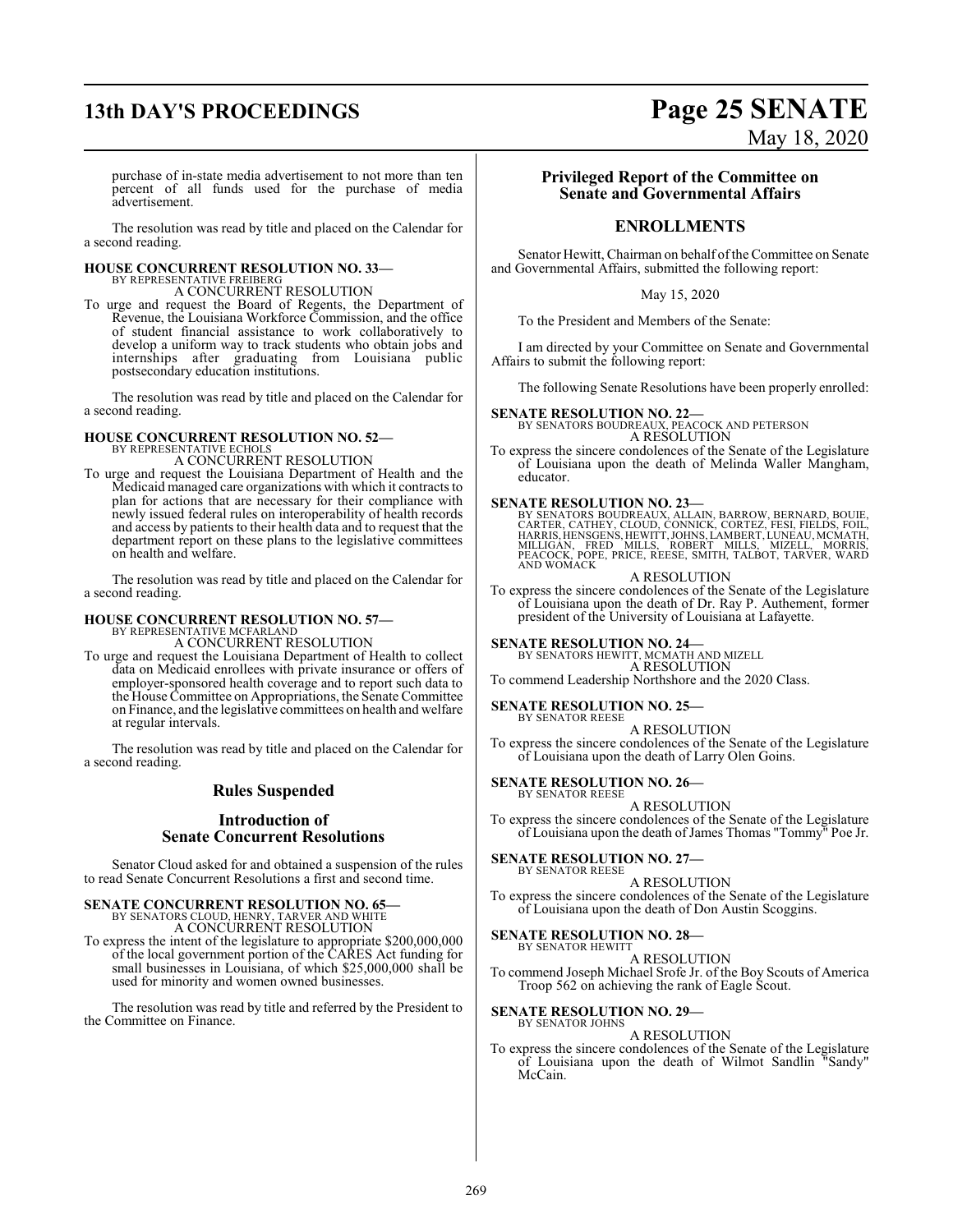#### **SENATE RESOLUTION NO. 15—**

BY SENATOR PRICE A RESOLUTION

To urge and request the state retirement systems to report to the legislature on alternative methods for providing permanent benefit increases to retirees.

#### **SENATE RESOLUTION NO. 30—** BY SENATOR SMITH

A RESOLUTION

To urge and request the Department of Wildlife and Fisheries to study fishing with bow and arrow and to report to the Senate Committee on Natural Resources by March 1, 2021.

# **SENATE RESOLUTION NO. 31—**<br>BY SENATOR MCMATH

A RESOLUTION

To express the sincere condolences of the Senate of the Legislature of Louisiana upon the death of Captain Vincent Nat "Vinnie" Liberto Jr. and to posthumously recognize his many years of dedicated service to the citizens of Mandeville, St. Tammany Parish, the state of Louisiana, and the United States of America.

#### **SENATE RESOLUTION NO. 32—** BY SENATOR MCMATH

A RESOLUTION

To commend Zion Williamson for his generosity and support of the Smoothie King Center workers during the COVID-19 global pandemic.

#### **SENATE RESOLUTION NO. 33—** BY SENATOR WOMACK

A RESOLUTION

To commend Mr. Sammy J. Franklin for sixty-five years in the newspaper business and the celebration of his 80<sup>th</sup> birthday this year.

#### **SENATE RESOLUTION NO. 34—** BY SENATOR FOIL

A RESOLUTION

To express the sincere condolences of the Senate of the Legislature of Louisiana upon the death of G. Allen Penniman.

#### **SENATE RESOLUTION NO. 35—** BY SENATOR FOIL

A RESOLUTION

To express the sincere condolences of the Senate of the Legislature of Louisiana upon the death of William F. "Willie" Staats.

#### **SENATE RESOLUTION NO. 37—** BY SENATOR MORRIS

A RESOLUTION

To commend Rashad Lawrence, defensive lineman, on an outstanding career with the Louisiana State University Fighting Tigers football team, culminating with a national championship senior season.

#### **SENATE RESOLUTION NO. 38—** BY SENATOR JACKSON

#### A RESOLUTION

To express the sincere condolences of the Senate of the Legislature of Louisiana upon the death of Reverend Dr. Harry Blake, pastor and civil rights leader.

## **SENATE RESOLUTION NO. 40—** BY SENATOR BARROW

A RESOLUTION

To express the sincere and heartfelt condolences of the Senate of the Legislature of Louisiana upon the passing of Ludia "Bea" Manogin Thomas.

> Respectfully submitted, SHARON W. HEWITT Chairman

The foregoing Senate Resolutions were signed by the President of the Senate and presented to the Secretary of State by the Secretary.

## **Message to the Secretary of State**

## **SIGNED SENATE CONCURRENT RESOLUTIONS**

May 15, 2020

To the Honorable Secretary of State:

The President of the Senate and the Speaker of the House of Representatives have signed the following Senate Concurrent Resolutions:

#### **SENATE CONCURRENT RESOLUTION NO. 16—** BY SENATOR PEACOCK

A CONCURRENT RESOLUTION

To commend Lisa Burns, principal of W. T. Lewis Elementary School, upon receipt of the 2020 Elementary Principal of the Year honor awarded by the Louisiana State Department of Education and recognizes her many contributions to the education profession.

SENATE CONCURRENT RESOLUTION NO. 17—<br>BY SENATORS PEACOCK, ABRAHAM, ALLAIN, BARROW, BERNARD,<br>BOUDREAUX, BOULE, CARTER, CATHEY, CLOUD, CONNICK, CORTEZ,<br>FESI, FIELDS, FOIL, HARRIS, HENSGENS, HEWITT, JOHNS, LAMBERT,<br>LUNEAU, MC A CONCURRENT RESOLUTION

To express the sincere and heartfelt condolences of the Legislature of Louisiana upon the passing of Captain Steve R. Robinson, former commander of Troop G of the Louisiana State Police in Bossier City, and also to recognize a life well spent in public service to his community, state, and country.

## **SENATE CONCURRENT RESOLUTION NO. 18—** BY SENATORS JOHNS AND ROBERT MILLS AND REPRESENTATIVE

DAVIS

#### A CONCURRENT RESOLUTION

To recognize Tuesday, April 7, 2020, as the first annual "World Trade Day" at the state capitol; to celebrate the longstanding, indispensable influence of international commerce on Louisiana's economic health, vitality, and growth; to express support for the mission of the World Trade Center of New Orleans; for trade policies that benefit American consumers and businesses, and to ensure the United States remains competitive in global commerce.

#### **SENATE CONCURRENT RESOLUTION NO. 19—**

BY SENATOR CORTEZ A CONCURRENT RESOLUTION

To commend the International Association of Drilling Contractors for eighty years of leadership in the oil and gas industry and for the corporate responsibility, environmental safety, and operational excellence practiced by its individual members.

#### **SENATE CONCURRENT RESOLUTION NO. 24—**

## BY SENATOR PEACOCK A CONCURRENT RESOLUTION

To commend Shirley Wills on her many years of exemplary civic activism as a community leader and as a member of the Caddo Parish Police Jury, and to congratulate her on the occasion of her seventy-fifth birthday.

#### **SENATE CONCURRENT RESOLUTION NO. 36—**

BY SENATORS CORTEZ, ABRAHAM, ALLAIN, BARROW, BERNARD,<br>BOUDREAUX, BOUIE, CARTER, CATHEY, CLOUD, CONNICK, FESI,<br>FIELDS, FOIL, HARRIS, HENRY, HENSGENS, HEWITT, JACKSON,<br>JOHNS, LAMBERT, LUNEAU, MCMATH, MILLIGAN, FRED MILLS,<br>RO

#### A CONCURRENT RESOLUTION

To commend Joe Burrow on his accomplishments as quarterback of the Louisiana State University Fighting Tigers and on being the recipient of the 2019 Heisman Trophy and numerous awards and accolades.

## **Page 26 SENATE 13th DAY'S PROCEEDINGS**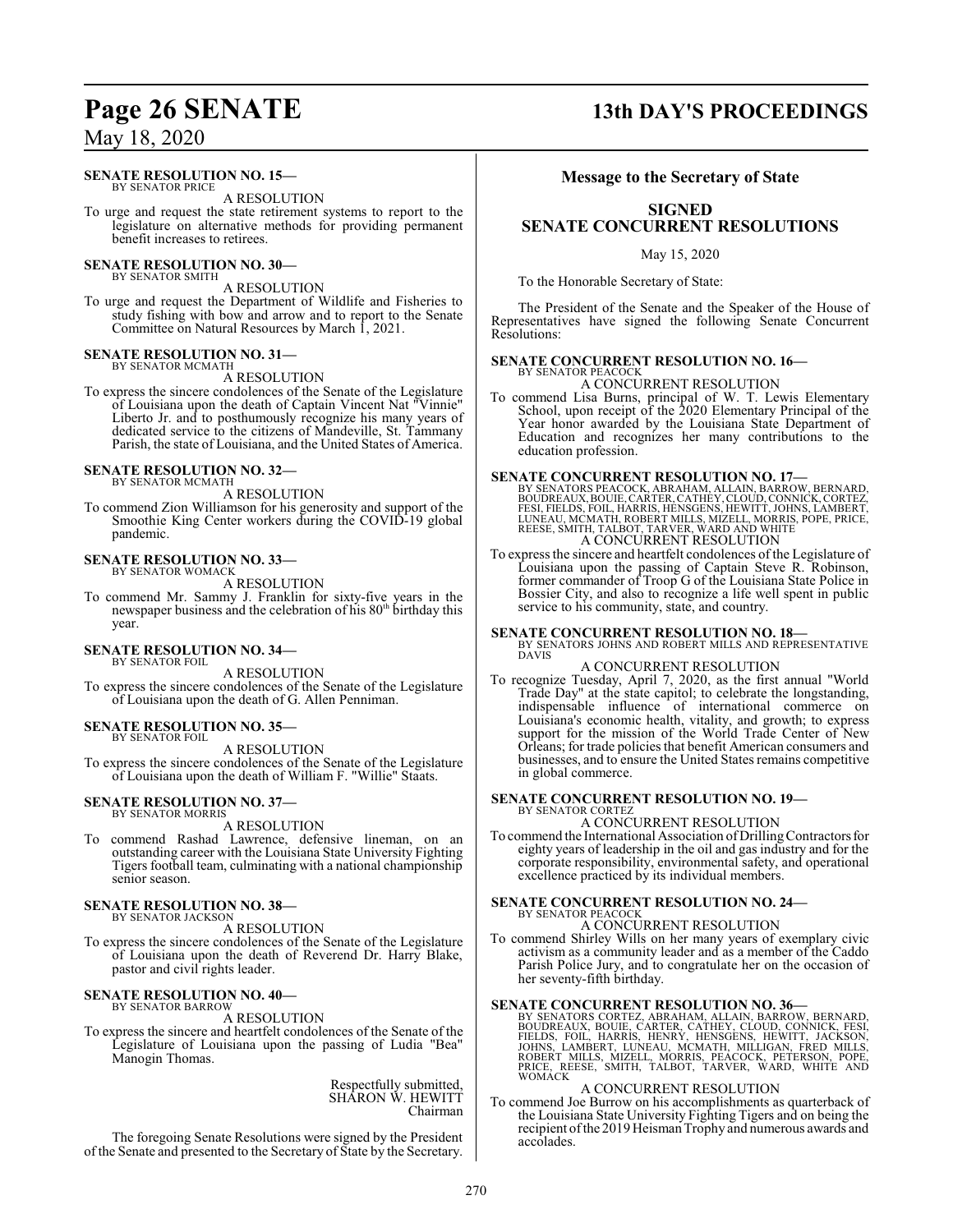# **13th DAY'S PROCEEDINGS Page 27 SENATE**

# May 18, 2020

SENATE CONCURRENT RESOLUTION NO. 37—<br>BY SENATORS CORTEZ, ABRAHAM, ALLAIN, BARROW, BERNARD,<br>BOUDREAUX, BOUIE, CARTER, CATHEY, CLOUD, CONNICK, FESI,<br>FIELDS, FOIL, HARRIS, HENRY, HENSGENS, HEWITT, JACKSON,<br>JOHNS, LAMBERT, LUN

#### A CONCURRENT RESOLUTION

To commend Armand "Mondo" Duplantis, a former member of the track and field team at Louisiana State University (LSU), on breaking the world indoor record in the pole vault in successive international track and field competitions.

### **SENATE CONCURRENT RESOLUTION NO. 38—**

BY SENATORS CORTEZ, ABRAHAM, ALLAIN, BARROW, BERNARD,<br>BOUDREAUX, BOUIE, CARTER, CATHEY, CLOUD, CONNICK, FESI,<br>FIELDS, FOIL, HARRIS, HENRY, HENSGENS, HEWITT, JACKSON,<br>JOHNS, LAMBERT, LUNEAU, MCMATH, MILLIGAN, FRED MILLS,<br>RO PRICE, RE<br>WOMACK

#### A CONCURRENT RESOLUTION

To commend K'Lavon Chaisson on an outstanding 2019 season with the Louisiana State University Fighting Tigers football team.

#### **SENATE CONCURRENT RESOLUTION NO. 39—**

BY SENATORS CORTEZ, ABRAHAM, ALLAIN, BARROW, BERNARD,<br>BOUDREAUX, BOUIE, CARTER, CATHEY, CLOUD, CONNICK, FESI,<br>FIELDS, FOIL, HARRIS, HENRY, HENSGENS, HEWITT, JACKSON,<br>JOHNS, LAMBERT, LUNEAU, MCMATH, MILLIGAN, FRED MILLS,<br>RO WOMACK

#### A CONCURRENT RESOLUTION

To commend Damien Lewis on an outstanding 2019 season with the Louisiana State University Fighting Tigers football team.

SENATE CONCURRENT RESOLUTION NO. 40—<br>BY SENATORS CORTEZ, ABRAHAM, ALLAIN, BARROW, BERNARD,<br>BOUDREAUX, BOUIE, CARTER, CATHEY, CLOUD, CONNICK, FESI,<br>FIELDS, FOIL, HARRIS, HENRY, HENSGENS, HEWITT, JACKSON,<br>JOHNS, LAMBERT, LUN WOMACK

#### A CONCURRENT RESOLUTION

To commend Justin Jefferson on an outstanding 2019 season with the Louisiana State University Fighting Tigers football team and on being the new record holder for receptions in a single season.

#### **SENATE CONCURRENT RESOLUTION NO. 41—**

BY SENATORS CORTEZ, ABRAHAM, ALLAIN, BARROW, BERNARD,<br>BOUDREAUX, BOUIE, CARTER, CATHEY, CLOUD, CONNICK, FESI,<br>FIELDS, FOIL, HARRIS, HENRY, HENSGENS, HEWITT, JACKSON,<br>JOHNS, LAMBERT, LUNEAU, MCMATH, MILLIGAN, FRED MILLS,<br>RO WOMACK

#### A CONCURRENT RESOLUTION

To commend Lloyd Cushenberry III on an outstanding 2019 season with the Louisiana State University Fighting Tigers football team.

SENATE CONCURRENT RESOLUTION NO. 42—<br>BY SENATORS CORTEZ, ABRAHAM, ALLAIN, BARROW, BERNARD,<br>BOUDREAUX, BOUIE, CARTER, CATHEY, CLOUD, CONNICK, FESI,<br>FIELDS, FOIL, HARRIS, HENRY, HENSGENS, HEWITT, JACKSON,<br>JOHNS, LAMBERT, LUN WOMACK

#### A CONCURRENT RESOLUTION

To commend Derek Stingley Jr. on an outstanding season with the Louisiana State University Fighting Tigers football team.

SENATE CONCURRENT RESOLUTION NO. 43-BY SENATORS CORTEZ, ABRAHAM, ALLAIN, BARROW, BERNARD, BOUDREAUX, BOUDREAUX, CATER, CATHEY, CLOUD, CONNICK, FESI, FIELDS, FOIL, HARRIS, HENRY, HENSGENS, HEWITT, JACKSON, JOHNS, LAMBERT, L PRICE, REWOMACK

## A CONCURRENT RESOLUTION

To commend Grant Delpit on an outstanding 2019 football season with the Louisiana State University Fighting Tigers.

SENATE CONCURRENT RESOLUTION NO. 44-BY SENATRO BY SENATORS CORTEZ, ABRAHAM, ALLAIN, BARROW, BERNARD, BOUDREAUX, BOUDREAUX, CATER, CATHEY, CLOUD, CONNICK, FESI, FIELDS, FOIL, HARRIS, HENRY, HENSGENS, HEWITT, JACKSON, JOHNS, PRICE, REWOMACK

A CONCURRENT RESOLUTION

To commend Ja'Marr Chase on an outstanding 2019 football season with the Louisiana State University Fighting Tigers.

SENATE CONCURRENT RESOLUTION NO. 45-BY SENATE CONCURRENT RESOLUTION NO. 45-BY SENATION BOUDREAUX, BOUDREAUX, BOUDREAUX, ALLAIN, BARROW, CONDICK, FESI, FIELDS, FOIL, HARRIS, HENRY, HENSGENS, HEWITT, JACKSON, JOHNS, LAMBERT, PRICE, RE<br>WOMACK

#### A CONCURRENT RESOLUTION

To commend Ed Orgeron, head coach of the Louisiana State<br>University Fighting Tigers football team on an undefeated 2019-<br>2020 season, leading the Tigers to a national championship, and<br>being the recipient of numerous coach

**SENATE CONCURRENT RESOLUTION NO. 46**<br>BY SENATORS CORTEZ, ABRAHAM, ALLAIN, BARROW, BERNARD,<br>BOUDREAUX, BOUIE, CARTER, CATHEY, CLOUD, CONNICK, FESI,<br>FIELDS, FOIL, HARRIS, HENRY, HENSGENS, HEWITT, JACKSON,<br>JOHNS, LAMBERT, LU

## A CONCURRENT RESOLUTION

To commend and congratulate the Louisiana State University Fighting Tigers football team on winning the 2020 National Championship.

## **SENATE CONCURRENT RESOLUTION NO. 48-**BY SENATOR PEACOCK A CONCURRENT RESOLUTION

To commend and congratulate the Louisiana 4-H Shooting Sports Team upon its receipt of the 2019 4-H National Championship Shooting title.

## **SENATE CONCURRENT RESOLUTION NO. 49-**

A CONCURRENT RESOLUTION

To express sincere and heartfelt condolences of the Legislature of Louisiana upon the death of DeSoto Parish Deputy Donna Richardson-Below.

# **SENATE CONCURRENT RESOLUTION NO. 50—** BY SENATOR BOUDREAUX

A CONCURRENT RESOLUTION To designate April 2020 as Organ Donor Awareness Month in Louisiana.

## **SENATE CONCURRENT RESOLUTION NO. 51-BY SENATOR HEWITT**

A CONCURRENT RESOLUTION To re-establish the Lower Pearl River Basin task force to study the conditions, needs, issues, and funding relative to the flood protection and preservation of the Lower Pearl River Basin and to recommend any action or legislation that the commission deems necessary or appropriate.

> Respectfully submitted, YOLANDA J. DIXON Secretary of the Senate

#### **ATTENDANCE ROLL CALL**

#### PRESENT

McMath

Mr. President Harris Morris Morris<br>Abraham Henry Peacock Abraham Henry Peacock<br>Allain Hensgens Pope Allain Hensgens Pope Bernard Jackson Reese<br>Bouie Johns Smith Bouie Johns Smith Carter Lambert Talbot<br>Cathey Luneau Tarver Cathey Luneau Tarve<br>Cloud McMath Ward

Hewitt Price<br>Jackson Reese